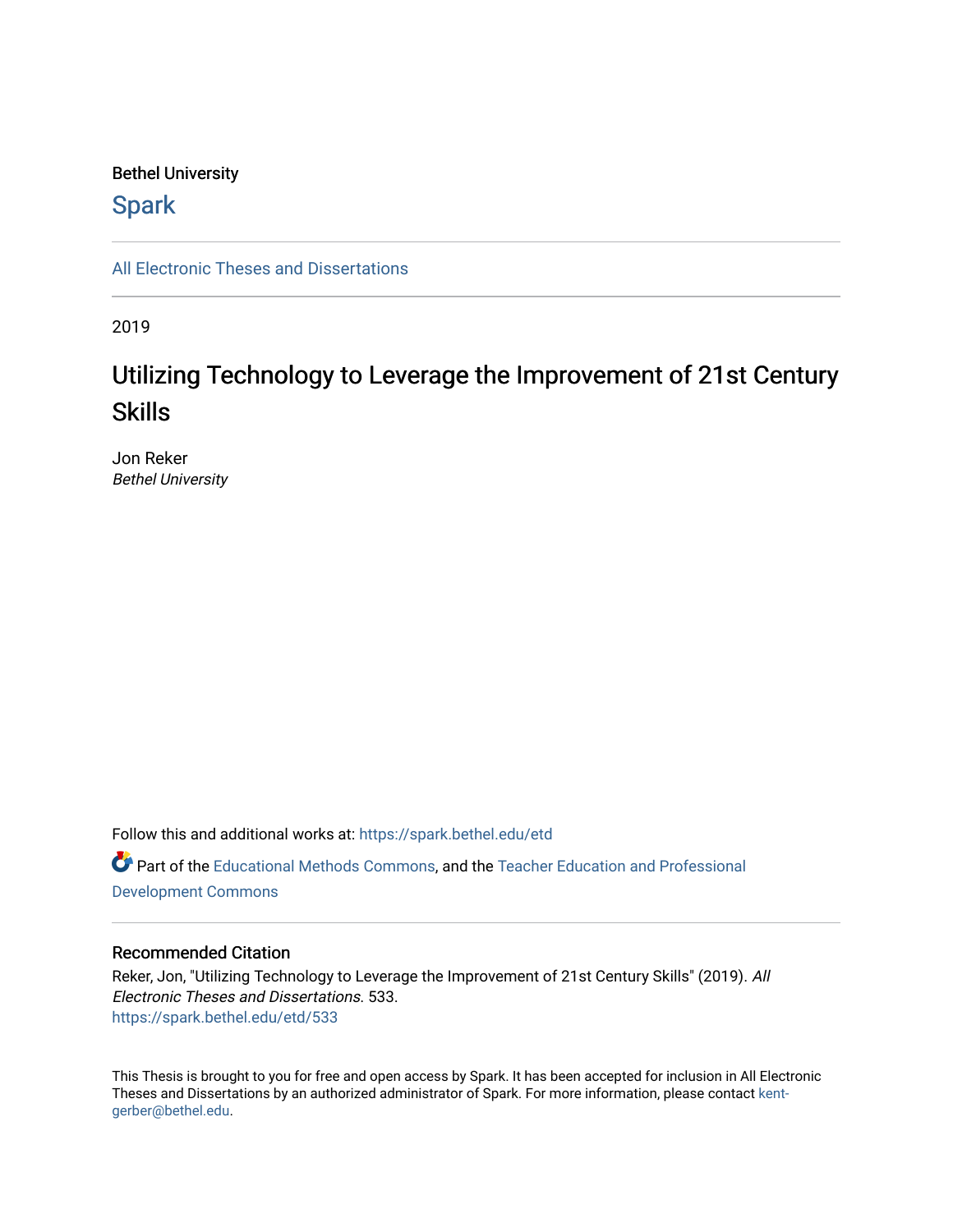# UTILIZING TECHNOLOGY TO LEVERAGE THE IMPROVEMENT OF 21ST CENTURY SKILLS

# A MASTER'S THESIS

# SUBMITTED TO THE FACULTY OF BETHEL UNIVERSITY

BY

# JON LEO REKER

# IN PARTIAL FULFILLMENT OF THE REQUIREMENTS

FOR THE DEGREE OF

MASTER OF ARTS

May 2019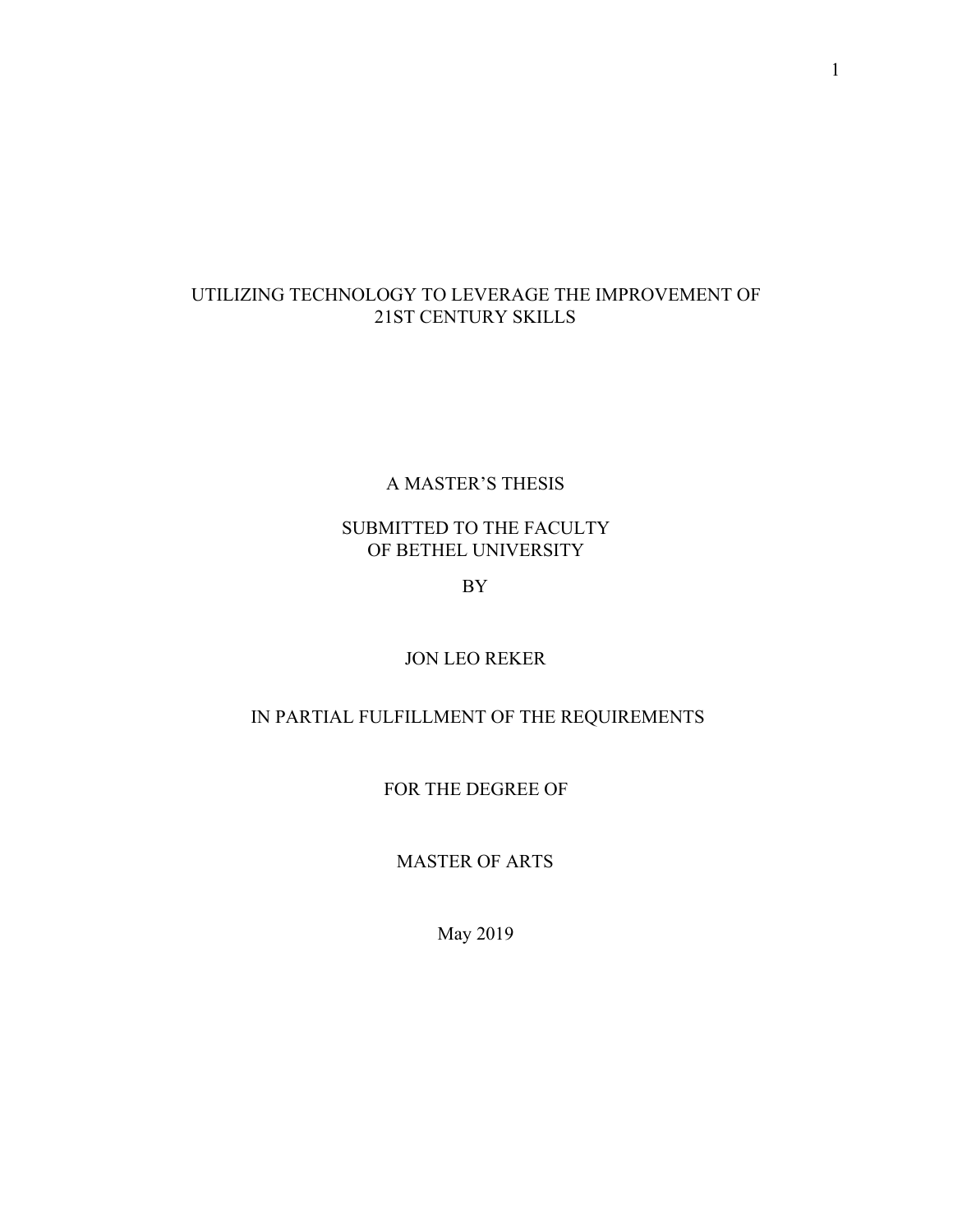## BETHEL UNIVERSITY

# UTILIZING TECHNOLOGY TO LEVERAGE THE IMPROVEMENT OF 21ST CENTURY SKILLS

# APPROVED

Advisor's Name: Meghan Cavalier, Ed.D.

Program Director's Name: Molly Wickam, Ph.D. MBA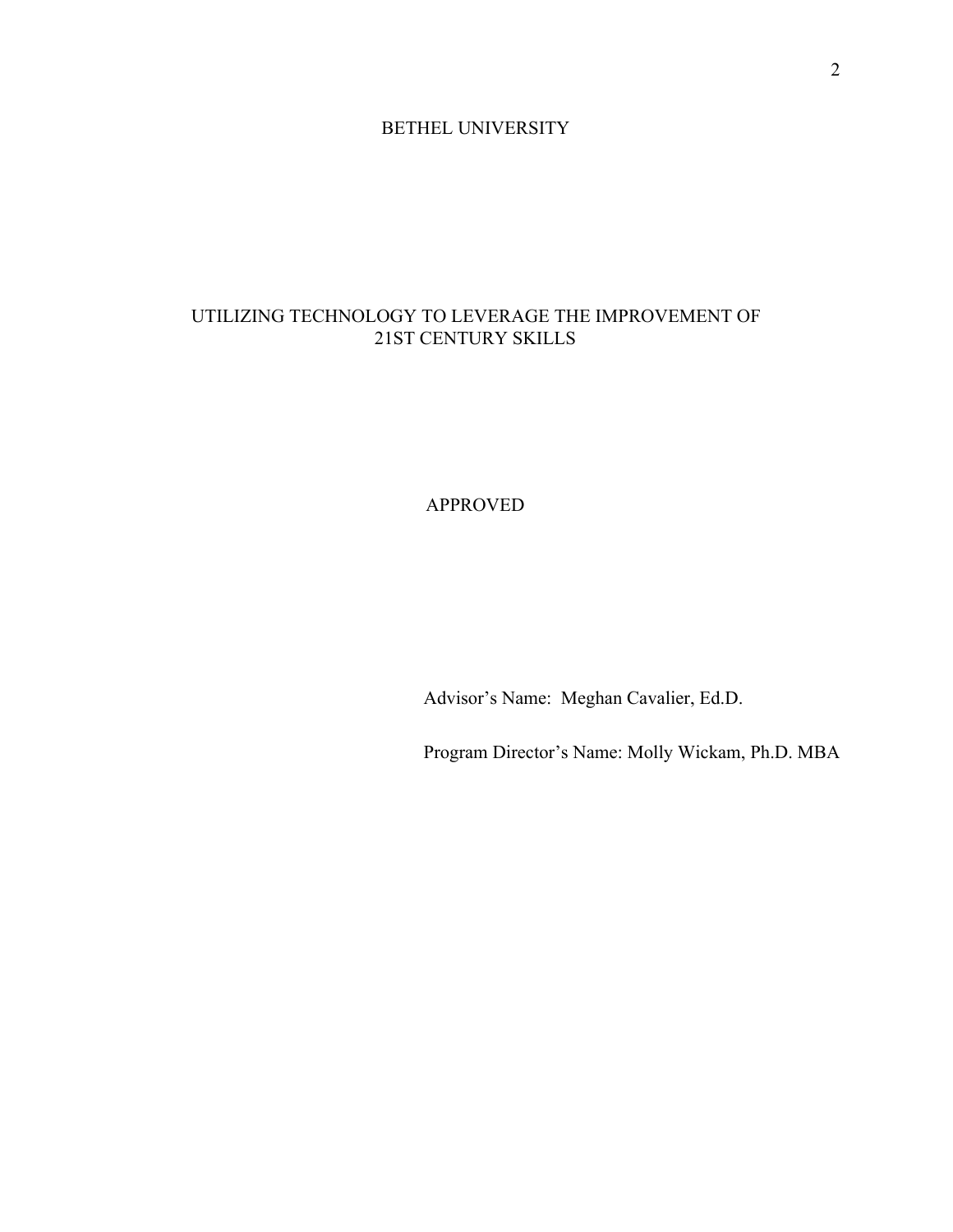## Acknowledgments

To those that dare to dream and push the limits who aren't afraid to fall and make mistakes. For those that push others to be better, but can do it without making them feel worse. To my parents and grandparents who have given me a privileged life, but instilled hard work and respect for all. To my wife who has never held back my ambition and provided unlimited compassion especially to our animals. To Bethel University Faculty and Staff who have made a Masters degree still matter and mean that a student has had to push themselves, outside of comfort zones, to make them a better leader in the world. For Grace and Clara, may they provide my motivation to be the best teacher to all the kids in the world that I have a power of influence over since I never had the chance to teach them to do extraordinary things.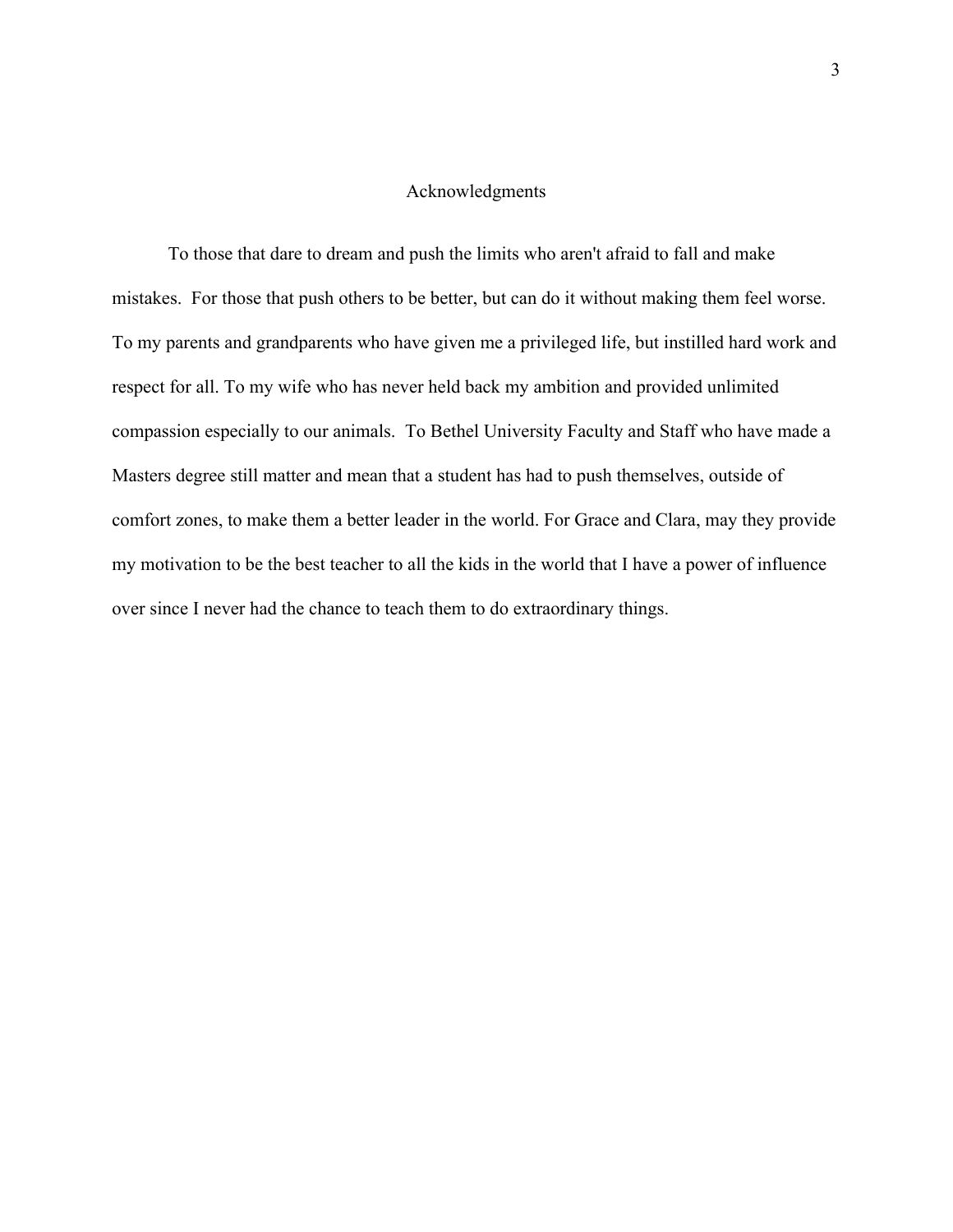#### Abstract

As technology integration becomes the norm in society, the field of education must adapt to the usage of technology, to prepare future citizens in the workforce. Educators can use a framework of 21st-century skills, to assess if they are preparing students how to leverage technology capabilities. There are questions related to the effectiveness of technology in developing higher level thinking skills or if the information and communication technologies need to be taught explicitly to digital natives that have grown up immersed in technology. Many researchers are seeking to find ways to integrate 21st-century skills into curriculum and content areas, along with innovating a means to engage learners, while respectively increasing higher level thinking skills, such as communication, collaboration, creativity and critical thinking.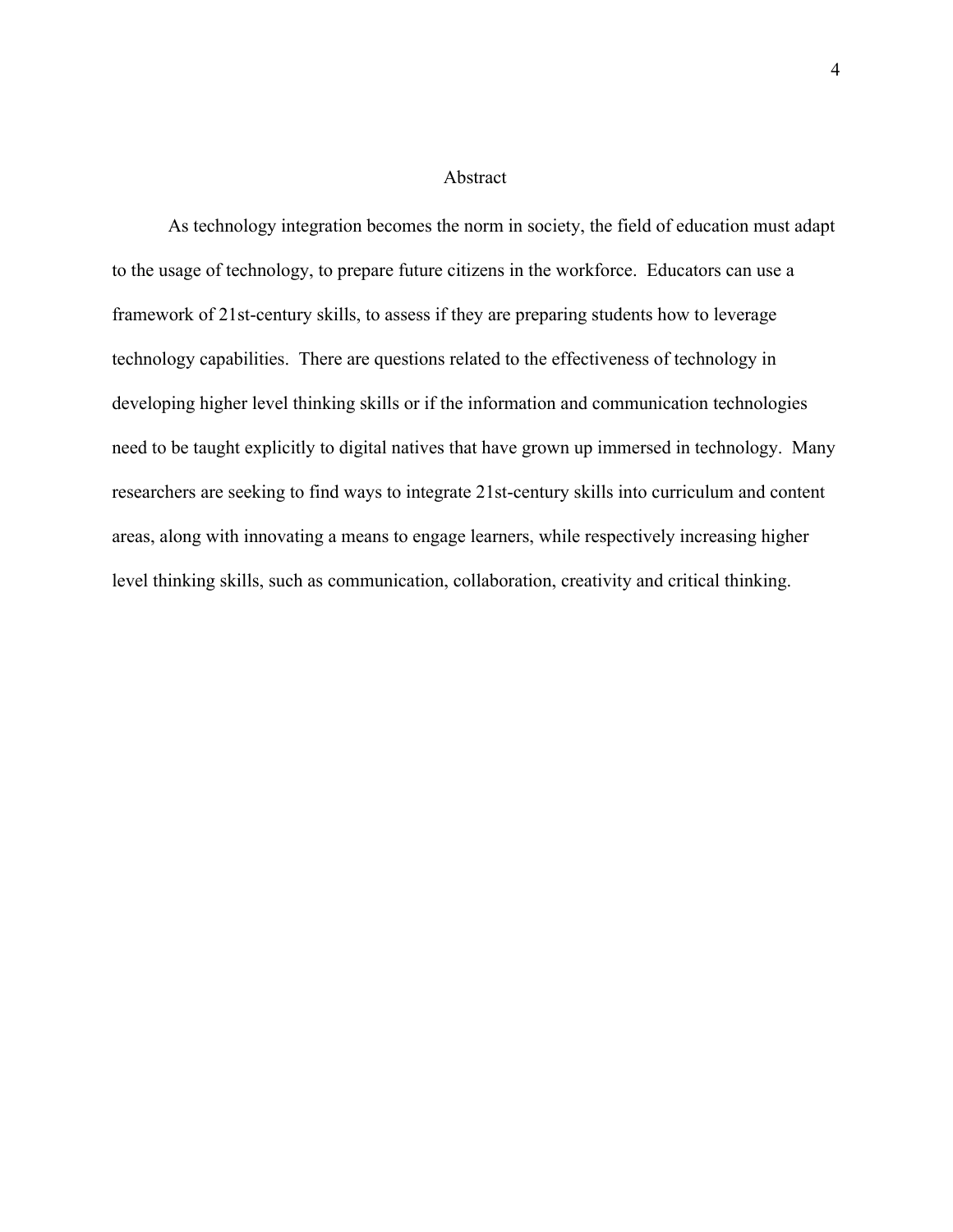| Chapter I: Introduction |  |
|-------------------------|--|
|                         |  |
|                         |  |
|                         |  |
|                         |  |
|                         |  |
|                         |  |
|                         |  |
|                         |  |
|                         |  |
|                         |  |
|                         |  |
|                         |  |
|                         |  |
|                         |  |
|                         |  |
|                         |  |
|                         |  |
|                         |  |

# Table of Contents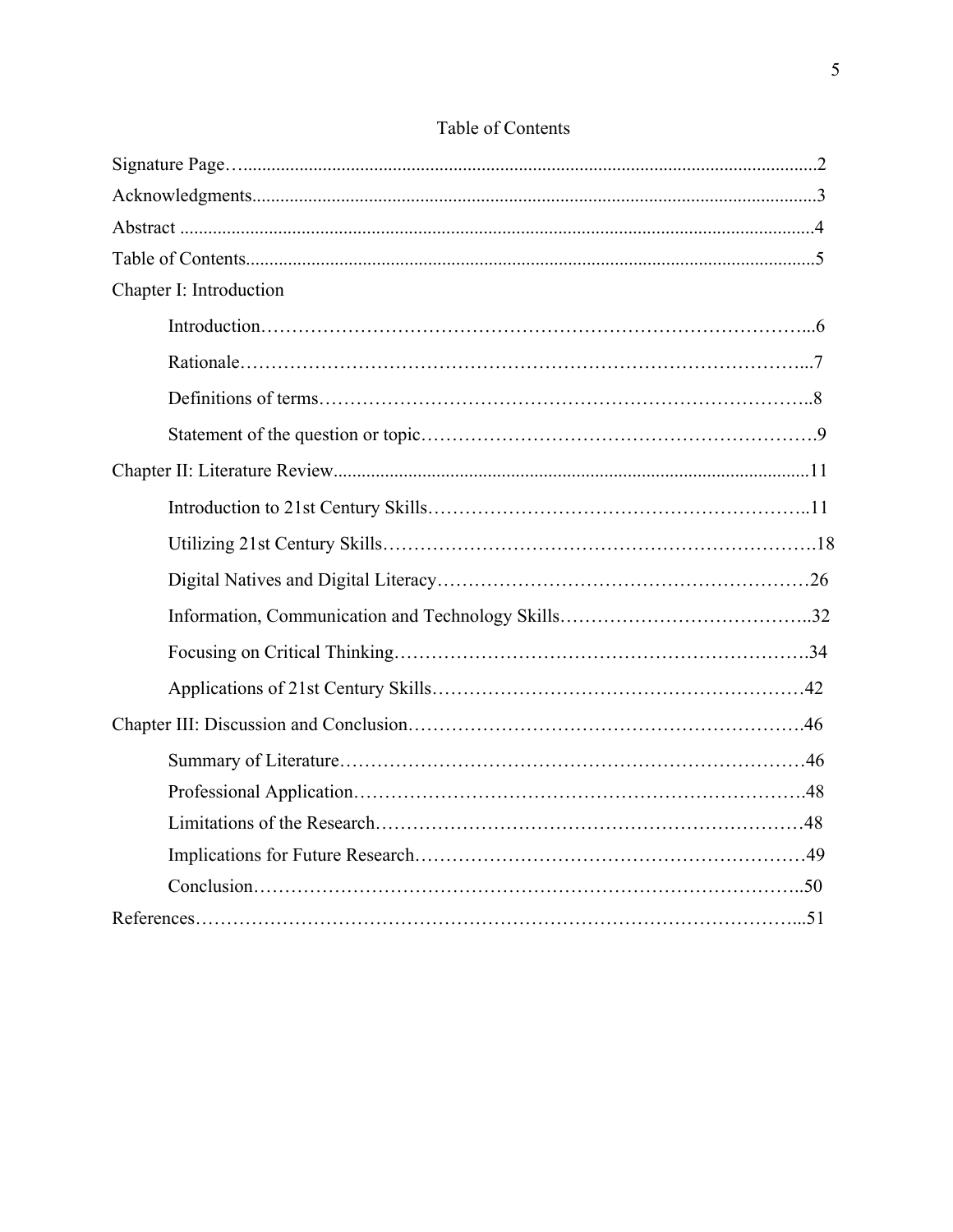#### **CHAPTER I: INTRODUCTION**

#### **Introduction**

The essential mission of a formal education has many purposes depending on the lens those that have vested interests deem the most prudent given the time and vision they have for students. This can range from general statements that an education should provide students with knowledge to have success in life, or become more specific, and cater to pushing students to attend college, or perhaps be post-secondary and career ready. Underneath all of the formalities of mission and vision statements, education provides students a base of knowledge that is applied and practiced through a set of generational skills. These skills may vary based on the time of which the education is obtained, but most remain in some enduring capacity. The ability to communicate, collaborate, critically think and be creative are not new to the long history of education, but rather take on their own personality depending on the society surrounding these skills. According to Higgins (2014), in the late 20th century and the beginnings of the 21st century, there have been significant changes in the skills needed in today's world for both work and leisure. There is still value in the content and information that educational institutions disperse but along with the technology resources, simply gaining information is not enough. It has become more essential that educators adapt to the current and future needs of students. There is a balance as noted by Higgins (2014), between the traditional view that the essence of true education is timelessness and the desire of a younger generation's perspective of teaching skills for the practical world. The field of education must balance timelessness while preparing students to be future ready in the content and skills that no one can exactly predict are needed.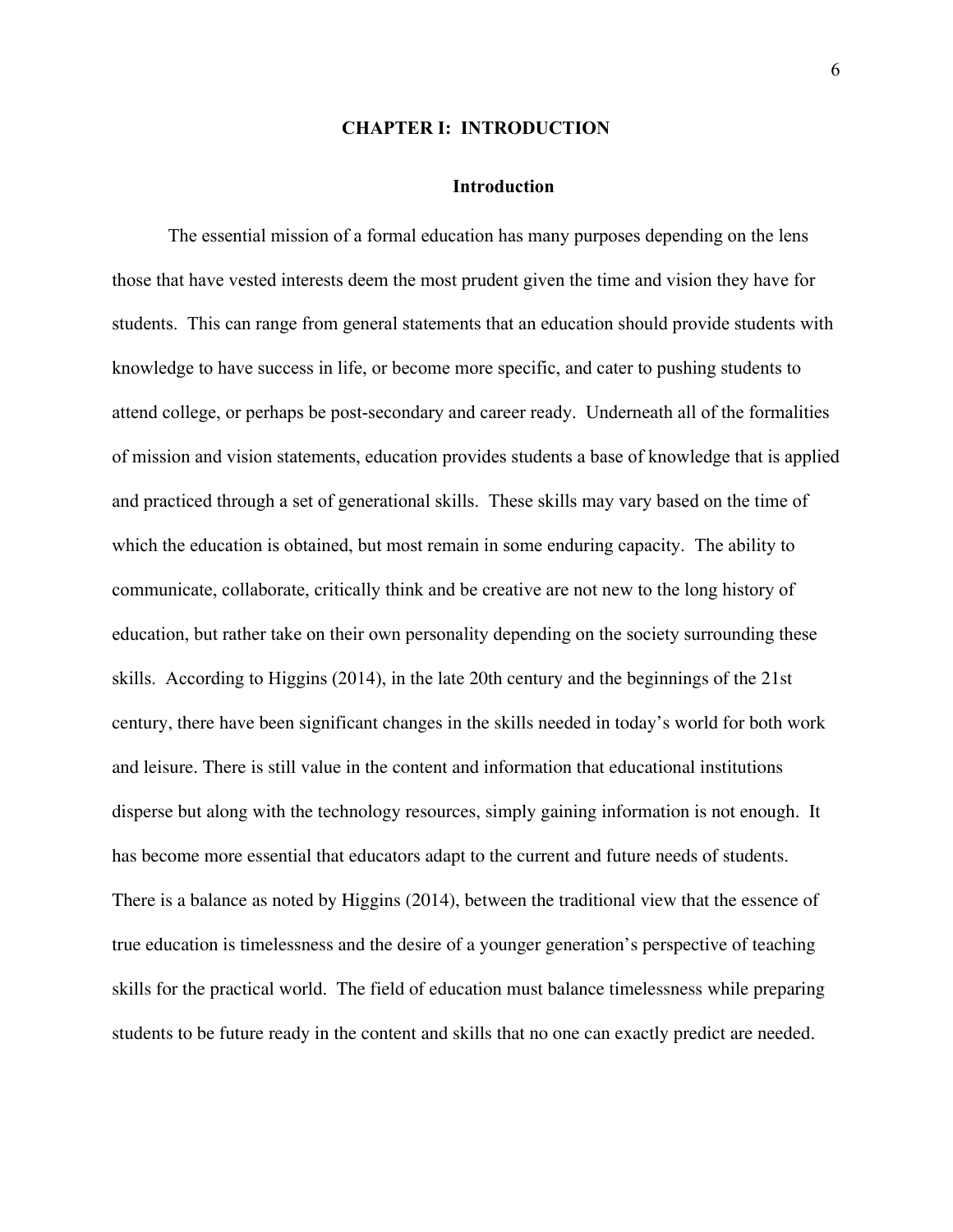#### **Rationale**

It is not the goal of this research to change the importance of what has been established as best practices in education but rather emphasize how, given the changing landscape of the 21st century, there are other areas and skills that need to be integrated into teaching to prepare students for life beyond school. Of these skills, the ability to use information and communication technologies, within the context of a set of 21st century skills to promote higher levels of critical thinking is becoming ever more vital. Given the global competitiveness and rapid rate of change from the influence of technology, workers need to use 21st-century digital skills to adapt and thrive in this changing society (van Laar et. al, 2017). Educators and educational institutions play an important role in developing these skills. It is paramount that educators incorporate technology whenever possible to prepare students for the changing landscape of the globalized world.

The role of an educator has to merge technology along with the traditional concept of providing a broad spectrum of contents that may help students become college and career ready. Much of the research considers that by utilizing 21st century skills students will be also working on the developing communication, collaboration, creativity and critical thinking at higher levels (P21, 2016). Among the research presented, Serim (2011) suggests that information and communication technology (ICT) provides a way of teaching both content and 21st century skills by utilizing tasks that are designed to cause students to think in 21st century ways. An example of this is the technology providing visible reflection and evidence for the student and teacher to collaborate on. Not only is it important to be competent in ICT use in the modern world, but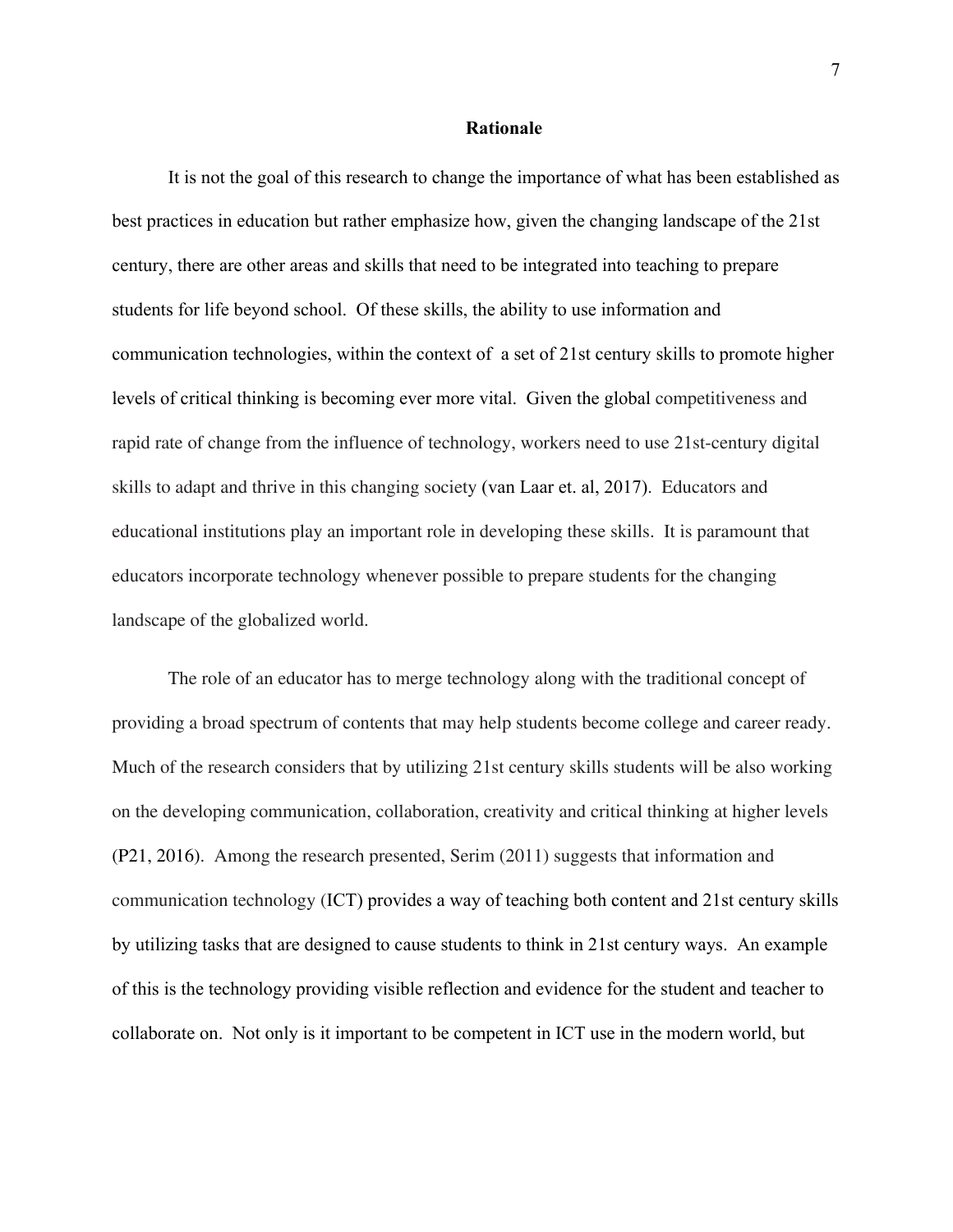these digital platforms and tools used in digital classrooms can track and store extensive information that learners in turn can create into learner-centered digital portfolios (Kong, 2013).

Of the 21st century skills the most notable gap recognized by the International Society for Technology in Education (ISTE) standards is regarding critical thinking, problem solving and decision making, which is also cited as the greatest deficit by employers regarding the abilities of students seeking jobs (Serim, 2011). Perhaps by having students engaging in projects, the learners develop problem solving by applying core content skills to real world challenges.

# **Definition of terms**

**Information and communication technologies (ICT)** With the spread of digital technologies, terms such as IT, ICT and computer literacy have become prevalent. Information and communication technologies are at the core of this fast-changing economy and can include any technology that can help to collect and process information along with communicating and sharing information digitally with the aid of wired or wireless connections (Pucer, Trobec and Zvanut, 2014).

**21st-century skills and Framework** The Partnership for 21st Century Learning a national not for profit organization has established the following key areas. Students mastery of key subjects and 21st century themes essential to student success. Preparing students in learning and innovation skills focused on creative innovation, critical thinking, communication, and collaboration. Student competence in information, media and technology skills such as, information literacy, media Literacy and ICT literacy. Lastly the students translation to life and career skills needed to gain knowledge, and manage social and emotional competencies to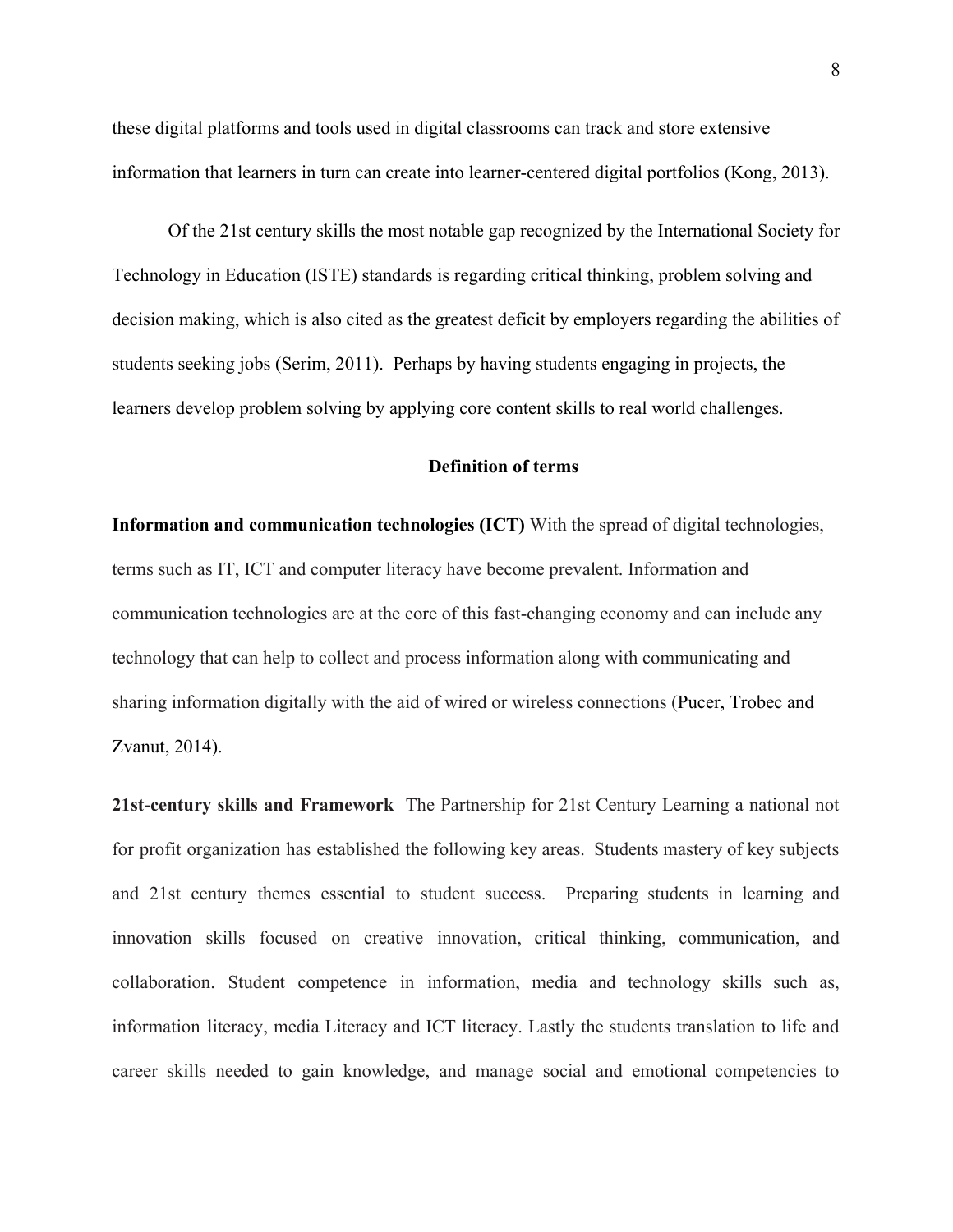navigate complex life and work environments (P21, 2016).

**Critical thinking (CT)** is the process of analysis, evaluation, inference, and interpretation of solving problems (Pellegrino, 1995).

**Digital literacy** recognizes that a cognitive process is involved in the utilization of computer-based and multiple types of technology (Green et al. , 2014).

**Digital natives** are those that have a competent understanding of digital literacy (Green et al., 2014)

**Self-regulated learning strategies (SRL)** involves the ability of the student to plan and, set goals, monitor progress, reflect on the outcomes and use the results to guide the next steps (Green et al. , 2014)

**Epistemic cognition (EC)** refers to the process of thinking about one's forms of knowledge and ways of knowing. Epistemic cognition becomes especially critical when learners need to assess the validity, certainty, reliability, source, and limits of their knowledge (Green et al. , 2014)

#### **Statement of the question**

The literature to be reviewed is in service of the question, how can utilizing technology lead to the improvement of 21st century skills? To establish a baseline knowledge there must first be an introduction to the terminology regarding what are 21st century skills defined as. This will include a variety of aspects regarding the importance of these skills and their impact on a student being future ready in school and life. There are examples of how educators can start to utilize 21st century skills in content areas and curriculum. The aim is to practice and improve students competency in utilizing 21st century skills in all aspects of education and life. One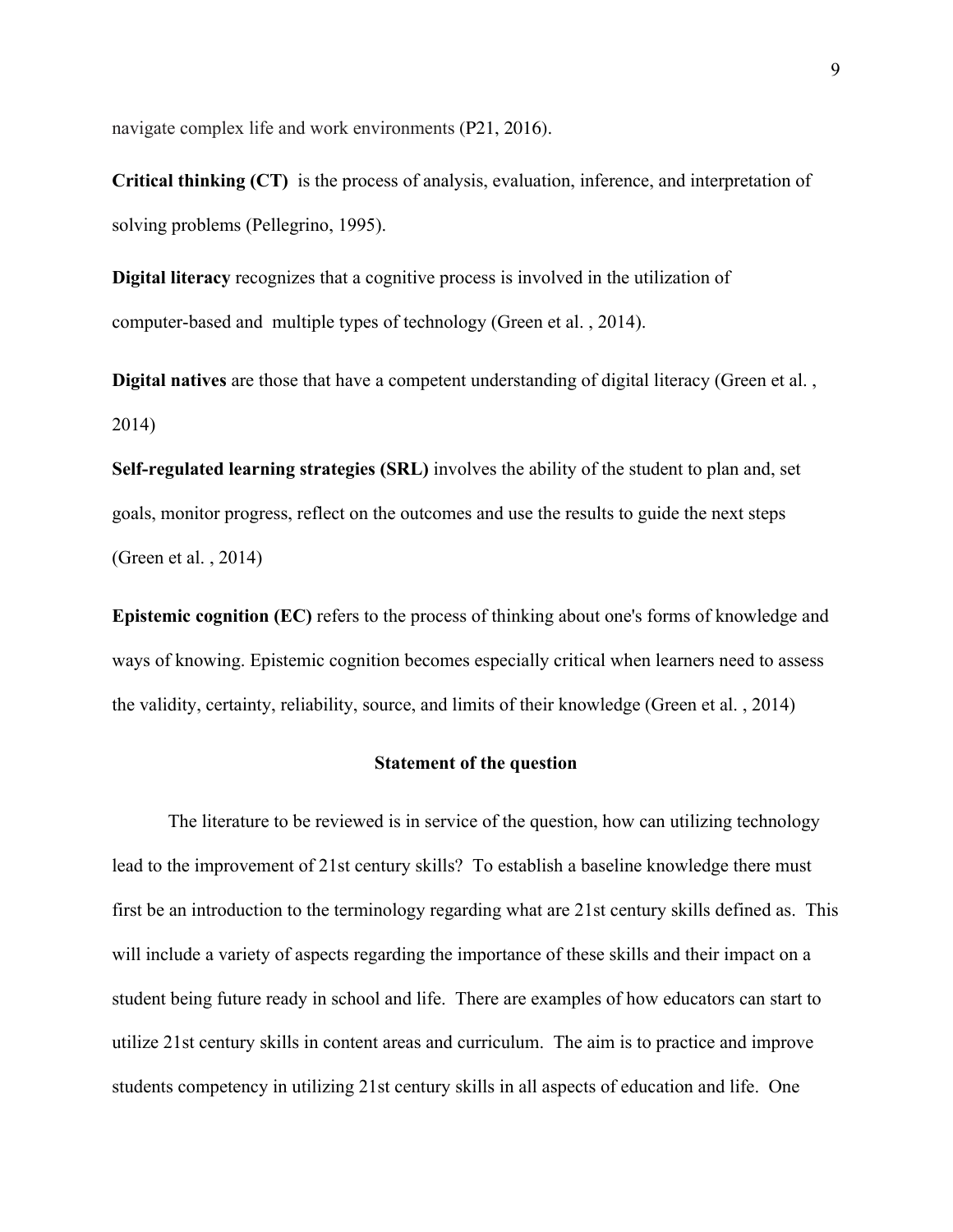must also recognize the beginning level of a students digital literacy to develop a plan to improve upon those digital natives. Knowing what a student has for a digital skill set allows an educator to develop the plan to improve or develop gaps. There are multiple types of information and communication technologies that need to be best fit to the task. Not every technology matches each 21st century skill and it is vital to learn how to choose the best tool for the job along with being adaptable to new technologies that are developed and evolve. The critical thinking being developed and utilized when applying 21st century skills can lead to an dynamic improvement in a students preparedness for being college and career ready. The future of technology is moving forward and unavoidably leading to learning needed by education stakeholders to help students find ways to utilize technology to effectively change the way they think in the 21st century.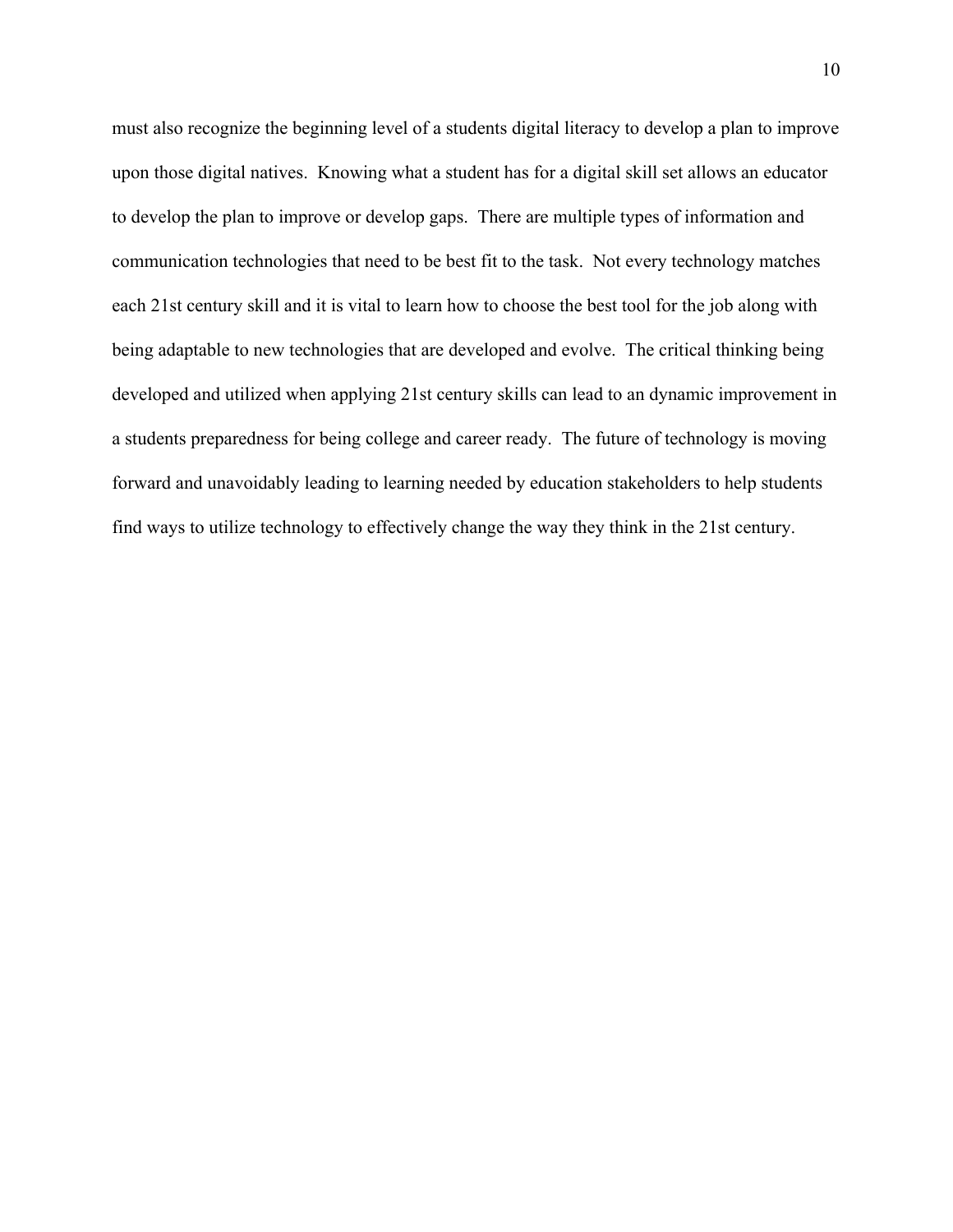#### **CHAPTER II: LITERATURE REVIEW**

#### **Introduction to 21st Century Skills**

The Partnership for 21st-Century Learning, also known as P21, has stated that 21st century skills aim to prepare students to be successful in an ever complex life and demanding workplace. The P21 focuses on increasing students creativity, communication, collaboration, and critical thinking skills. The use of such skills has been known to improve an individual's ability to have success in a rapidly evolving world. The marked change that places an emphasis on 21st-century skills, according to the framework for 21st-Century Learning (2016) is as follows:

"Today, we live in a technology and media-driven environment, marked by access to an abundance of information, rapid changes in technology tools and the ability to collaborate and make individual contributions on an unprecedented scale. Effective citizens and workers must be able to exhibit a range of functional and critical thinking skills, such as Information Literacy, Media Literacy, and ICT (Information, Communications, and Technology) Literacy. 21st-century learning as emphasized by P21, "requires educators to develop and utilize a system to engage learners through applicable skills and knowledge, appropriate technologies, and real-world connections to make learning relevant, personalized, and engaging" (p. 2).

Considering the need to make read world connections, Trilling (2010a), focused on how middle schools can relate students world outside school to the world inside the school. Life outside of school has dilemmas posed within a large socially interconnected information and media-rich environment that leads to real-world problems and challenges locally and globally.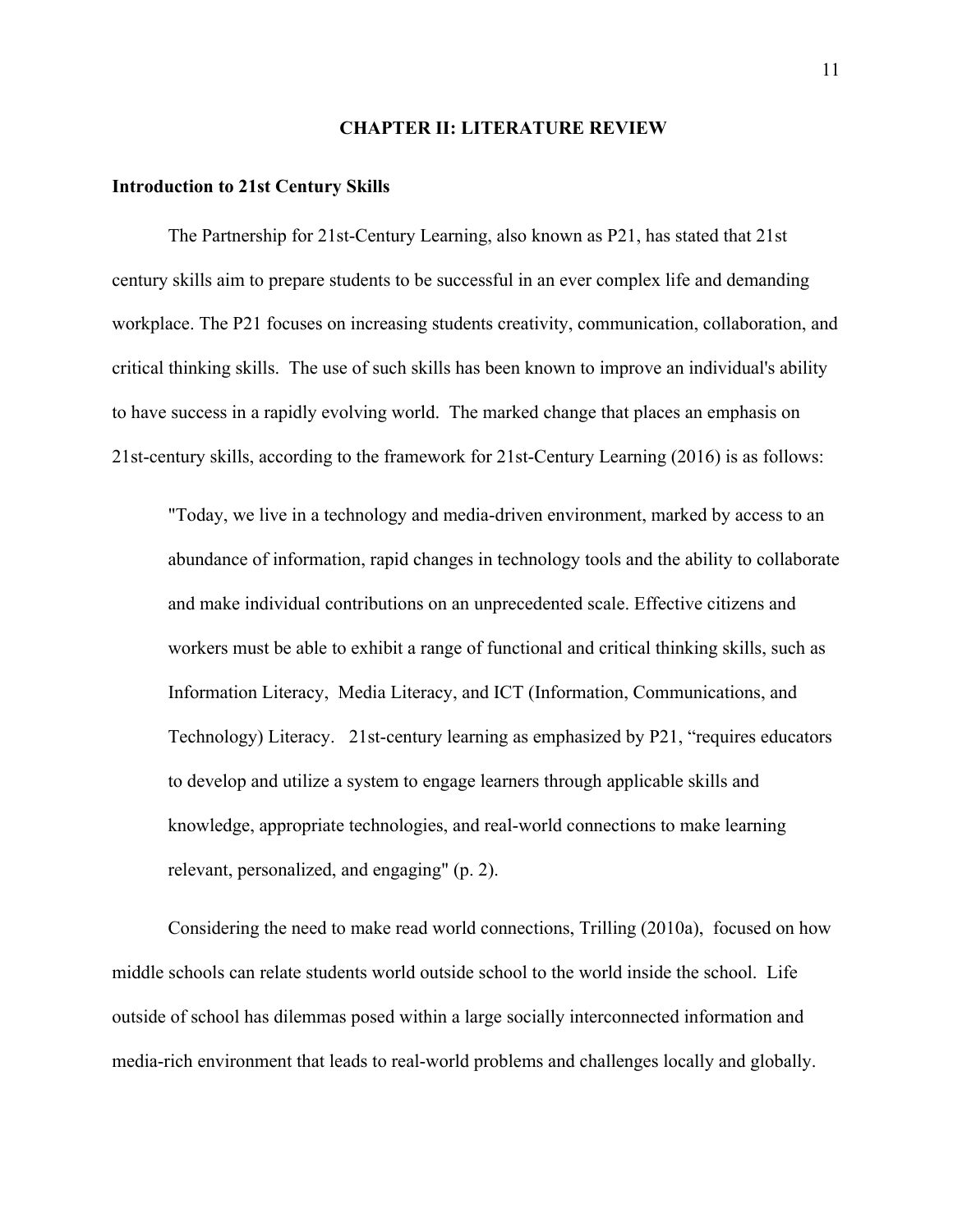Since middle school is regarded as a crucial time when students think more about their future and begin to wonder how their school experience is helping them get there Trilling (2010a) investigated instructionals strategies to develop a middle school students' ability to achieve 21st-century learning goals.

The P21 framework for 21st-century learning rainbow in Figure 1 represents the essential skills and knowledge all students now need. The pools below represent the key components our education system needs to deliver and support the 21st-century learning goals (Trilling, 2010a).

# **Figure 1**



According to Trilling (2010b), this model differs from 20th century Industrial Age learning in that the emphasis is on three sets of skills that are necessary in our interconnected world; life and career skills, learning and innovation skills and information, media and technology skills. One example of a challenge utilizing this framework was to, create an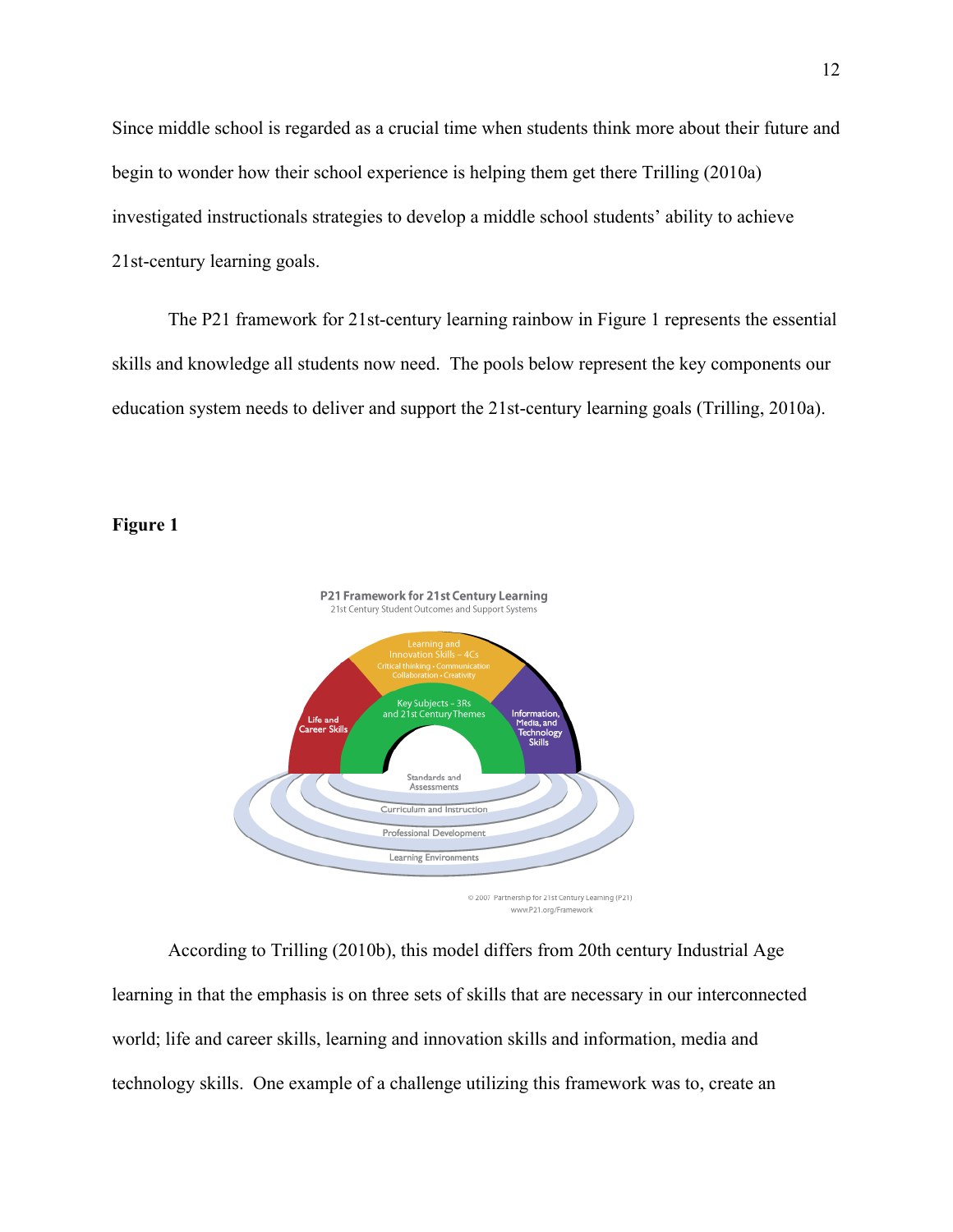innovative educational website for use by other students (and teachers) on a topic the team really cares about. Six students from five countries collaborated online to create an award-winning website on a topic of the deadly outbreak of the Severe Acute Respiratory Syndrome (SARS) virus.

The global team had to do all the work involved in producing an engaging educational website: researching the topic; interviewing experts; writing the text; designing and creating the look and feel of the site; and programming the navigation, interactive games, and quizzes included on the site. Collaborating over five different time zones, the team used online tools to plan, schedule, communicate and coordinate all their work. "If you take the evergreen 3Rs and multiply them by the 21st century 7Cs, the result is a learning equation that can guide teaching and learning in our times:  $3Rs \times 7Cs = 21st-century learning'' (Trilling, 2010b, p.10).$ 

The increasing attention given to 21st-century skills has van Laar et. al (2017) questioning how to assess these skills to determine what extent students will become employees that possess 21st-century skills and digital skills relevant to sustainable lifelong career and life success. The study led by van Laar et. al (2017) evaluating articles that aim to define or measure 21st century skills resulted in a framework of seven core skills: technical, information management, communication, collaboration, creativity, critical thinking and problem solving, and five contextual skills: ethical awareness, cultural awareness, flexibility, self-direction and lifelong learning. A survey done by van Laar et. al, (2017) revealed that students rated social skills and collaboration as the most important 21st-century skills needed in future employment.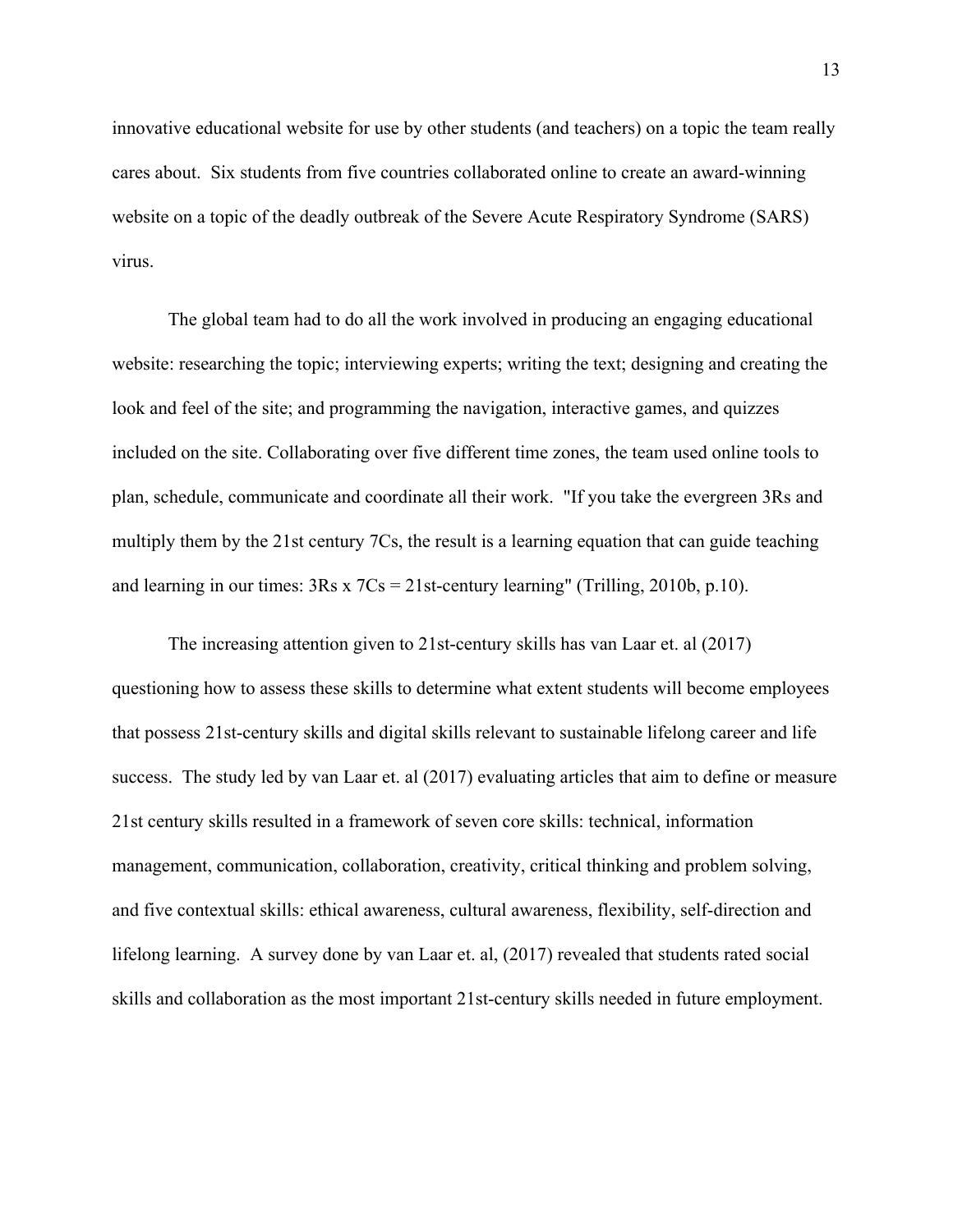Although 21st-century digital skills were viewed as essential, they were not yet ultimately covered in the published research. This study has extended the understanding and categorization of 21st-century digital skills, but it also contains points for discussion leading to students becoming productive members of an information-rich and technology-based society (van Laar et. al, 2017).

There is an argument that technology is more of a hindrance than a helpful tool in developing students to be productive citizens in the 21st century. Although technology does have tremendous potential to make students smarter, Thompson and Crompton (2010) observed that most schools are limiting technology in ways that hold students back. In many schools, educators avoid teachable moments by installing filters and limiting access to pretend to keep students safe, but the end result is only protecting them from thinking and learning how to evaluate sources.

Technology is also not effectively being used if educators quash the opportunities for collaboration, losing pathways in technology that can aid in moving beyond the classroom and allowing students to think for themselves globally (Thompson and Crompton, 2010). The main use of technology is often not to improve 21st-century skills, but to simplify tasks with less thinking. Instead educators, according to Thompson and Crompton (2010), should think about the future employability in considering that schools could teach computer science that is ripe with critical thinking, but fewer than one in eight schools have an AP computer science course, because it is not on a SAT.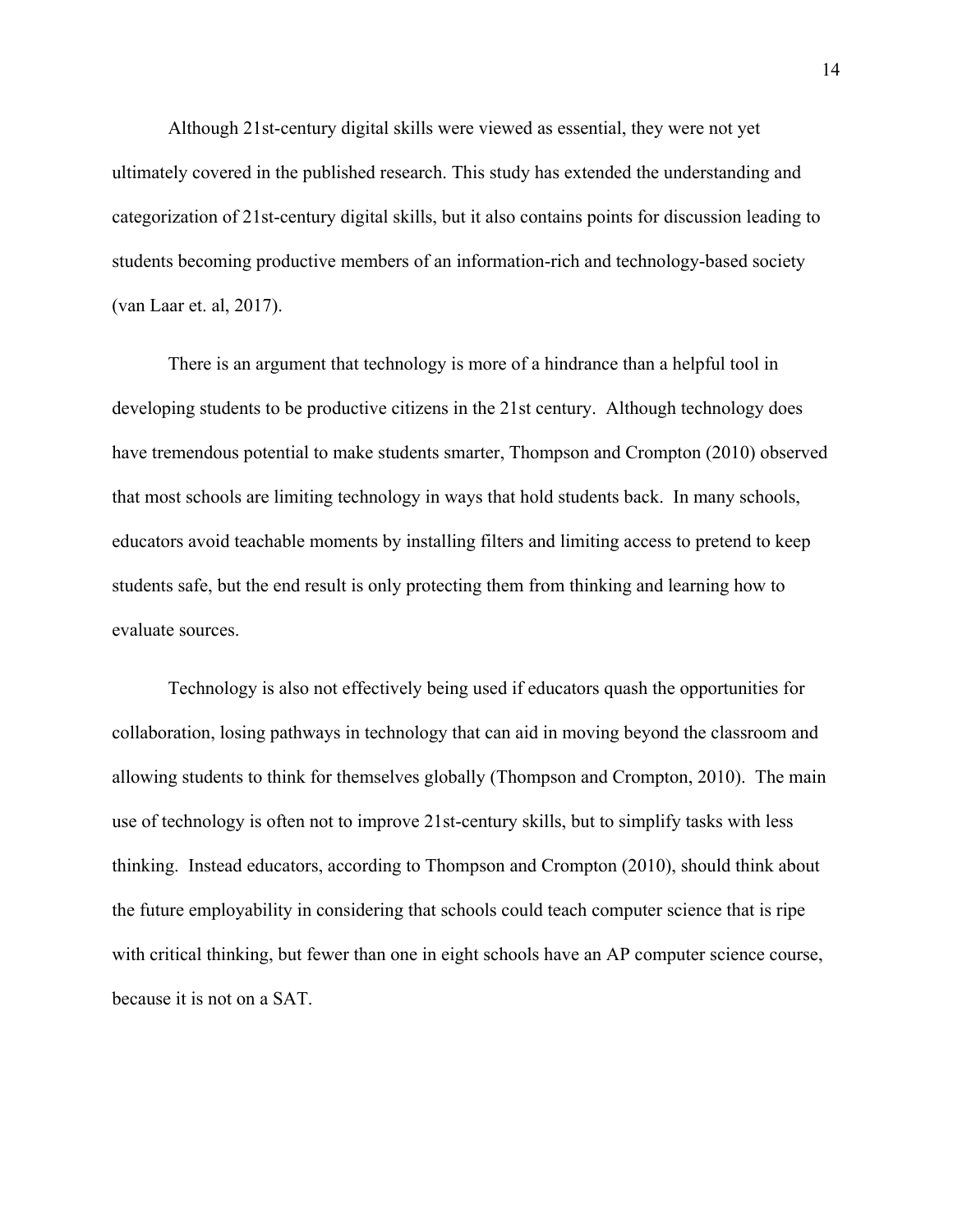While many see the benefits in technology, there is still some split as noted by a poll completed by the International Society for Technology in Education (ISTE) (2010). The results were that 27% believe that technology is eliminating critical thinking skills. These results show that some educators are hesitant to embrace how technology can assist student thinking. While it has eliminated the need for thinking in some aspects, such as using a card catalog to find books, students still need to identify the information that is pertinent and engage in discussions around the more readily available information. In the poll, comments against technology focus on the things that are made easier, which may drive an expectation that life should be easy and require less thinking.

Promoters of technology make note that the elimination of simple tasks made easier should allow for more elaboration of essential questions developing deeper critical thinking of the curriculum. Even more important to note is the massive amount of change occurring with technology and the student's practice in adapting to dynamic growth requires a much higher extent of thinking to utilize emerging technologies. The 73% that believe technology is not killing critical thinking make the argument that perhaps it is the non digitally native teachers who need to critically think on how to use technology in order to see progress towards higher level skills development in our digitally native students (ISTE, 2010).

The challenge is for the teachers and schools to utilize the technology at a higher level, emphasizing the opportunity to increase 21st-century skills. Thompson and Crompton (2010), suggest starting with having students apply critical thinking to carefully evaluate and think about information, and how they can relate what they have learned in the classroom to the real world. The end goal might involve more than just analyzing the teachers' information but perhaps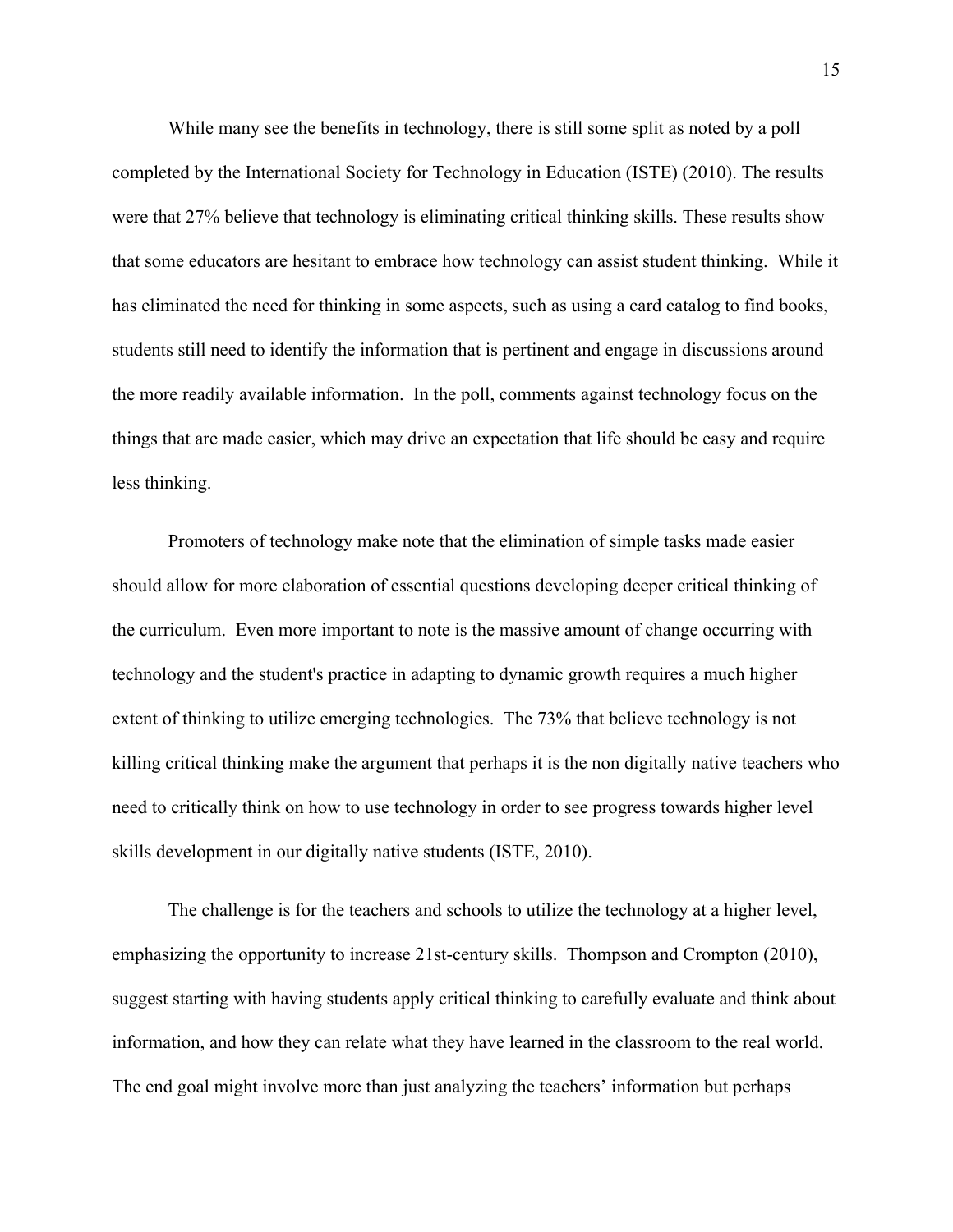challenging it using evidence they have collected. Students are also empowered to produce and edit their own information, based on what they have analyzed as pertinent. Teachers then empower students to be critically thinking with editing, revising, critiquing, and commenting on their own and others work with the ease of technology-based simultaneous sharing of work products.

Technology, Thompson and Crompton (2010) asserts "provides tools to think critically, but teachers need to integrate technologies and teach students how to be critical thinkers through the use" (p. 7). Allowing a more fully immersed student experience helps to learn lifelong 21st-century skills of being evaluators of information and active consumers of knowledge.

Technology now makes it possible for a diverse population to engage and have more supports in problem-solving, than was previously possible. Many stakeholders emphasize a main goal of education is to give students the ability to critically think clearly about complex issues and solve a wide range of problems and acknowledge these as the critical skills. Technology is playing an increasingly vital role in the development of these skills.

Pellegrino (1995) proposes that technology tools enhance the ability to gather information, generating solutions and communication in order to solve complex problems. Students need to be explicitly taught how best to use technology to relieve complex processing demands, so that they can focus on finding solution paths, instead of using their limited time and working memory to hold basic information relevant to the problem-solving process. Along with processing information, complex problems which often demand collaborative activity, where individuals can communicate and share information and perspectives is supported by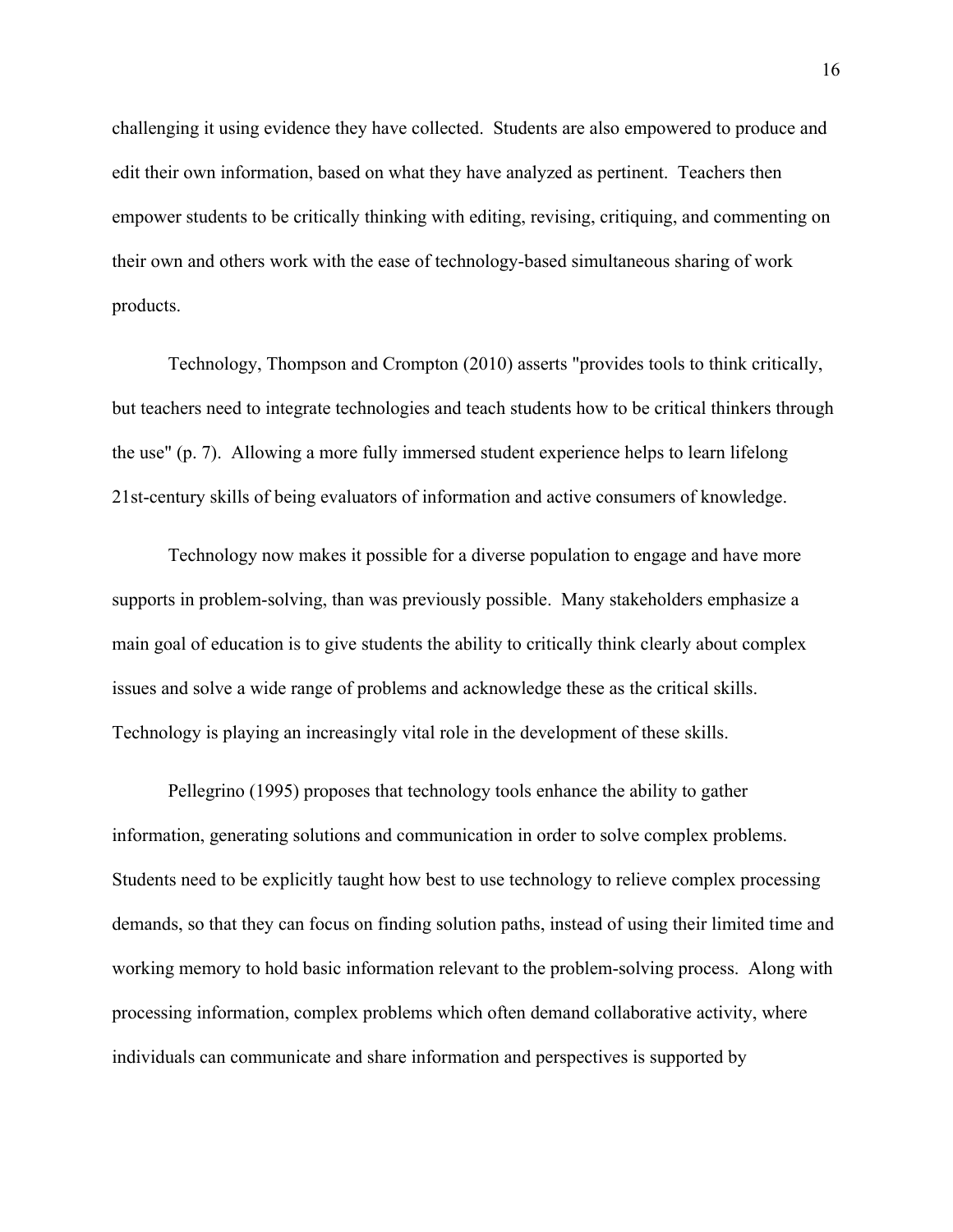communication technologies (Pellegrino, 1995). Students need to be explicitly taught efficient technology-enhanced strategies for selecting relevant information, that is most likely to assist in the process of finding a solution faster than previously possible, leading to expressing one's solution thoughts and ideas in their problem-solving process (Pellegrino, 1995).

The emphasis on a set of 21st-century skills does not mean those skills are entirely new. Higgins (2014), offers a blended perspective of past skills that are perennial: retained from the previous century, such as communication, creativity and critical thinking. A second set of past contextual skills: unique to this century, such as the capability to manage large quantities of digital information that appears relevant for decision making.

It is also true that the range and forms of available information are changing with the advent of new digital literacies, which combined with past forms of information, increases the complexity of what can and must be learned. This, according to Higgins (2014), is making critical thinking and developing thinking skills become more prominent in education as people recognize the changes that technology is enabling and requiring in terms of information and knowledge acquisition and usage. Research from Abrami et al. (2008) has found that the most effective approach is to explicitly teach critical thinking lessons, infusing these skills with teaching curriculum for an effect size of 0.94, with any effect size over 0.5 being deemed statistically impactful. This effect size over 0.5 shows that there is a significant difference in the effectiveness of the given variable, in this case integrating the teaching of critical thinking skills with curriculum versus critical thinking lessons taught independently in the classroom.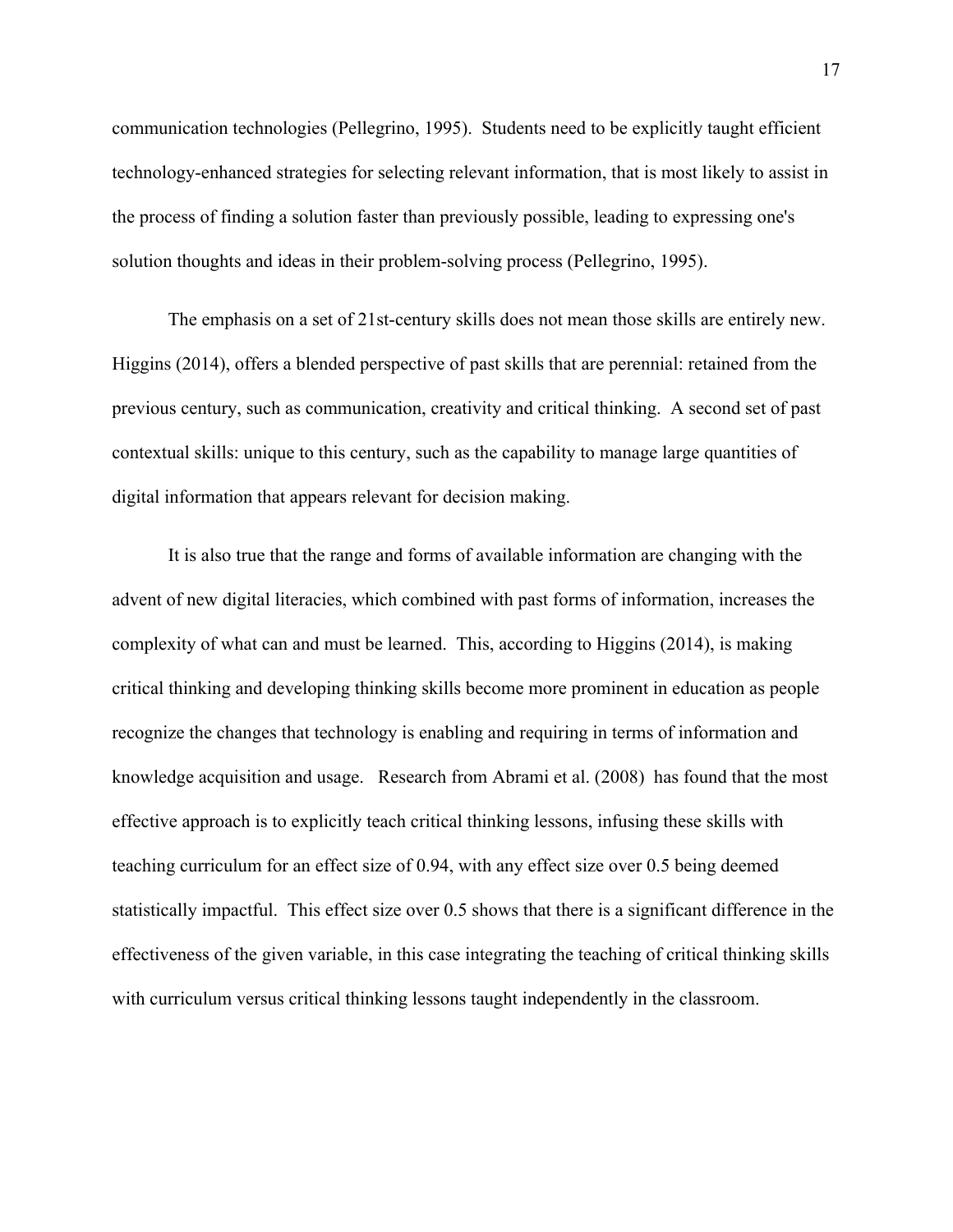Higgins (2014), believes in three key aspects of education: knowledge will change, new technology will provide access to valuable information and students must become economically competitive. It is reasonable to argue that, as the availability of information increases and the status of that information may be more questionable (Wikipedia, for example), critical thinking must take a more significant place in the curriculum. Digital skills are certainly important in allowing children and young people access to information and the ability to participate in the digital world. This may help to engage the learner in a contemporary curriculum.

The solution is an increased emphasis on the broader concept of productive thinking, which helps the individual find solutions to problems, which certainly includes critical thinking and reasoning, but also involves creative and inventive thinking and the capability to synthesize information. (Higgins, 2014)

### **Utilizing 21st Century Skills**

Many stakeholders in education have placed an emphasis on modernizing learning for the 21st century with the focus on a set of skills needed to succeed. Summarizing these efforts, Brusic and Shearer (2014), aim to provide insight on how to a utilize life and career skills, learning and innovation skills, and information, media, and technology skills to link core subjects with content or themes that are often underrepresented in schools. These content or themes include global awareness, entrepreneurial literacy, civic literacy, wellness awareness, and environmental literacy.

The idea of focusing on children to handle the technological demands of life in the 21st century was introduced by The National Aeronautics and Space Administration (NASA) by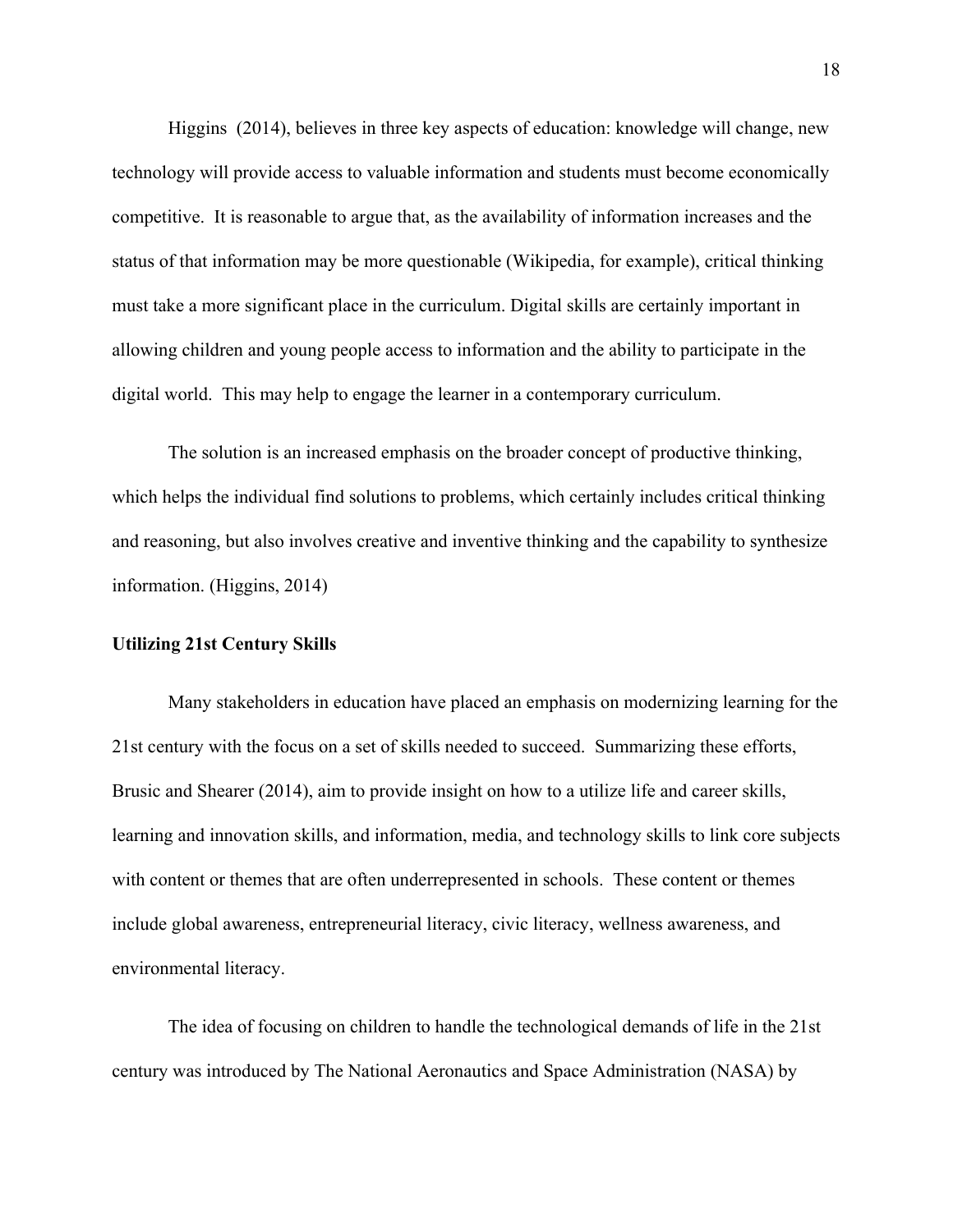funding the Mission 21 program in the 1980s and early 1990s. This program according to Brusic and Shearer (2014), was geared toward elementary students and used a thematic approach and open-ended problem solving to engage students. The program touted an interdisciplinary learning environment that stressed collaboration, teamwork, relevant content, and an emphasis on building basic skills such as creativity, problem-solving, and critical thinking.

The ABCs for the 21st century developed by Brusic and Shearer (2014), suggest emphasis on the basic vocabulary regarding 21st-century skills needed for learners. These are simply a collection of words or phrases that can be associated with the types of concepts, skills, understandings, and habits of mind that are invaluable for all students. Teachers can use these as starting points in engaging with students the expectations of what is required to a successful learner in the 21st century. If teachers ensure clearer expectations, the reality of achieving learning goals, within the context of utilizing technology will be a more viable outcome. Teachers can print this new alphabet and use these mini-posters to help engage learners to better understand some of the concepts, skills, and habits needed to be a successful learner with respect to established skills and new emerging 21st century skills. For example new alphabet associates terms, phrases, and traits that are considered essential in the 21st century. The letter "C" could stand for critical thinking, creativity, and collaboration. The letter "I" reinforces the importance of students being able to imagine, invent, and innovate. Every letter of the alphabet connects to one or more words that teachers can integrate into the curriculum to help students better comprehend what they should be thinking about and learning throughout their K-12 educational experiences (Brusic and Shearer 2014.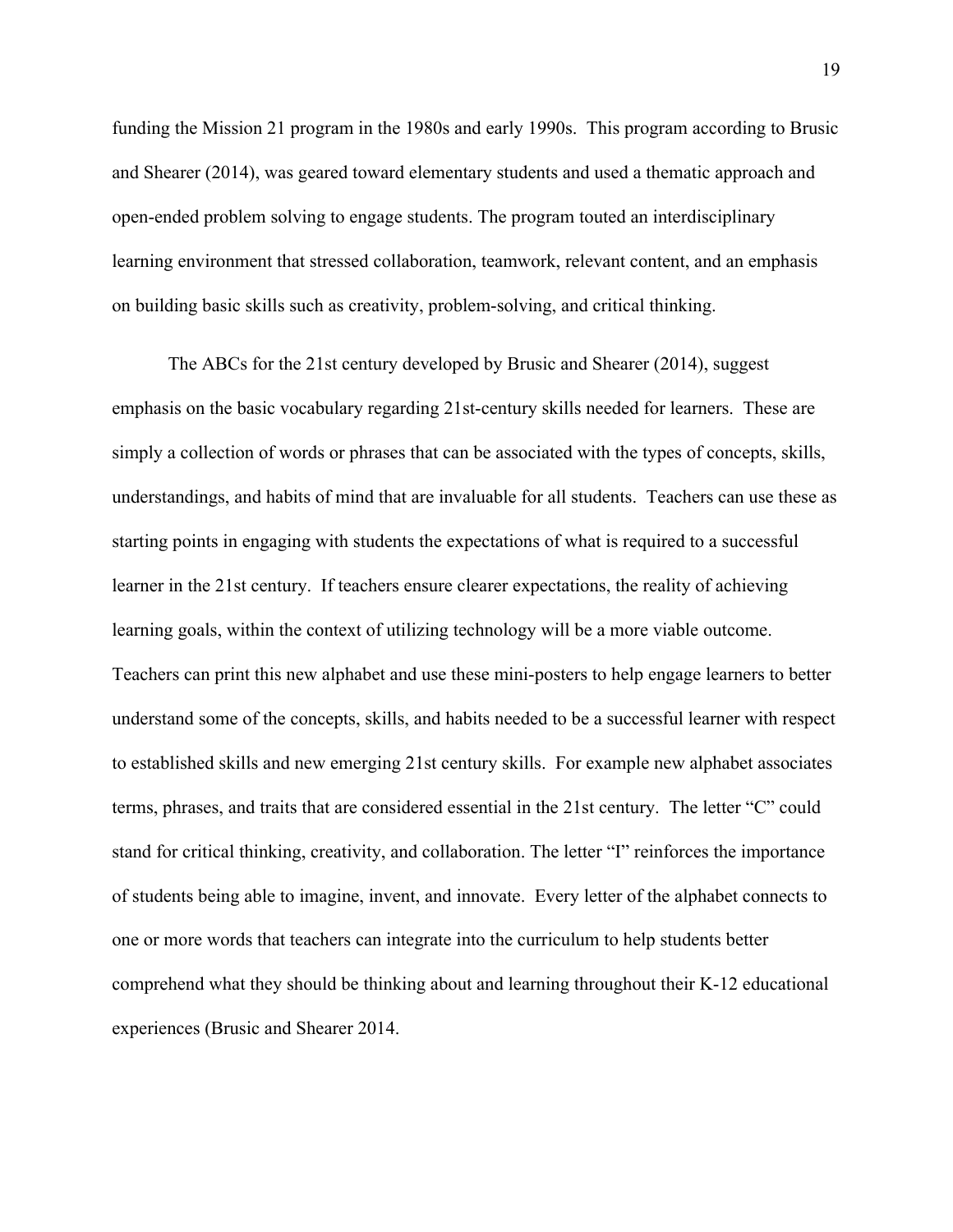School libraries are essential learning resources and librarians are the essential guides with deep expertise in Digital Literacy Skills in our schools. Effective 21st century librarians also have well developed instructional strategies based on thinking critically, communicating creatively, and solving problems creatively that best prepare our students for the challenges of the 21st century (Trilling 2010a). Effective learning incorporates these 21st-century knowledge-and-skills outcomes with students using appropriate technologies to produce artifacts (reports, presentations, videos, podcasts, models, simulations, inventions, etc.), as part of their project work. This learning project approach, powered by 21st-century technology and using powerful inquiry and design learning methods, can be lead by librarians who are frequently leaders in promoting this kind of learning in their schools.

According to Trilling (2010), libraries are evolving into learning laboratories or environments where a wide variety of learning activities and projects can take place. Providing equitable opportunity to a 21st-century education by providing continuous access to the information tools and content for 21st-century learning will always be an essential school service provided by librarians,. Libraries of the future will have a new alphabet of services known as the new ABC's of the 21st-century.

Steele, (2015) found it troubling that although his library had many great books available there was not a place to practice information being obtained from reading. The solution to this problem is to reorganize the existing space to make room for hands on spaces, referred to as maker-spaces, that allow library users to complete projects , such as robotics, lego engineering, 3-d printing, circuitry and multimedia audio visual designs (Steele, 2015). Steele, (2015) and his team of librarians want students to become creators instead of consumers by utilizing 21st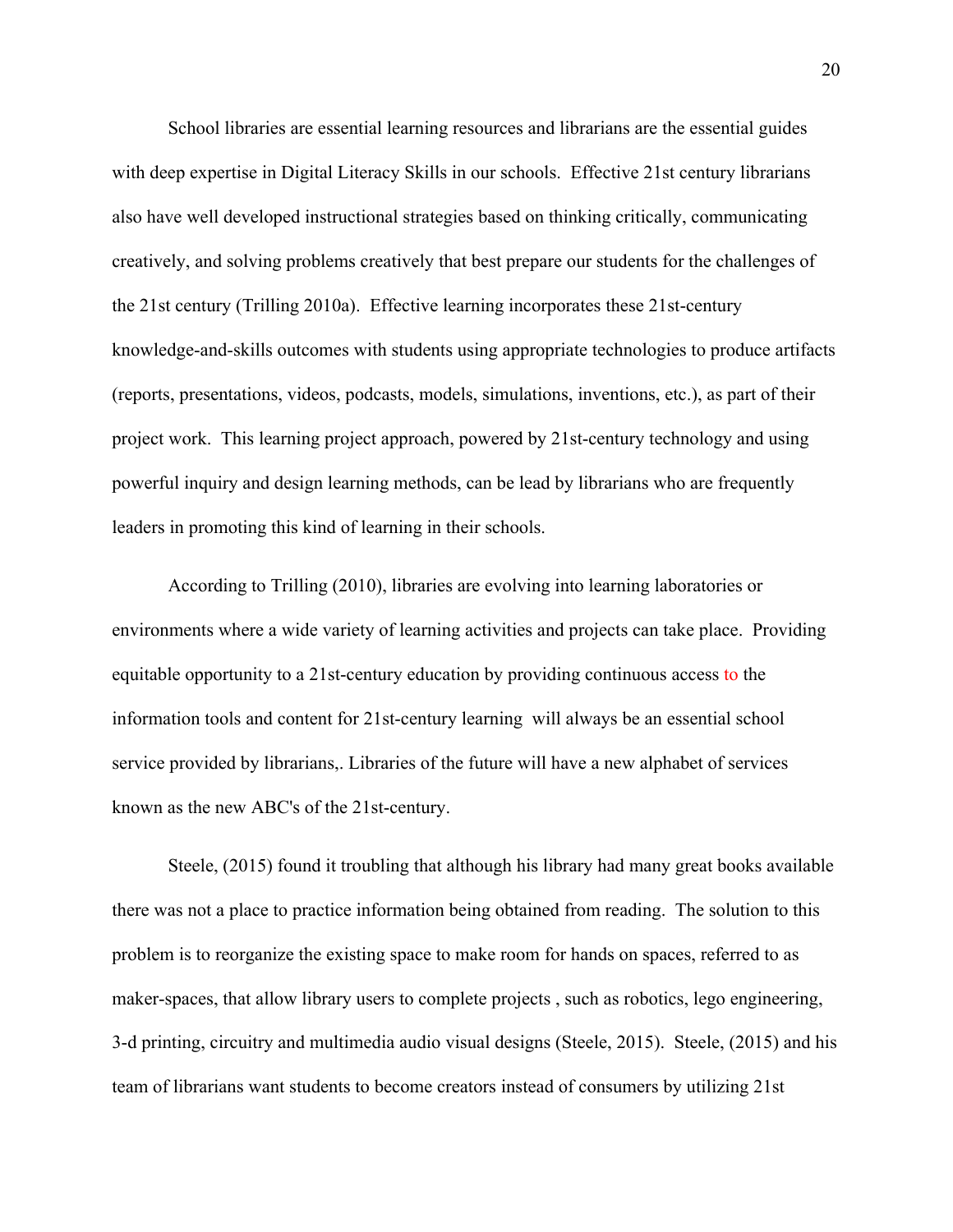century skills. By transforming the learning areas and creating makerspaces it has created a set of valuable tools to use in education for authentic, student-owned learning (Steele, 2015).

Students can leverage these 21st-century communication technologies to take projects to a global level with students in other countries, sharing common interests, participate on global teams to find local solutions to common issues and problems, such as alternative energy use, community health, and income through entrepreneurship. With innovation and creativity becoming the fuel that powers new economic growth in the global economy, the demand for students to have more opportunities to create and design will only grow over time. A combination of the words library and laboratory into libratory can provide a 21st century redefinition of the role the library can take on. A libratory is a digital adaptation to a current standard educational place staffed by libratorians. With project based laboratory tools, utilizing new and emerging technologies along with books and other sources of information user can learn, create, and innovate. 21st-century ready libratorians will be vital in providing guidance on information literacy, media design principles, and digital technology (Trilling 2010a).

The potential for future for this restructuring of current libraries and librarians as Stated by Trilling (2010) is that, " the unique impact libratorians will continue to have in helping students, teachers, and parents acquire these 21st-century digital literacies will be one of the most valued contributions they can make to 21st-century learnings" (p. 46). There is much good work to be done in transforming our schools into 21st-century learning environments, and our present and future libratorians must seize the opportunity to create libratories and learning services that clearly help students and teachers acquire the 21st-century knowledge and skills.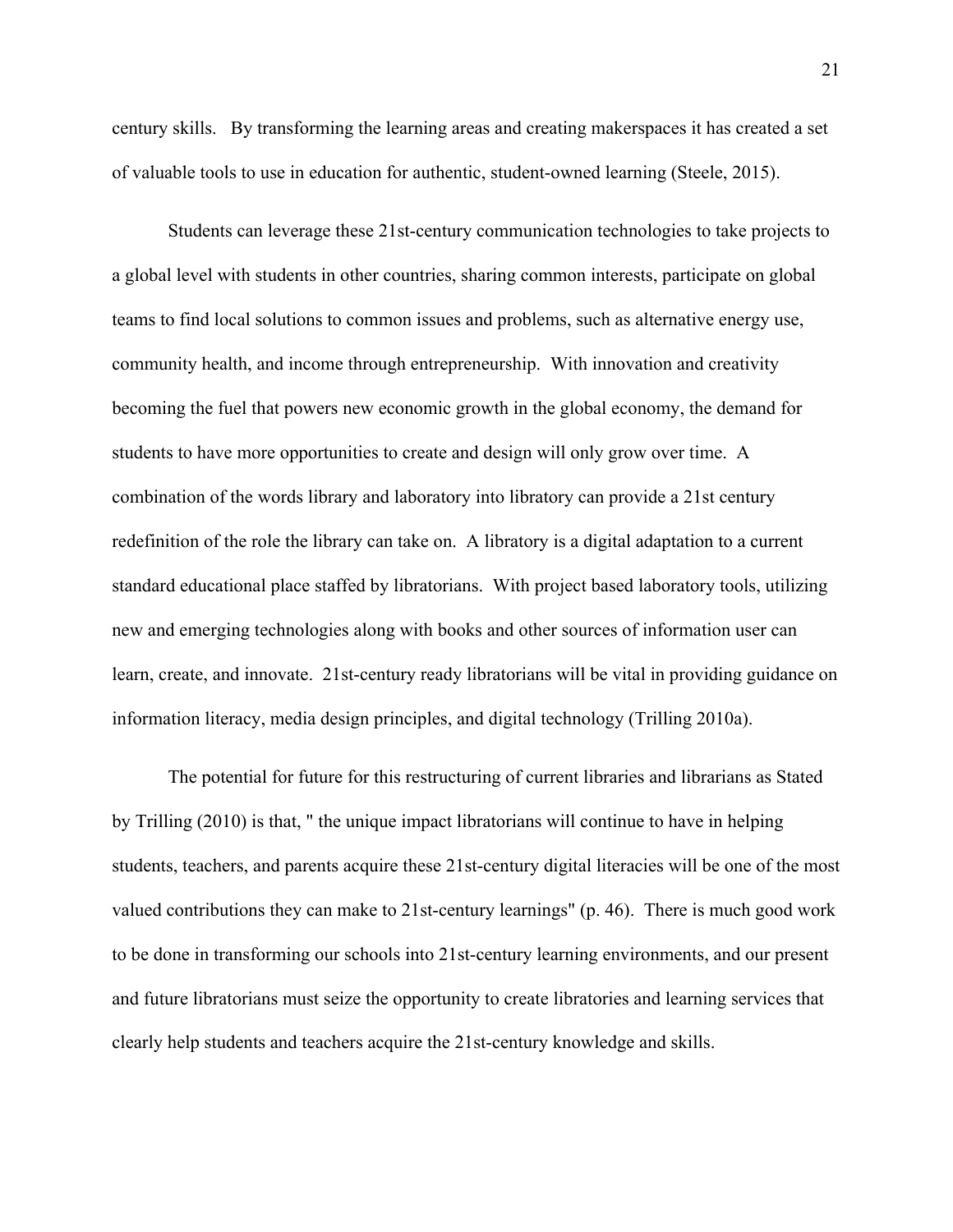In order to prepare and support teachers for 21st-century expectations King, William, and Warren (2011), research suggests a Universal Design for Learning (UDL), that can effectively provide tiered instruction, accommodations and supports within the context of technology integration. By using UDL, teachers can utilize traditional methods and technology to provide multiple means of representation, engagement, and expression of the curriculum, resulting in an improvement in 21st-century skills.

Multiple forms of technology may be deployed by teachers to meet the needs of individual students, such as podcasts for auditory learners, multimedia graphics for visual learners, among other digital text editing tools that allow critical information to be delivered (King et al., 2011). Engaging students can also be made easier by utilizing online interactive simulations and ways to collaborate with others motivating them by connecting to current real-world topics helping relate to the "why" of the learning process. King et al. (2011) recommend teachers increase the "how" of learning by providing students with choices for communicating their understanding of a topic or mastering an academic task in various ways, some may opt for multimedia projects to illustrate the content or traditional text-based projects. "Future generations of teachers can use the UDL model to integrate technology into instruction and to encompass the new technology abilities of students in the 21st century" states (King et al., 2011).

Action research done by Chin (2013), questioned if the utilization of technology would result in clearer and more focused communication through team building lesson design. As educators were using digital technology to effectively facilitate communication, a group of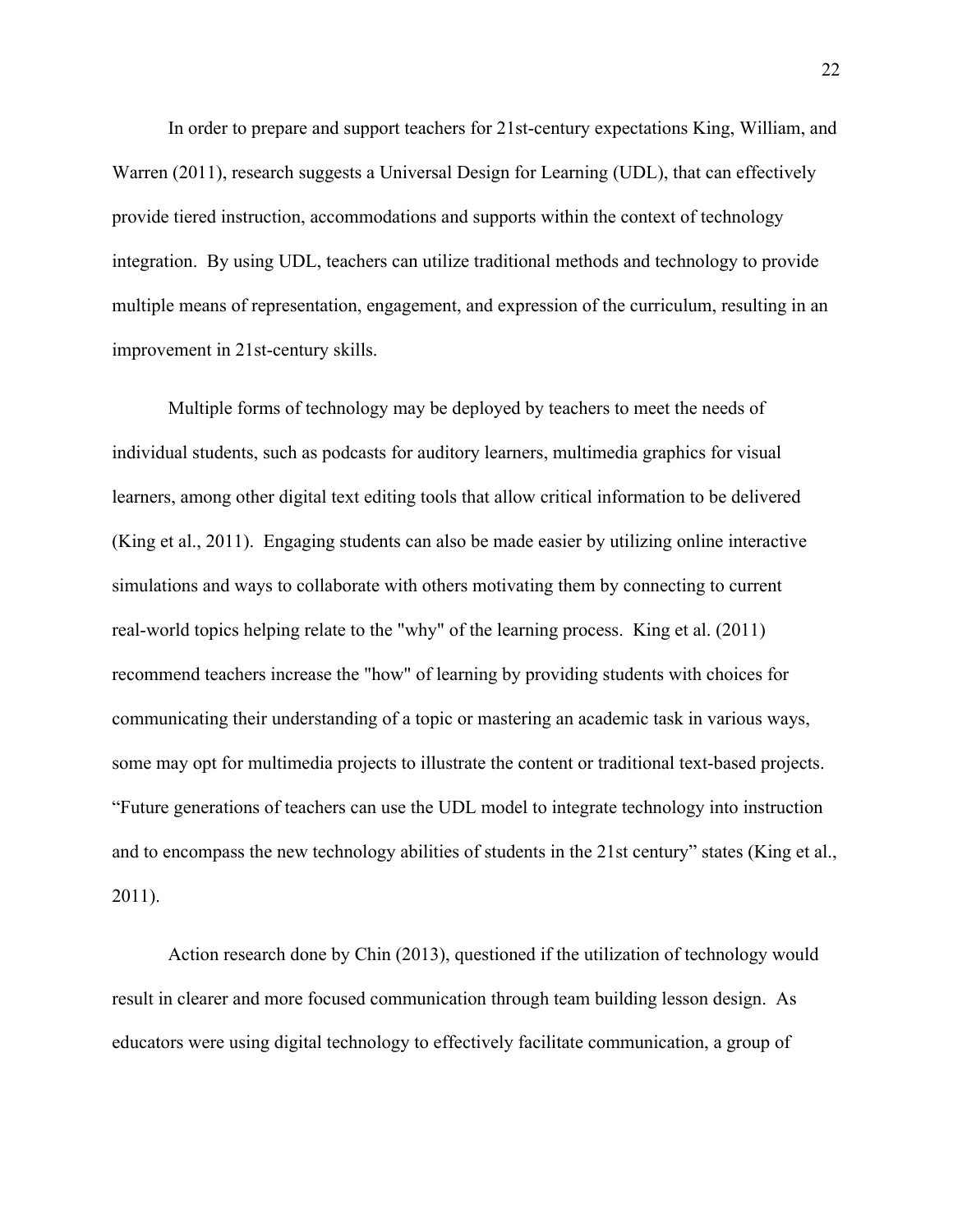students showed enhanced production, understanding, collaboration and at times enhanced creativity.

Chin (2013), promoted the participants to use an online learning management system and social media to help give individual students a voice that may otherwise feel unheard, providing a sounding board for discussion, building better camaraderie and collaboration in projects and goals. Data collected in the presurvey done by Chin (2013), showed participants felt that working in groups was beneficial and most liked working in groups, although they preferred to work alone under self-guided direction. The data gathered during the research cycle indicated that, while directly teaching lessons about digital communication and collaboration can help foster team building and effective communication, more time and teacher-student interaction needs to take place in order to facilitate a team environment.

The integration of technology by both administration and teachers becomes vital, as the future employers of students require a set of 21st-century skills valued by the employer's global workforce (Hummel, 2016) . The social and cultural awareness within these skills help to seek to find ways to encourage and foster effective ways to help our students understand, appreciate, and respect diversity, teamwork, collaboration, and communication in a global future.

Hummel (2016), suggests general approaches to increase students social and cultural 21st-century skills by giving elementary students challenging, open-ended, hands-on, projects, and problems that require teamwork and positive collaborative skills. Teachers can emphasize to students how important teamwork and mutual respect are to achieving our larger world-altering goals. It is the responsibility of Science, Technology, Engineering, and Math (STEM) educators to guide students in their own search for mutual understanding and respect, and increasing social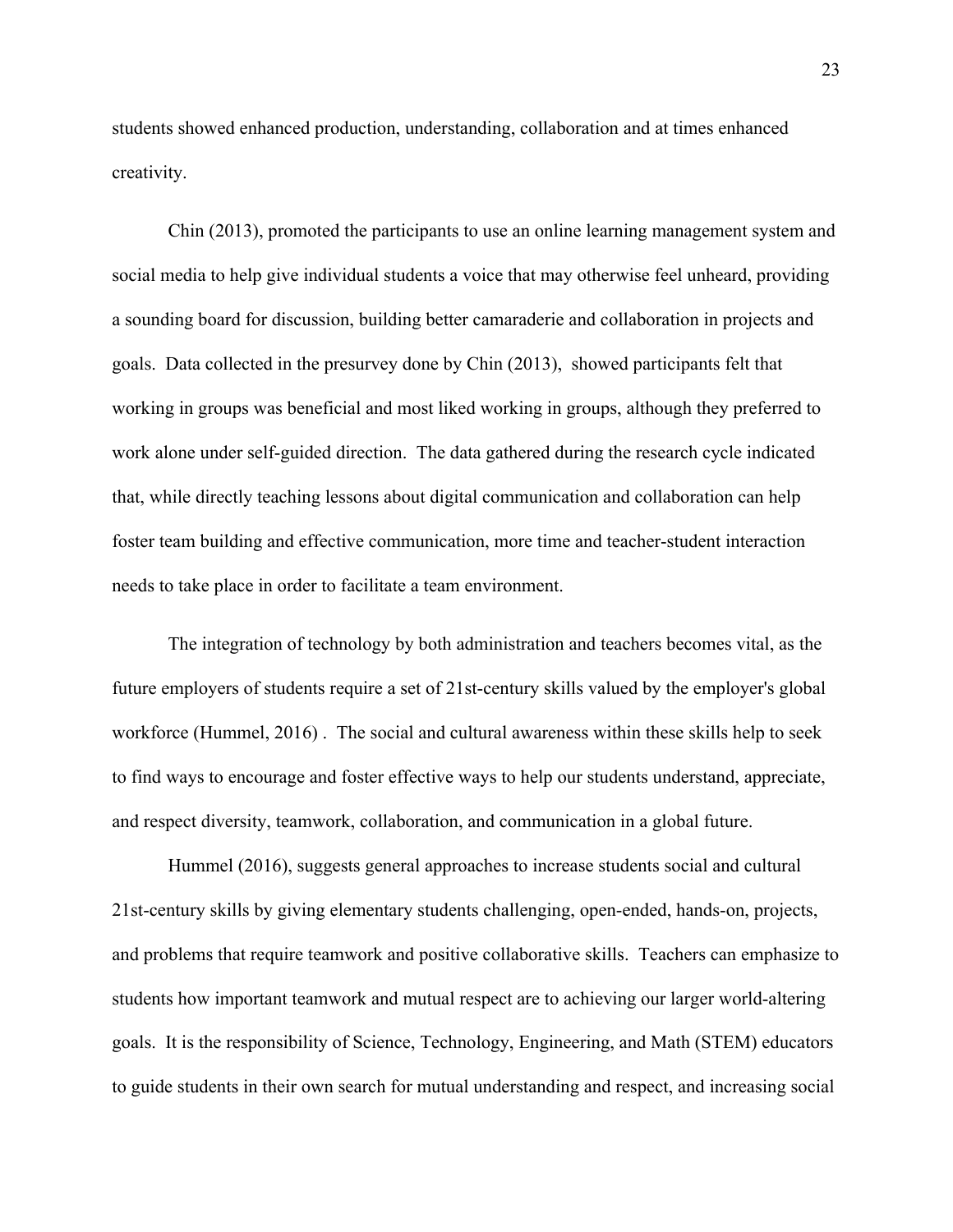and cultural awareness skills will help students to embrace their similarities and differences, while working to make their classrooms and the world better places.

The importance of early developing critical thinking skills according to Hummel (2016), is crucial in elementary schools where students should be allowed to explore, empathize, question, hypothesize, conceptualize, experiment, and reflect on their own learning to become productive 21st-century citizens in the future. Hummel (2016), states "Critical thinking allows people to live rational, productive, reasonable, and empathetic lives, without the crucial skills of conceptualization, application, analysis, synthesis, and evaluation, human beings would fail to thrive and would focus on survival only" (p. 5).

Hummel (2016) further provides the implications of critical thinking being valuable in a variety of subject matters and is incorporated in a family of integrated modes of thinking connecting scientific, mathematical, historical, economic, moral, and philosophical thinking together to provide a more wholly developed citizen. Critical thinking development and usage are therefore not just present in one mode of learning, but rather the critical thinking skills of conceptualization, application, analysis, synthesis, and evaluation can be incorporated into almost every lesson a student does with the right type of lesson planning, development, implementation, and questioning.

Various studies have provided empirical support for developing 21st-century skills through technology integration. With the advancements in technology Mohammed (2016) asserts that today no organization can achieve results without incorporating technology developments, especially information and communication technology (ICT) and openness in its utilization will have major implications for changing 21st-century learning paradigms. The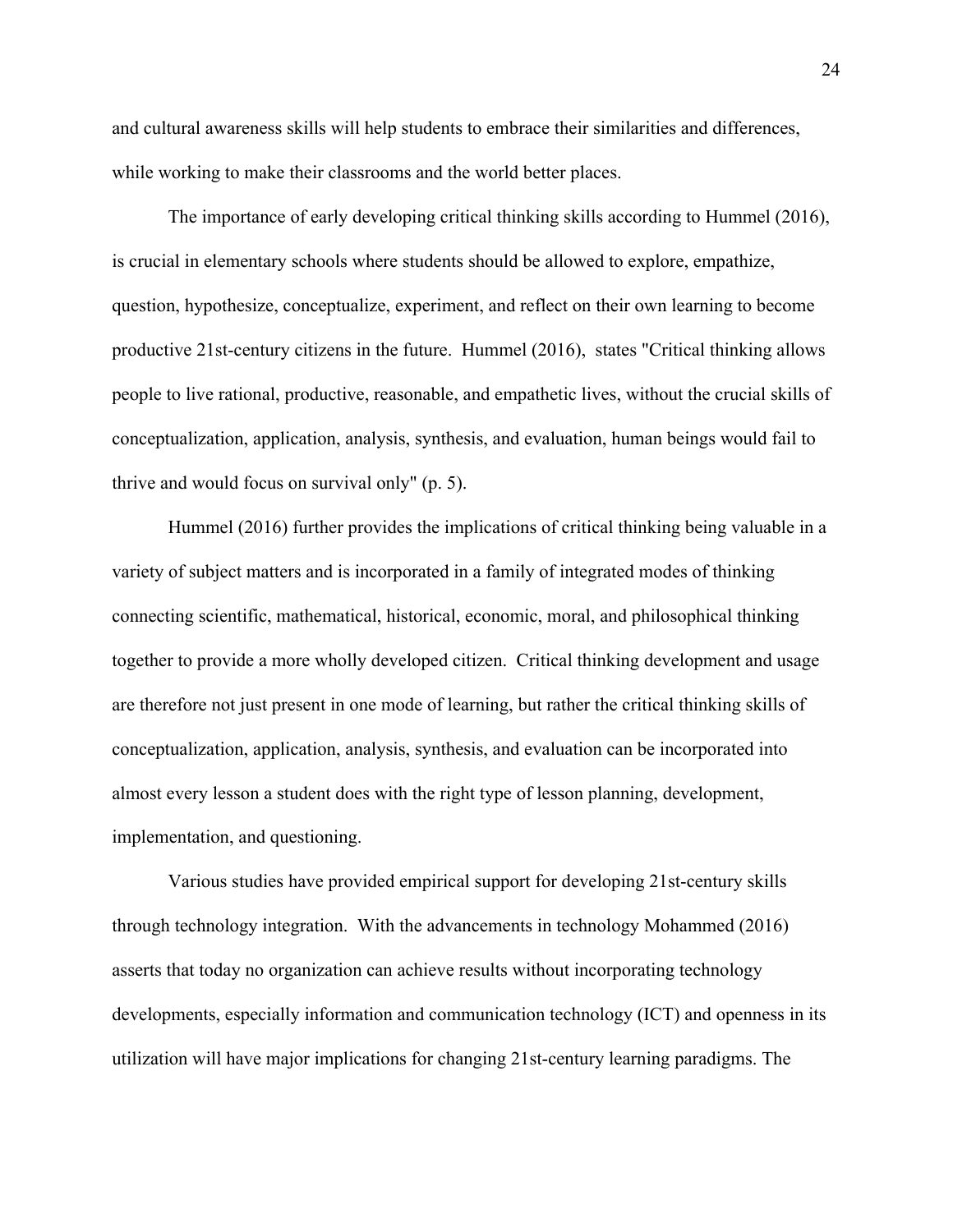technologies have also provided an infrastructure for teachers and students to improve collaboration, interaction, and participation in their learning activities, and support them to create constructive learning environments.

Leaders in Social Studies technology integration believe it provides unlimited sources and a large breadth of ideas for learners and teachers, thus it becomes an essential element to engage learners in the curriculum, which cannot be provided in a traditional curriculum. Leaders also think that technology integration into Social Studies has a strong influence on the students' daily lives (Mohammed, 2016).

Mohammed (2016), suggests that productive citizen lives in society are supported by a "technology-driven" and "technologically-oriented civic society" which have a major influence on learners' beliefs, knowledge, daily life; social and cultural changes; and on the ways people interact with the world. The technologies can provide the tools and opportunities for students to practice freedom of speech, protect their rights, and to participate as citizens in the global democratic community leading to becoming active in social change. Mohammed (2016) recognizes the social importance of integrating technology and the connection to democracy development. The informed citizen is a digital citizen who can leverage digital literacy and citizenship to become impactfully engaged in the democratic process.

To achieve the intended objective of increasing achievement in Social Studies, Mohammed (2016) suggests using an approach that integrates Technological Pedagogical Content Knowledge (TPCK). Theoretically, it integrates the current era parts of the learning environment: the content, pedagogy, and technology. The curriculum also needs to be current with 21st-century skills and topics including, cooperation, critical thinking, a global perspective;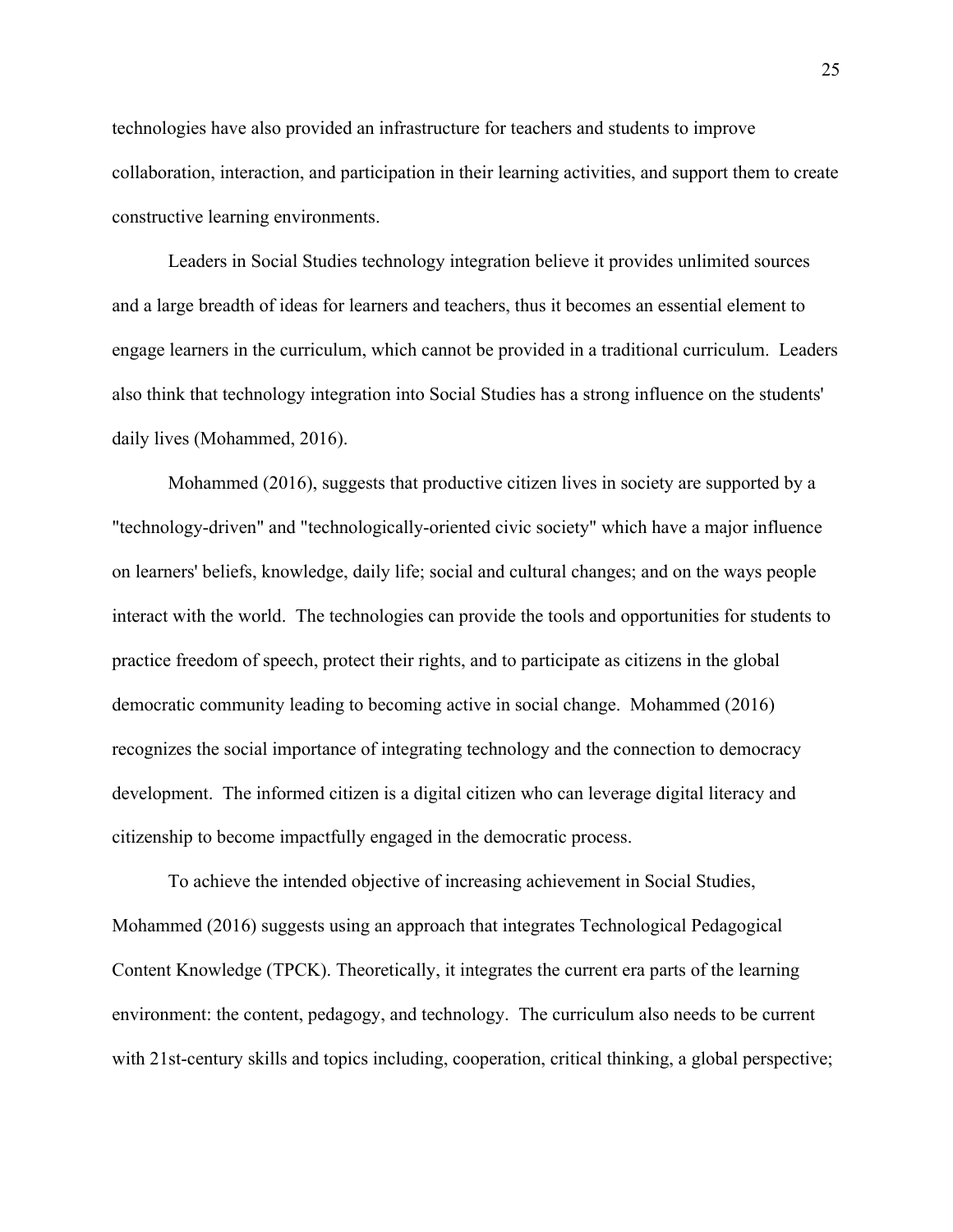technology in learning, mass communications, cross-cultural understanding, and respect for human rights. Various studies also provide empirical support for developing 21st-century skills through technology integration.

Often overlooked in the discussion of technology are the non core classes. Non Core classes are defined as not being Math, English Language Arts, Science, and Social Studies. There are examples of how technology can be of value in improving students 21st-century skills, including critical thinking in classes such as Orchestra. Cruz (2015) notes that orchestra students have always needed to collaborate by playing and listening together, but questions if they reflect on their own playing and how it fits together with the group. By leveraging technology tools, such as SmartMusic to record and analyze performances both individually and as a whole, students are then asked to make comments about verbal feedback received and how they perceived that group was doing. This is followed-up by a whole class discussion, which engages even those who did not wish to speak out loud had their feedback evaluated by the group. The result is students were not only working on collaboration and critical listening skills, but reflecting on all feedback building critical thinking skills, which are covered in 21st-century learning according to (Cruz, 2015).

#### **Digital Natives and Digital Literacy**

The researchers Green et al. (2014) used Think Aloud Protocols (TAPs) that measure participants thinking process, without explaining, while they were reading and navigating the Internet. At the conclusion, Green et al. (2014) stated that "the study provides evidence that self regulated strategies (SRL) and epistemic cognition (EC) are relevant aspects of digital literacy, and predict learning of complex science topics on the Internet" (p. 65). The importance of SRL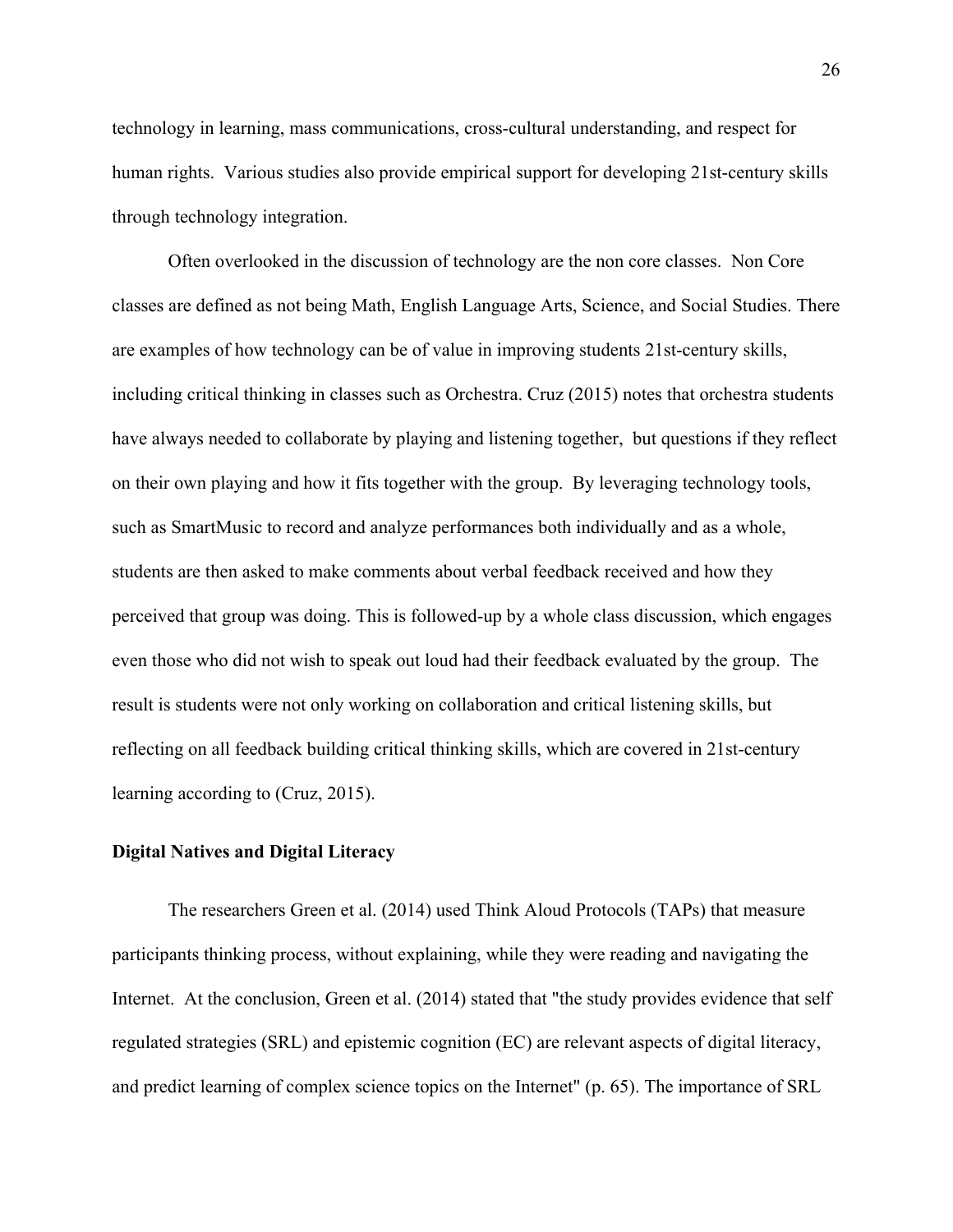and EC in the digital learning age is exemplified by the fact that the Internet provides a wealth of information, but a simple Google search can retrieve information with varying degrees of relevance, accuracy, and comprehensibility within which the users become quickly overwhelmed if they cannot effectively self-regulate their learning (Green et al. 2014).

Ng (2012), argues that educators need to raise awareness of the range of educational technologies that digital natives could use for learning and taught about these technologies. The basis of the study was to ensure that educators and digital natives do not assume they are adept at using and best utilizing the technologies according to Ng (2012). While most current students are labeled digital natives, people who live their lives immersed in digital technologies, few may be digitally literate. These digital natives are connected and online creating and processing information quickly and often focused on the visual forms of media versus text, but lack digital literacy skills. One broad definition of digital literacy stated by Ng (2012) is as follows

"Digital Literacy is the awareness, attitude and ability of individuals to appropriately use digital tools and facilities to identify, access, manage, integrate, evaluate, analyse and synthesize digital resources, construct new knowledge, create media expressions, and communicate with others, in the context of specific life situations, in order to enable constructive social action; and to reflect upon this process" (p.1067).

Students' use of common Information, Communication and Technology (ICT), in particular the use of mobile phones and social media technology, means they possess a certain level of digital literacy. Ng (2012), suggested educators attempt to improve digital literacy by integrating a variety of ICT learning, presentation, collaborative and assessment tools into the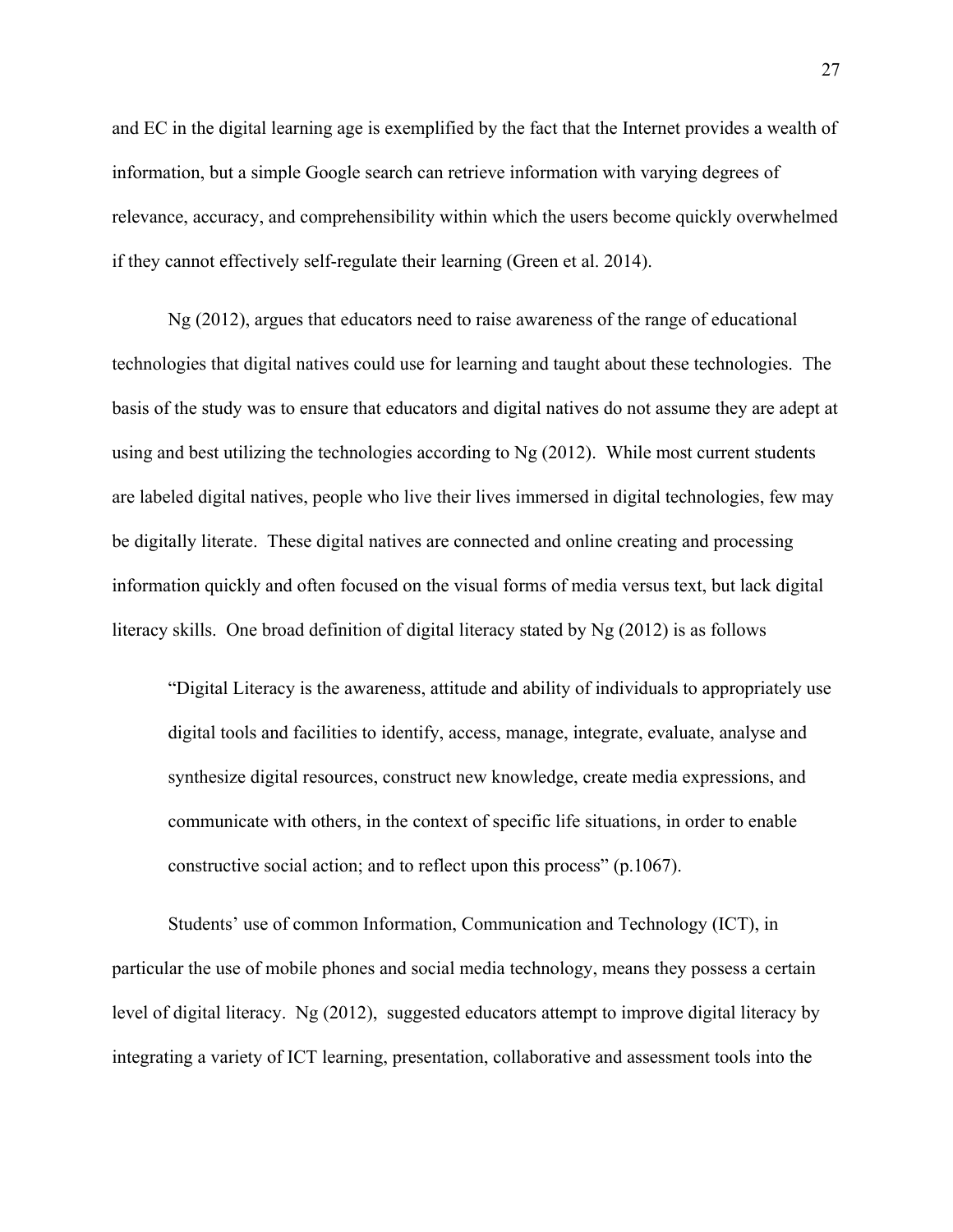students' learning. Once educators had integrated technology the growth noted by Ng (2012) was in their ability to solve their own technical problems, increase perceived confidence of their technical ICT skills used for learning, and creating artifacts to demonstrate their understanding of what they have learned. The main implication of the study suggested by Ng (2012), is that educators know how to use the tools and teach their students about the technologies and their uses that are beneficial for their own teaching and for their students' learning.

The presence of ICT in the current generation of students is undeniable and there is debate over whether the pros outweigh the cons. The paradigm shift according to Kolikant (2010), is students are free from low-order mental activities, enabling concentrated effort on critical thinking. Some view this tendency to use ICT, to mine for simple data, as proof that students are no longer thinking. In the study Kolikant (2012), established that all students used the internet for research. Some dispute whether the Internet has a positive influence on their ability to learn, as evidenced by 63% of the students disagreed with the statement ,''I believe that my generation knows how to learn better than the generation that did not have computers".

The majority of the students thought that their generation was worse at learning than the pre-ICT generation. Some attributed the problem to their schools' book-orientation, while schools have not recognized the change of digitalism on life (Kolikant, 2012). The effects of this lagging support by schools Kolikant (2012) comments is students feel disempowered, with regard to schoolwork being irrelevant and lagging behind technology. This perceived partnership leads to missing the learning opportunities to establish the productive relationship with ICT.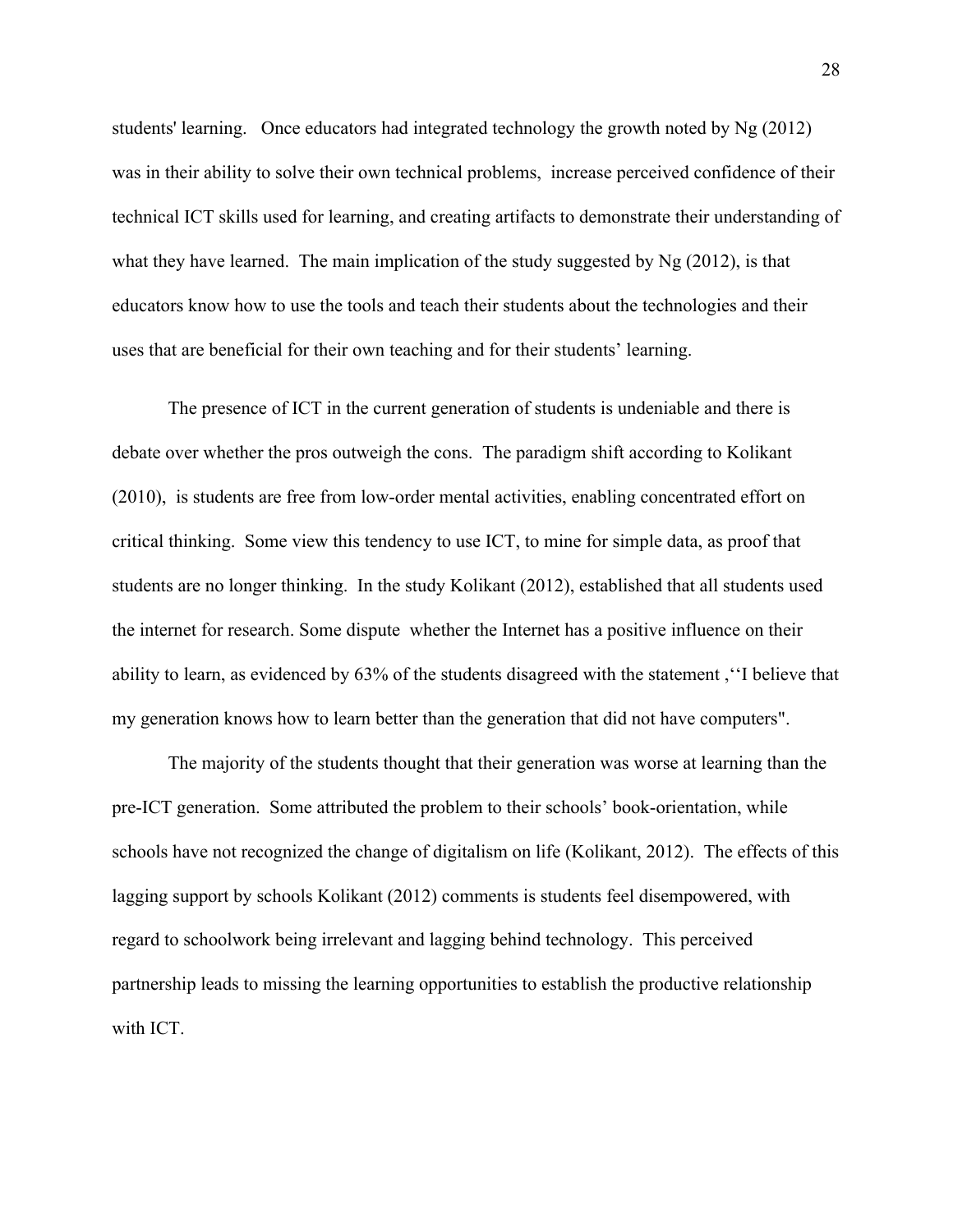While not in school, Kolikant (2012), noted students feel positive about the internet and it helps increase one's curiosity while they are interacting with information through collaboration, and creating by gaining the knowledge from the ICT. The shift as concluded by Kolikant (2012), is that the educational system needs to accommodate dynamic student ICT abilities by helping students to consciously and selectively use different values and practices for their learning purposes, especially incorporating meaningful ICT skills and tools.

In summary, Margaryan, Littlejohn, and Vojt (2011), found that students studying both a technical discipline and digital natives used more technology tools in formal and informal learning and for recreational purposes when compared to others that were not in a technical discipline or a digital native. Margaryan et al. (2011), researched to gain a more accurate picture of the patterns and uses of technology adoption by university students and to begin to explore the motivations for technology adoption. The focus of Margaryan et. al (2011), was on student's use of technology for content knowledge and course management and technology used for socializing and recreation.

The main tool used by students in alignment with the several dimensions of 21st-century skills was the use of mobile phones to organize project meetings, to collaborate on group assignments, to prepare for exams or to record lectures. All interviewees indicated a preference for text messaging rather than voice calling because texting was considered quicker and easier to manage (Margaryan et al., 2011). Important to note was students preferred instant messaging types of technologies compared to asynchronous communication tools, such as the virtual learning environment (VLE) based discussion forums (Margaryan et al., 2011). According to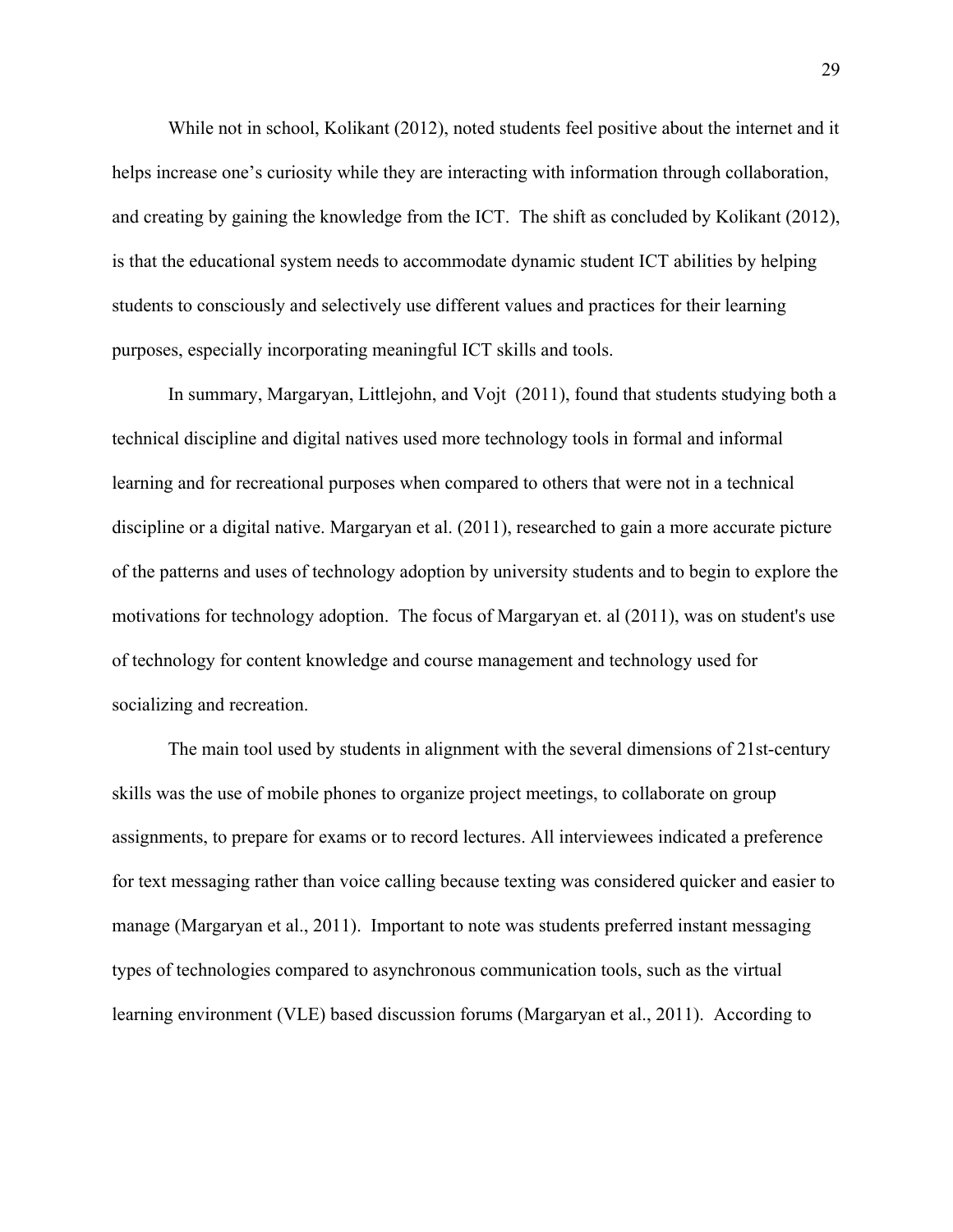Margaryan et al. (2011), when needing to use technologies to collect information YouTube was primarily used by students, but used minimally for creating and sharing content.

Although digital natives are adept at using technologies,Margaryan et al. (2011), found that most students had difficulties in suggesting ideas how they could use technologies to support teaching and learning with a few suggesting lecture podcasts. Most students were unsure how technologies can support their learning. Margaryan et al. (2011), noted a pattern that suggests students may not fully understand the learning potential of technologies, either because they use them in very limited ways or do not use them at all. Margaryan et al. (2011) also gathered information from professors and noted that most have a clear understanding of the ways in which technologies could support effective learning while others view these as fads.

The overall findings from Margaryan et al. (2011), run contrary to what some may believe in young people having advanced technology skills. Rather students are in need of a deep understanding of what the educational value of these technologies are and how technology can better facilitate the learning process and deeper understanding. The emphasis needs to be on faculty researching and utilizing technologies in their teaching to evaluate the effectiveness and expose students to the expanding potential.

The focus on 21st century skills means ensuring students are critically digitally literate which Hinrichsen and Coombs (2013) have reinterpreted to be framed as, decoding, meaning, making, using and analyzing digital content that is digested. This closer look at the skills framework of ICT literacy has a significant impact on the performance in academics requiring curriculum, to respond to the learners in relation to their technical skills and also in their attitudes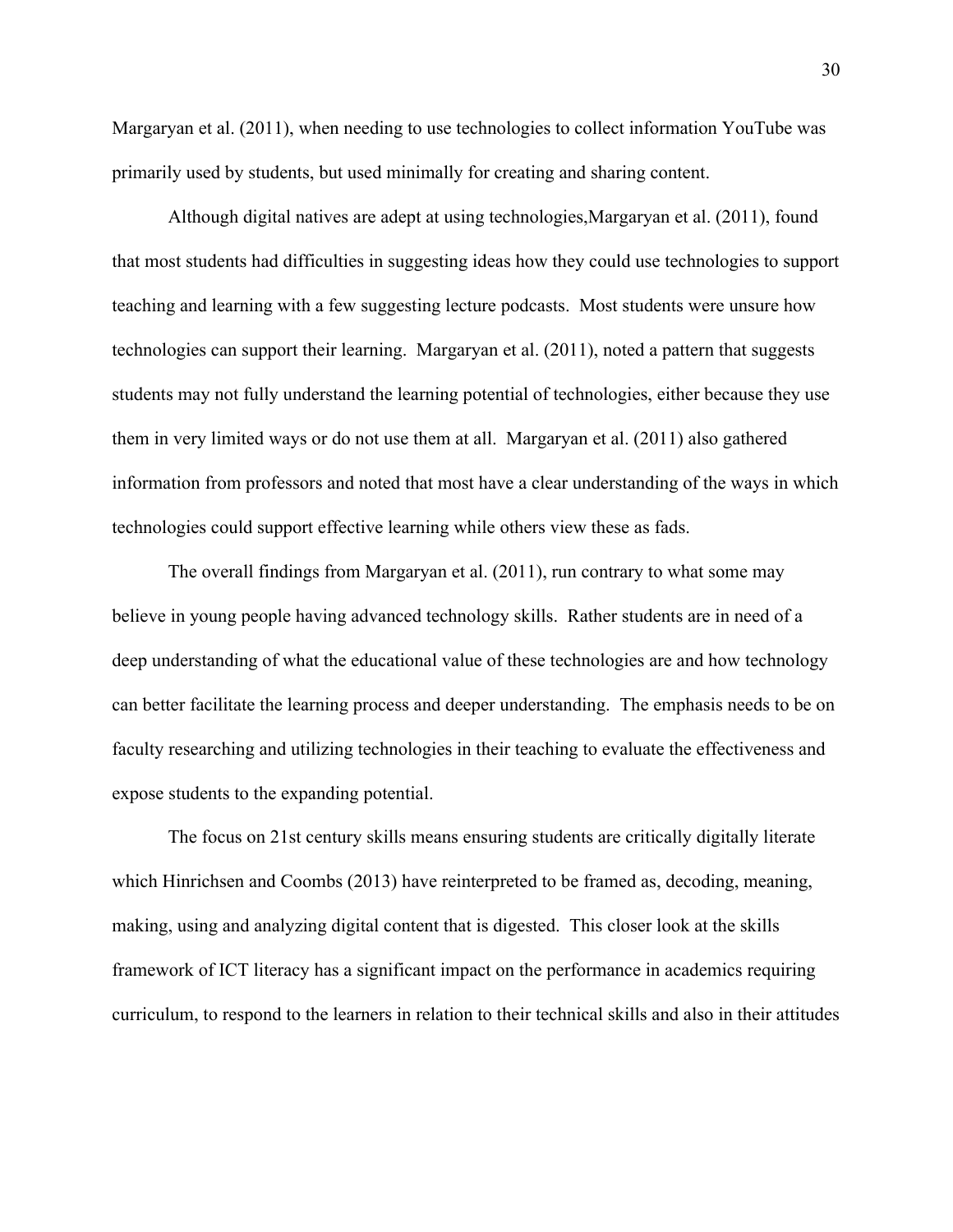to technology respectively and an analysis of learner characteristics in relation to the digital content.

The argument Hinrichsen and Coombs (2013) make is that the current focus on students leaving school as 21st century citizens will only be possible, if the curriculum is identified as a key site for digital literacy development. It is possible, if not an imperative, to find ways to integrate not only technology into the discipline but, perhaps more importantly, the discipline into the technology. The critical digital literacy framework outlined has been pilot tested in workshop form by teachers, students, learning technologists, managers to gauge its acceptability and its use in activity design with positive evaluations thus far.

As the screen is now the dominant site of texts, Hinrichsen and Coombs (2013) argue that the reading of a multi-modal text has become more complex and places greater demand on the reader, which means that learning with and about the digital may be correspondingly more complex. The text using resources are concerned with the appropriate use of specific text forms for given purposes and involves understanding both the particular characteristics of different texts and the particular requirements of different contexts of use. The rapid change in the development of digital technologies means that new and unexplored purposes, potentials and problems seem likely to become more frequent and require critical evaluation decoding skills to identify the usefulness in a digital usage.

The development of digital literacy should involve using devices and software. This development should also be recognized and made explicit in analytical and multiple subject practices; in syllabus content; in assessment design and grading criteria; and formal course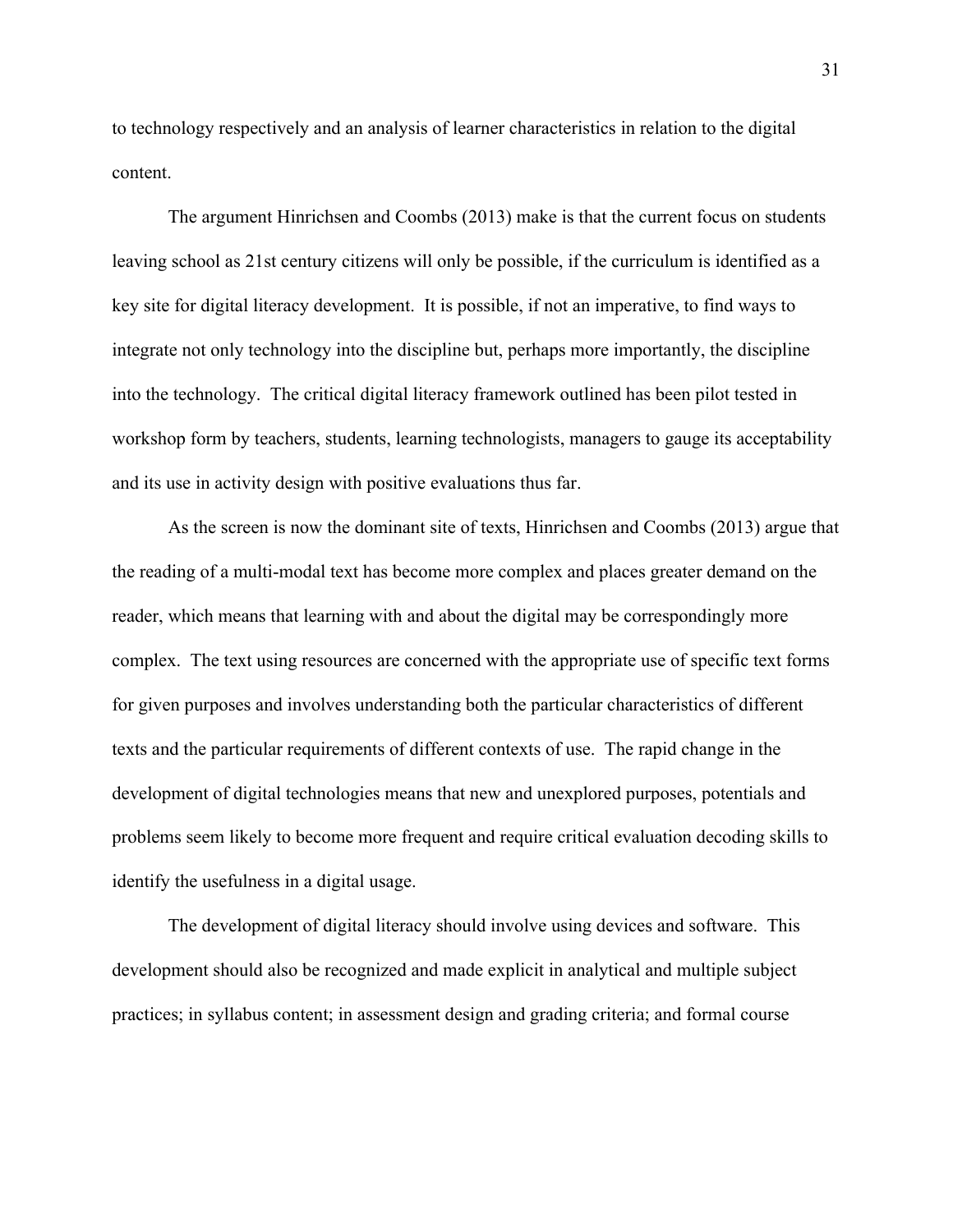specification documents. This validate the implications for the purpose of improving students potential to properly become critically digitally literate (Hinrichsen and Coombs, 2013).

#### **Information, Communication and Technology Skills**

The modern era of teaching requires educators to be increasingly aware of instructional strategies and tools that research has shown to impact students learning. The broad category of tools referred to as information, communication technologies are unlimited in their potential uses. The use is not alone enough to call technology beneficial but students also need to learn the skills of how to maximize the exponential possible combinations ICT can achieve. The recent emphasis on learning skills within the ICT era has placed a greater need for teachers to be cognizant of how to educate students on the knowledge, beliefs, attitudes, and values impacted while integrating ICT (Siddiq, Scherer, & Tondeur, 2016). Multiple factors may impact the effectiveness of integrating technology. Siddiq et al. (2016), argue that Teachers' Emphasis on Developing students' Digital Information and Communication Skills (TEDDICS) is a goal-oriented construct that combines the use of ICT, teaching practice, curricular demands, and beliefs about which ICT skills are important. The TEDDICS mentality may be impacted by a variety of factors, including content taught, gender, age, and ICT familiarity. The multidimensional digital skills consist of three factors: accessing digital information, evaluating digital information, and sharing and communicating the information (Siddiq et al., 2016).

Evaluating the TEDDICS in reference to the three main factors proves difficult considering they are distinct factors, all three overlap and may represent a sequential process in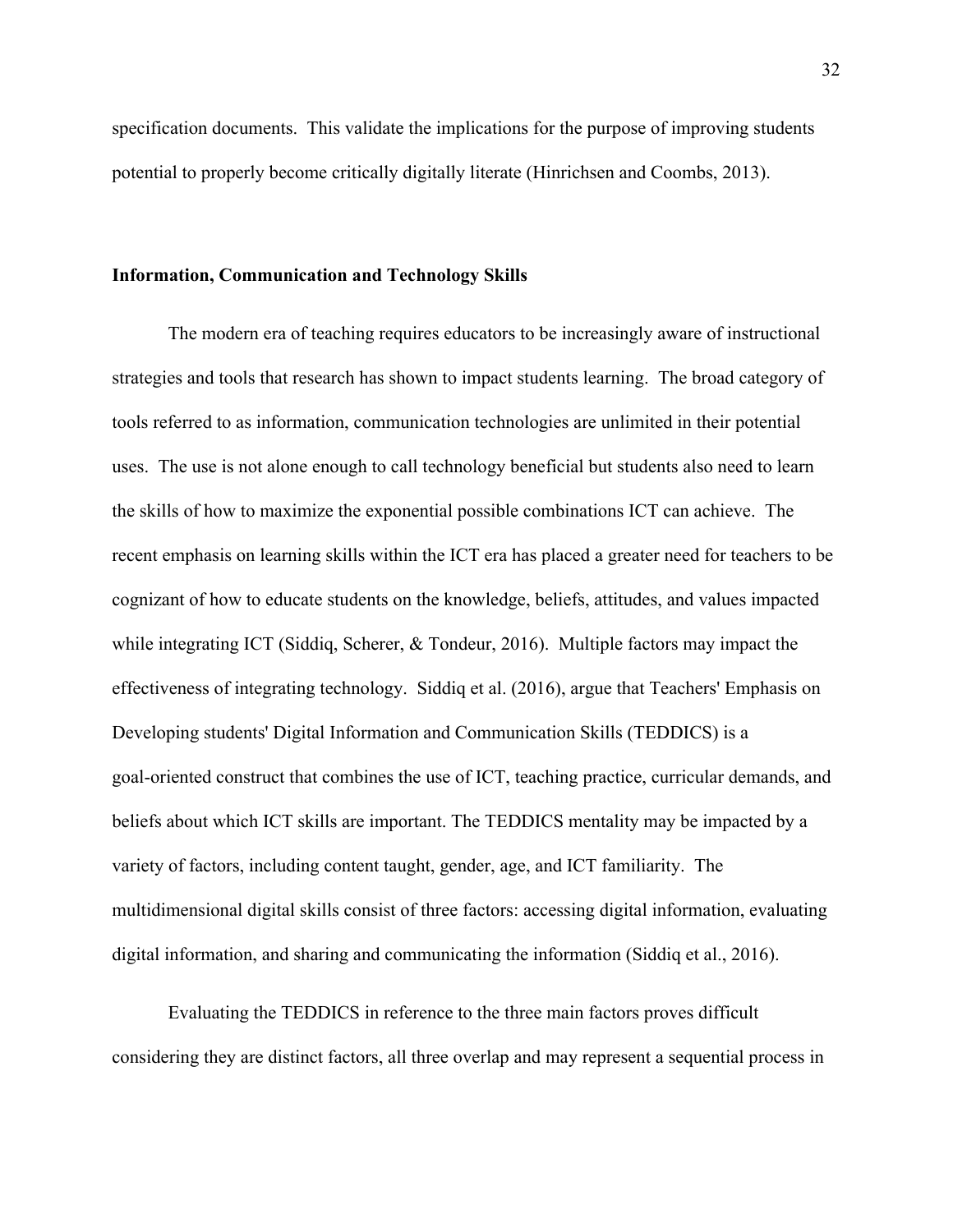the method in which a teacher may employ them in the classroom (Siddiq et al., 2016). Focusing on the primary TEDDICS, Siddiq et al., (2016) found that the impact varied greatly depending on the content of the teacher, in particular, more emphasis was noted in the liberal arts subjects versus science and math areas. The explanation provided may be the result of a focus on more research-driven skills of ICT in those subject areas of the Humanities, English and the Arts.

Siddiq et al. (2016) provided evidence of teachers perceiving that the more emphasis placed on developing a student's digital information skills the greater the impact on the use of ICT. However, the impact may be driven by the belief of how the digital skills relate to a content area and are only being measured by teachers self-reporting their feeling of the integration. Evaluating students abilities to utilize Information and Communication Technology skills (ICT) is a vital starting point in guiding future use of technology in a classroom. Claro et al. (2012) specifically states "ICT skills were defined as the capacity to solve problems of information, communication, and knowledge in a digital environment" (p. 1).

The Chilean government's Ministry of Education has developed a four-part strategy named ENLACES (the information and communication technology in education initiative) deemed appropriate to address the concerns in the area of ICT skills development, ICT use plan, reduction of the digital gap, development of digital competencies and skills in students and teachers and lastly digital educational curriculum resources (Claro et al., 2012). Claro et al. (2012) evaluated the effectiveness of the ENLACES plan and consider the effects the plan has had on students, teachers, and staff. Claro et al. (2012) maintain the focus is on ICT literacy that goes beyond simplistic tasks but rather pushes the higher-order cognitive skills that can be improved with using the leverage ICT can offer. This point is emphasized by Claro et al. (2012)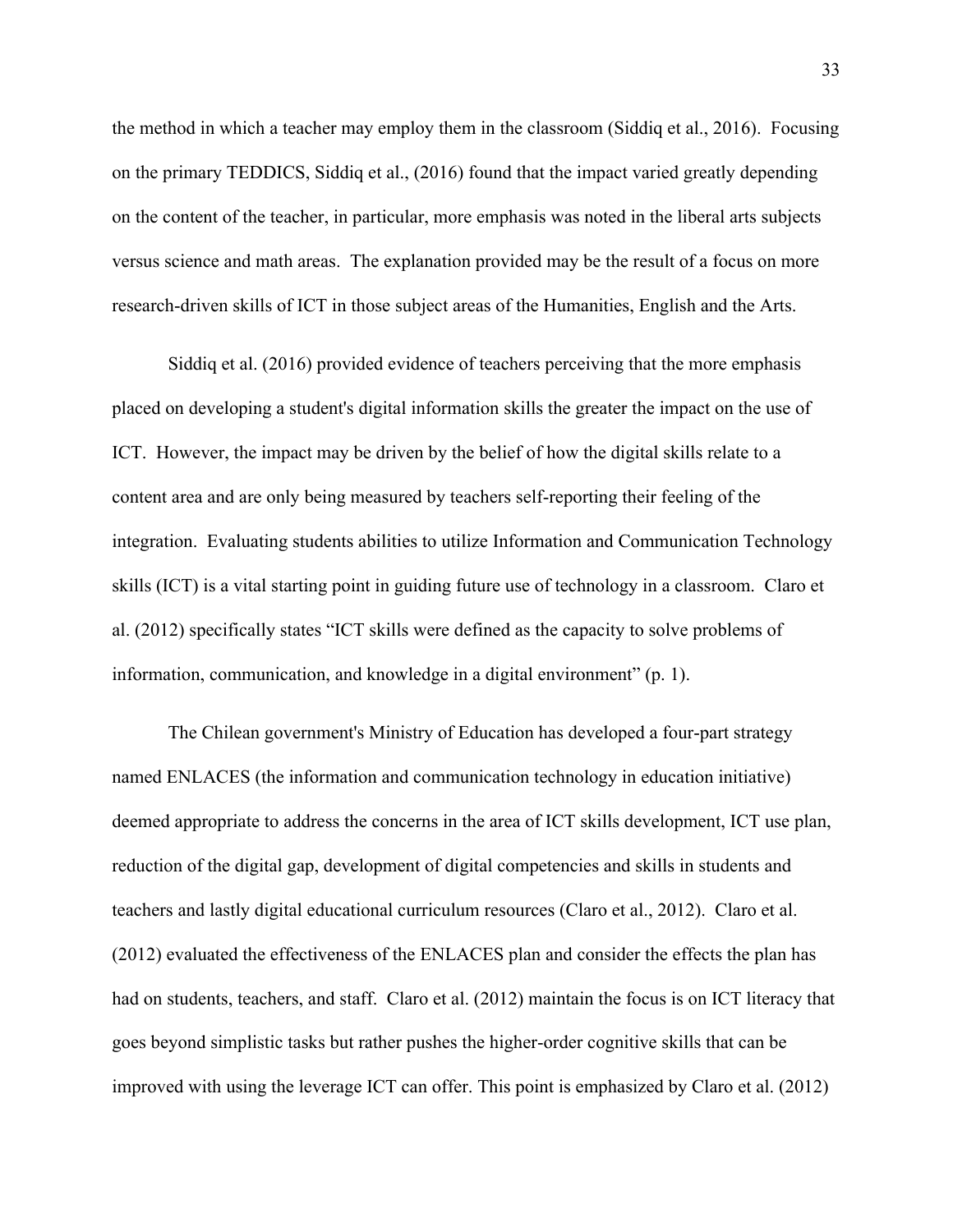in that "This concept emerged from the 21st-century skills frameworks supported by evidence showing that labor markets do not value technical skills per se but higher order cognitive abilities, especially in the context of ICT use" (p. 2).

The application of ICT skills according to Claro et al. (2012), relies on computer literacy skills being paired with the higher order information and communication literacy skills exemplified by the critical and creative use of information such as researching, evaluating, exchanging and developing information and ideas in a digital context. When testing students in these areas, Claro et al. (2012) focused on tasks that had students select, evaluate and organize information found digitally, use digital tools to identify a solution to communicate and collaborate in a larger community, and ethically understand the responsibility of using ICT to maintain digital citizenship with regard for all others.

The findings of the study found three-quarters of the students could search for information and a half could also organize and manage the digital information. Only one third were able to develop independent ideas and less than one fifth successfully could redefine the digital information and utilize it to recreate a creative effort in a digital environment (Claro et al., 2012). Based on the data collected, it is important according to Claro et al., (2012) in order to expect gains in the areas of ICT related skills development, educational plans should be designed to increase ICT use with opportunities for deliberate and creative implementation.

#### **Focusing on Critical Thinking**

Given that the intent of ICT facilitated student engagement is to foster important skills such as critical thinking, it is vital to understand better the associated key factors related to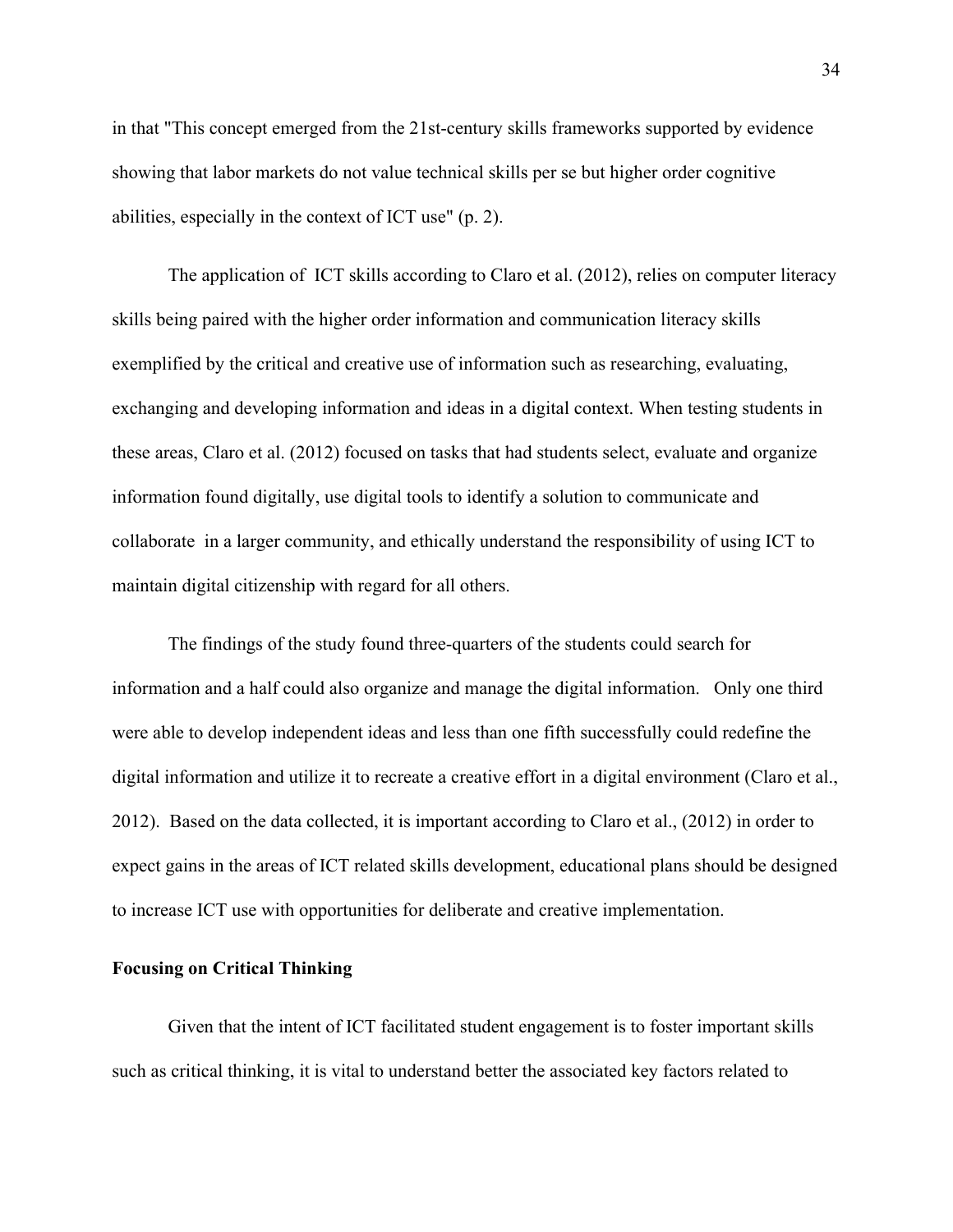background of students, beliefs, perceptions and attitudes and lesson design related to ICT integration in learning environments (Saade, Morin, and Thomas, 2012).

Saade et al. (2012) aimed at answering questions focused on critical thinking, especially what is the relative contribution of the various learning modules on critical thinking skills requirements. In the context of this study, Saade et al. (2012) showed that online assessment was perceived to contribute to critical thinking to a lesser extent than other learning activities. More specifically, interactive components were perceived to contribute to critical thinking more than static content. This can be explained by the concept of engagement and more specifically to our context is the notion of interactive engagement.

Saade et. al (2012), reveals critical research and practical insights for future studies/projects given that designers and teachers of online courses have one primary goal, which is to enhance the student's learning experience they need to "(1) integrate more interactive components into the course activities, (2) draw on social media principles to keep students connected to each other, and (3) tie 1 and 2 to critical thinking activities" (p.1616 ).

To provide more evidence as to how important 21st-century skills are to career choices, many researchers are now applying technology integration methodologies to college and career readiness. A study by Pucer et. al (2014), suggests nurses need to deal effectively with complex change, increased demands and greater accountability with improved critical thinking skills to provide comprehensive nursing care. To accomplish this they tested an approach to the effectiveness of an ICT-based modern approach for the acquisition of nursing students' critical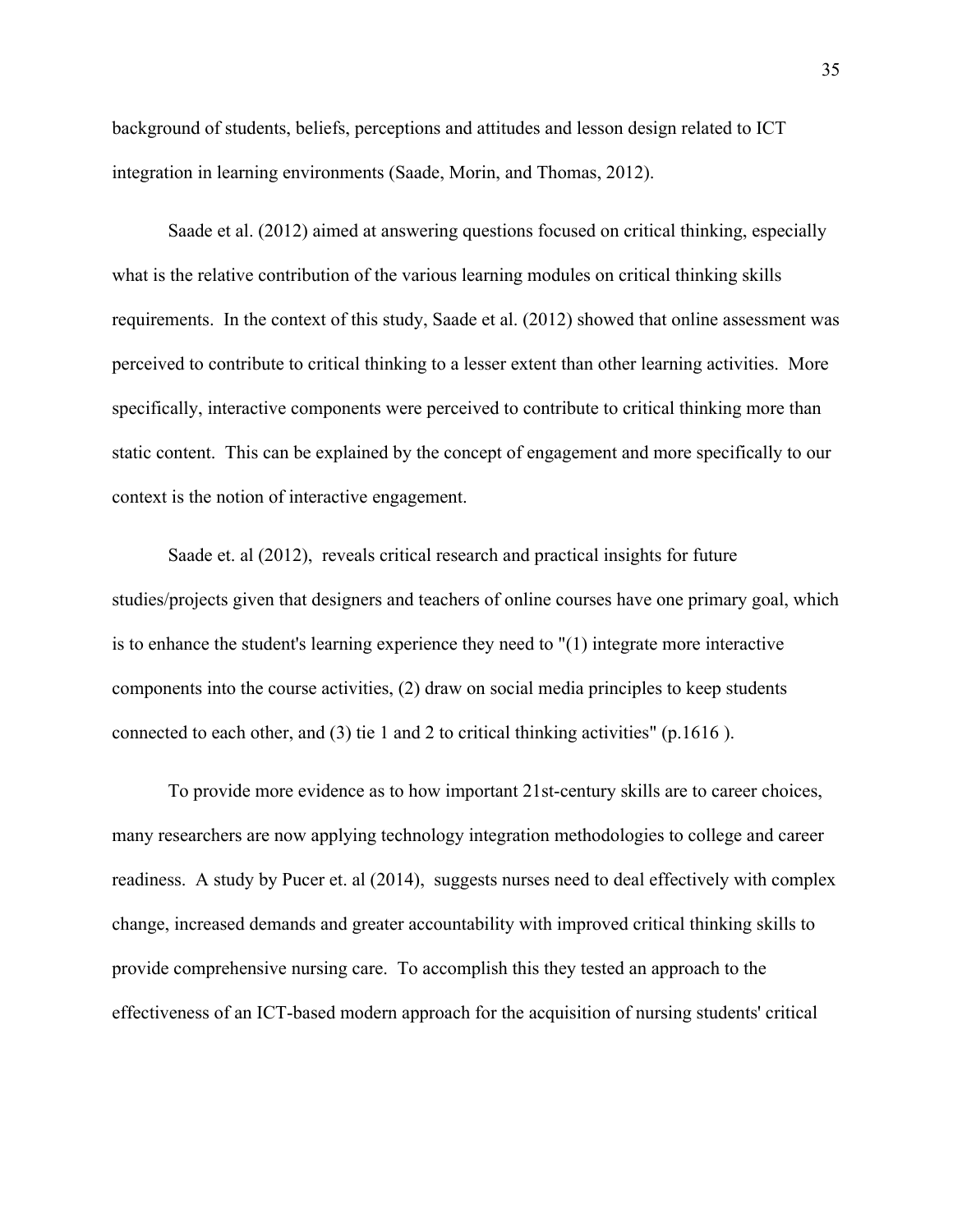thinking skills. Particularly of note was skills associated with analyzing information and developing the best plan to solve the given situation resulting in better problem solving skills.

The study was implemented with the use of the e-learning management system Moodle. The web application BitStrips was used to create different characters, situations and objects in order to make situations more realistic, interactive, and engaging and analyzed for how well students used critical thinking skills to process the scenarios. The results of the moodle comic strips, recognized the improvement of participants' CT skills identified by Pucer et. al (2014). The survey results, where participants expressed a positive opinion about the acceptance, and usefulness, are also in favor of utilizing ICT to create authentic critical thinking curriculum.

Gerber and Scott (2011) state that "fostering critical thinking is fundamental to the mission of formal education, including higher education" (p. 842). In addition, there is increasing awareness that critical thinking is a vital 21st-century skill, especially considering the challenges encountered today are not easily solved and need individuals to leverage knowledge from various sources and types (Gerber and Scott, 2011). Often extracurriculars are cited as developing skills outside traditional content and now digital gaming is thought to hold promise for fostering critical thinking and other 21st century skills. The characteristics of gaming potentially experienced in types of gaming include active, critical reflective thinking; communicating, and engaging in difficult asymmetric experiences and tasks (Gerber and Scott, 2011). Although they agree that gaming engages critical thinking skills, they note different genres may factor in the emphasis on the critical thinking skills of players. At the forefront of genres potentially utilizing and improving 21st-century skills, strategy games emphasize tactics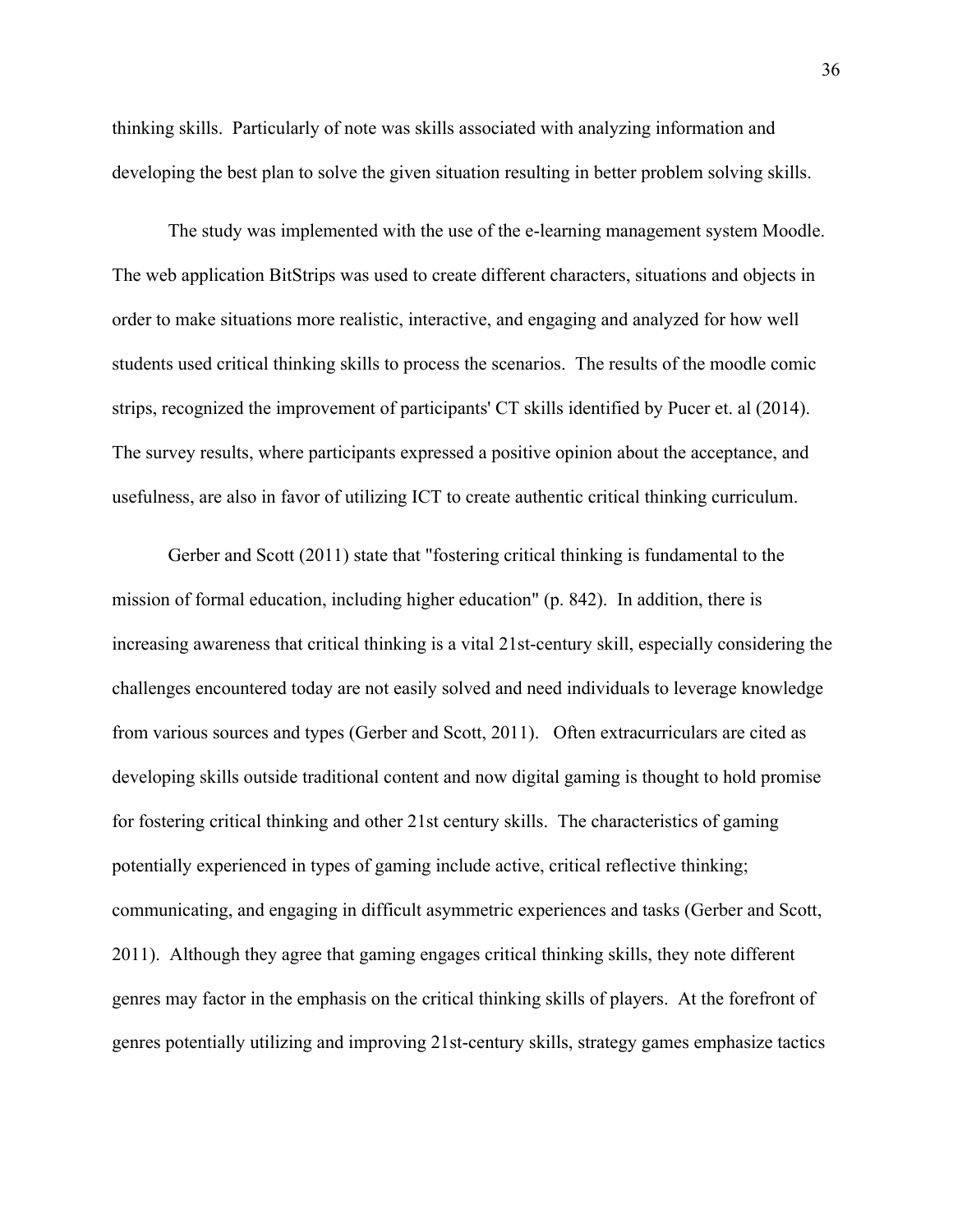and long-term planning rather than hand-eye coordination and reflexes solely (Gerber and Scott, 2011).

The main question that Gerber and Scott attempted to answer (2011), is whether there is a significant difference between gamers and non-gamers on measures of critical thinking dispositions. The research was done using two different data collection surveys; the Actively Open-Minded Thinking scale and a questionnaire assessing Need for Cognition. When analyzing the results of Gerber and Scott (2011), noted gamers and non-gamers graded similar critical thinking tendencies which stand in contrast to research asserting that gaming increases critical thinking skills. Gerber and Scott (2011), explain the overall results as follows:

"...this study does highlight the importance of context when examining gaming and finds support for the relationship between playing games and critical thinking when the context is included as a factor. Specifically, it was found that strategy gamers have a greater propensity for actively open-minded thinking than non-strategy gamers" (p. 846).

These findings fall in line with what was predicted of gamers, considering that strategy games require creativity in solving problems. There is also often a need to collect information to be used in later critical thinking situations.

The worry for many educators is that promoting digital gaming as beneficial may be risky. Gerber and Scott (2011) state that it is important to note that gamers who had a casual interest in gaming, played at most 2 hours per day, with few other gaming friends. These casual gamers are not what the researchers would classify as gaming addicts, typically defined as playing more than 2 hours on average with mainly online friends and little social interaction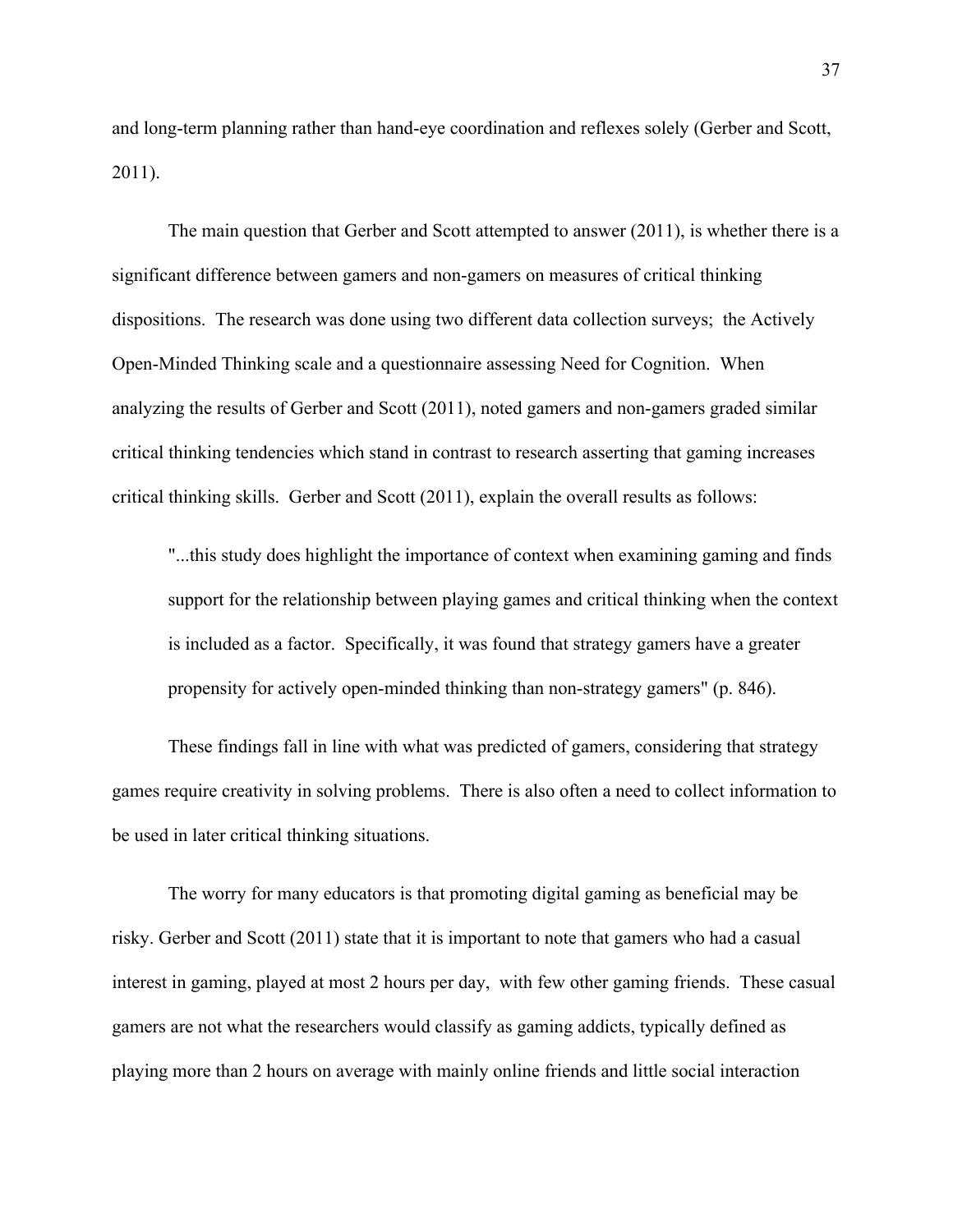outside of the digital world In summary, those that were not extreme addict gamers had better results in the active open-minded thinking surveys. There are many variables that perplex the research, including some scores higher for those that play shorter times. While strategy gamers tend to play longer, they also may already be more interested in games that involve critical thinking decisions (Gerber and Scott, 2011). The overall implications as Gerber and Scott ( 2011) recommend, educators may find value focusing on strategy gaming/and or gamers while looking at the impact on the critical thinking skills in a multitude of subject areas.

Although the benefits of gaming have yet to fully researched, Quian and Clark (2016) comment there is immense interest in the development of 21st-century skills with the use of game-based learning. The use of gameplay and design requires a familiarity with media, technology, and creative critical thinking skills. According to Quian and Clark (2016), this can be helpful in facilitating the development of 21st-century skills. Traditional educational practices often hinder creativity by emphasizing only one correct answer, imposing high-stakes failure, and favoring conformity and standardization (Quian and Clark, 2016).

To answer the question of whether gaming can be impactful to reverse the trend, Quian and Clark (2016) conducted a meta-analysis of twenty-nine papers that reported games helped in the development of 21st-century skills, mainly focusing on critical thinking skills. Specifically, Quian and Clark (2016) discovered that to accomplish the largest growth in 21st-century skills educators need to focus on selecting or creating an effective game-based learning, emphasizing these game design elements; collaboration, competition, complexity, exploration, and discovery, role play, self-expression, and interactivity.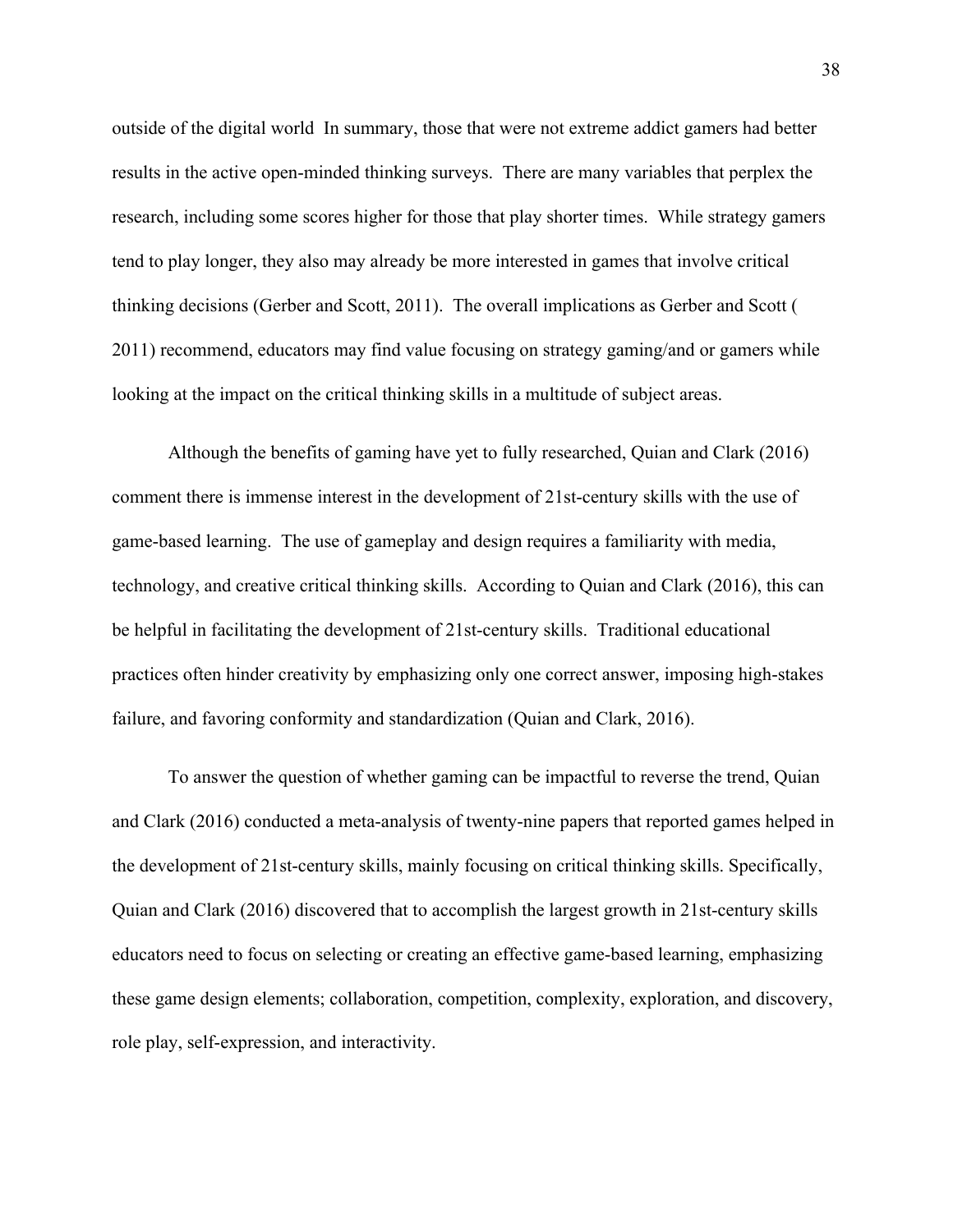Lee et al. (2016) argue that in the 21st century, facts have become easier to locate. There needs to be a paradigm shift in modern education focused less on providing the factual information, and more on developing an appetite for utilizing the information with the learning and divergent thinking that will be emphasized their whole lives. Much of the focus is mediated by Information and Communication Technologies, entailing a shift from knowledge production to knowledge configuration.

The question Lee et al. (2016), sought to answer was if the interaction of a learner engaging in cooperative learning would encourage one's own cooperative learning behavior, and the result of this process would foster more critical thinking skills. The cooperative behavior was analyzed in the use of commercial games that simulate business concepts, many of these mobile games, in general, have been shown to increase collaborative problem-solving skills among learners. The players, in the role of business consultants, navigate to locations and investigate a problem presented to them at the beginning of the learning session, which is in the context of a fictional mobile phone manufacturing company that is facing some problems. When playing together, it was revealed that the students developed a more cooperative learning attitude in sharing their understandings from the game, and highly appreciated other students' perspectives (Lee et al., 2016) .

Biologically, humans are naturally inclined to self-interest, therefore, a cooperative mindset must be taught by designing opportunities for learners to see the future benefits of cooperation. In the teamwork-based gaming design, it is common that learners do not have all the items of knowledge. To emphasize this point Lee et al. (2016) had the students after gameplay, prepare a summary and presentation for the CEO (course lecturer). While providing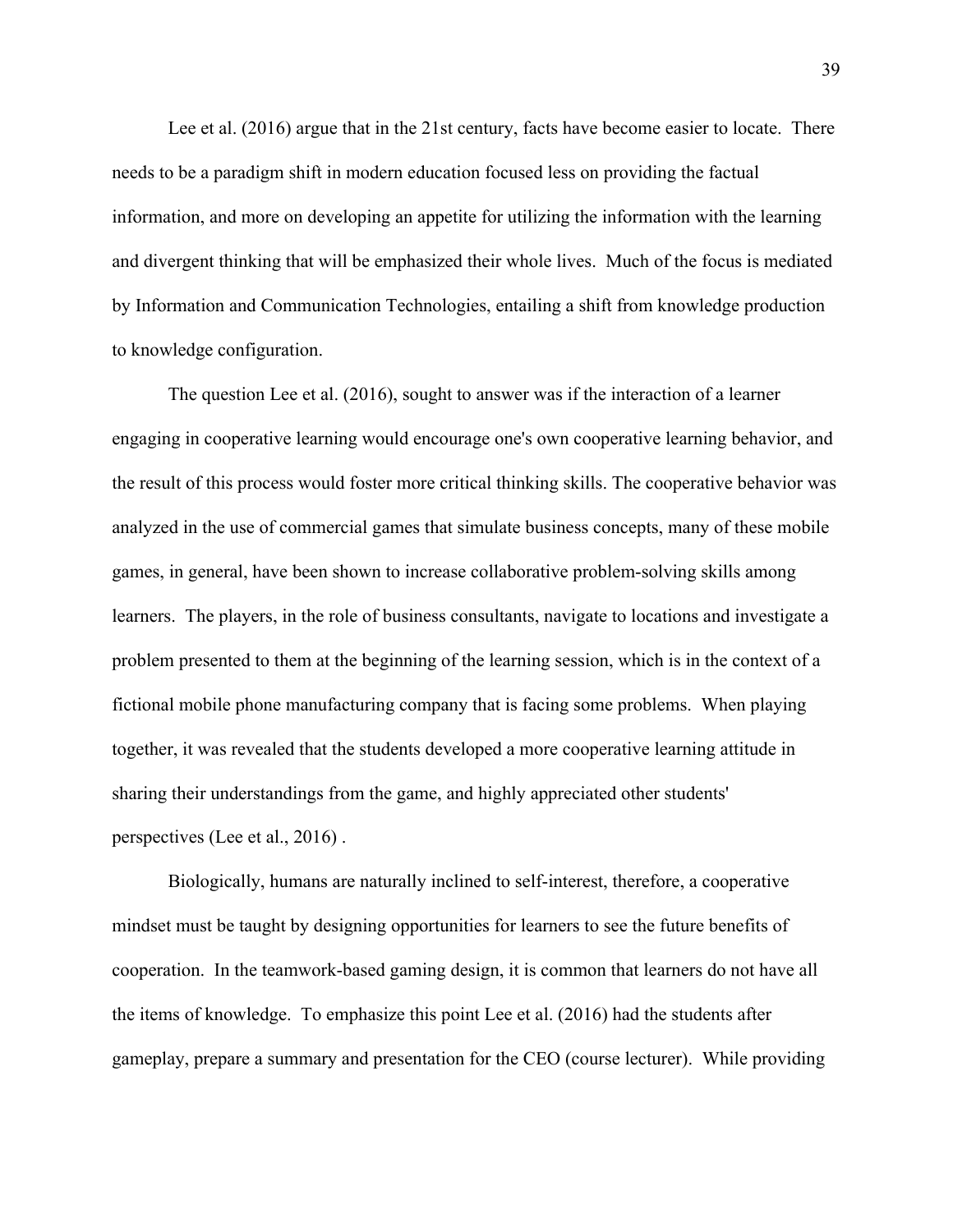an asymmetric design to the learning contents, the researchers then analyzed four categories of critical thinking skills: clarification, assessing evidence, making and judging inferences, and using appropriate strategies and tactics. The groups, according to Lee et al. (2016) were solo players (group I), the pair-player group with knowledge asymmetry (group II), and the two single-players group with knowledge symmetry and (group III).

Some significant conclusions that Lee et al. (2016), made were that group II had a higher number of positive indicators in almost every dimension of critical thinking skills than group III. It was also noted that more linking ideas were created from group II connecting across multiple domains. Solo learners usually identified only simple links, using ideas based on the given learning materials with limited creativity. The key to success in interactive cooperative learning is that self-interest should quickly align with collective interest. Group II demonstrated that sharing asymmetric information boosted most areas of independent critical thinking when asked to present.

The further implications of the study done by Lee et al. (2016) allude that many ICT-based educational technologies can support knowledge sharing, but lack mechanisms to effectively establish cooperation. Cooperative skills are developed, when individuals are given a lack of information to encourage collaborative thought, and thus becomes an effective way to foster critical thinking skills. This can be seen as the leverage of ICT-based educational technologies (e.g., mobile learning, flipped learning), which cannot be achieved at a comparable level with fact-based pedagogy.

McMahon (2009) suggested that while most educators are confident that technology increases student achievement, measuring the increase is challenging. Determining the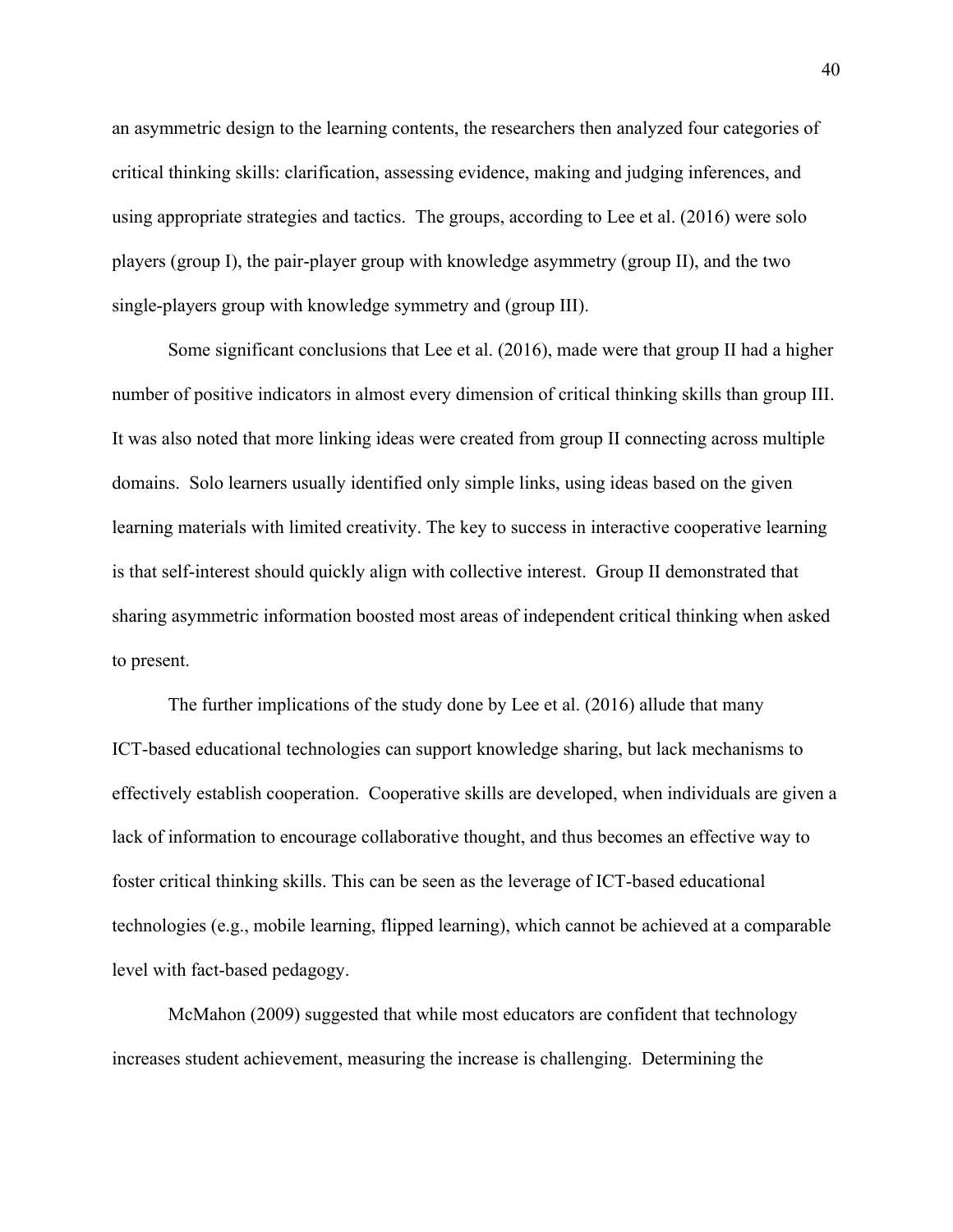relationships between ICT application, and other factors within the learning environment, and the development of higher order thinking skills are some of the questions that need to be answered. The results showed that students with explicitly taught programming skills, developed within a technology-rich environment, score higher on critical thinking exercises (Mcmahon, 2009). Closer analysis of the data provides there is a significant statistical difference in the critical thinking skills of students who have been immersed in a technology-rich culture more than five years compared to those not immersed for prolonged times.

 According to Mcmahon (2009), research suggests that technology has a great influence on critical thinking and further research into the application of computing to the development of creative thinking needs to be investigated. Consideration should also be given to the establishment of technology-based teaching-learning programs to develop other higher-order thinking skills such as communication, collaboration, and efficiently collecting digital information.

The established importance and potential impact that 21st-century skills combined with technology command educational leaders to take action. Kong (2013), advocates for policymakers to give priority to the development of 21st-century skills when developing school plans for e-learning integration into curriculum delivery promoting a paradigm shift to learner-centered digital classrooms. The advocacy of learners' active learning and the trend of digital classrooms using various learning management systems and social network platforms place new demands on teachers for transforming pedagogical practices in school education.

The research community can contribute to the learning outcomes in digital classrooms, incorporating both core knowledge and 21st-century skills, by studying the ways to support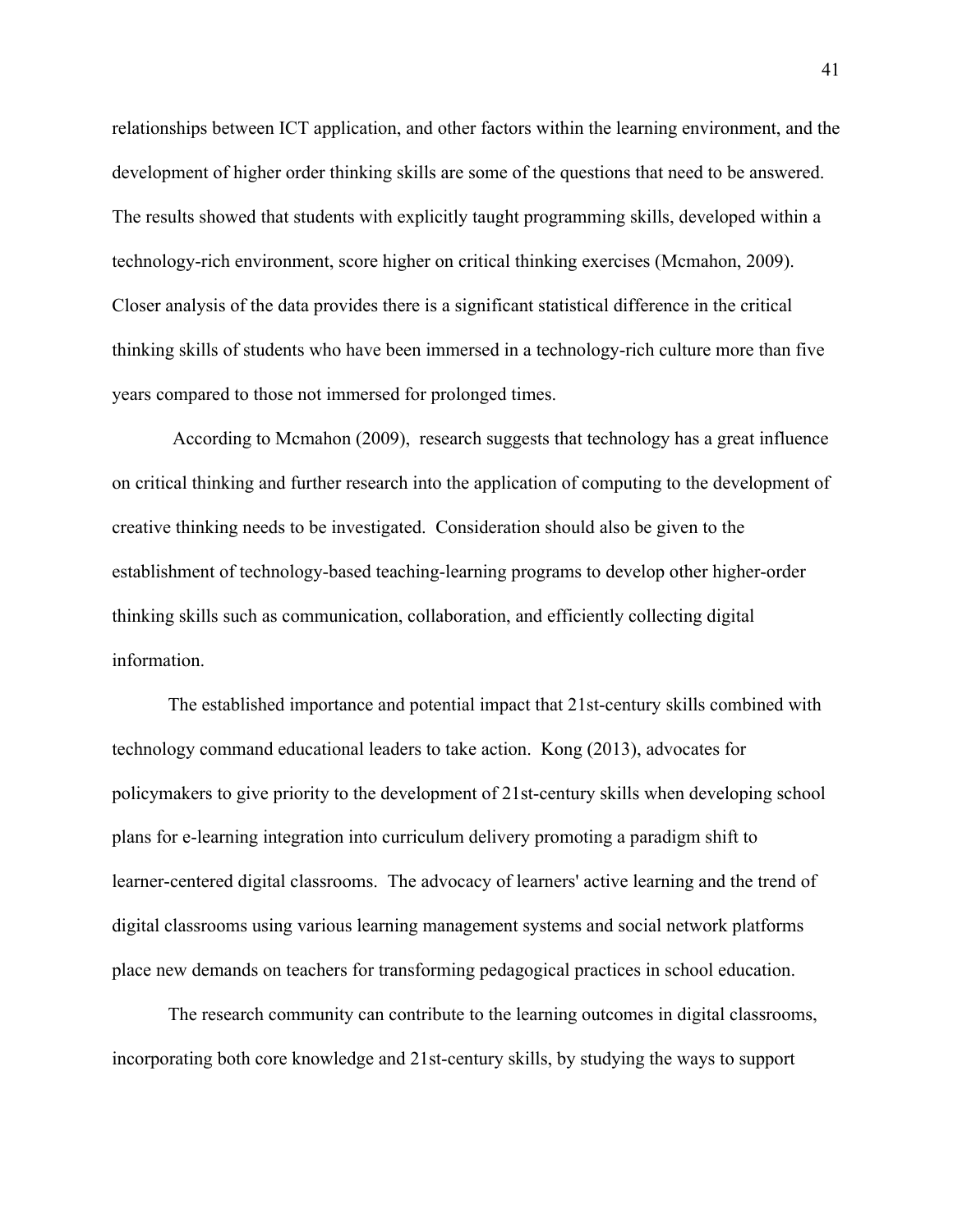schools to use IT for assessing 21st-century skills with a link to core content knowledge, (Kong, 2013) Furthermore, Kong offers the idea of sustainable collaboration between K-12 schools and the research community for longitudinal studies that enable teachers to design, apply, reflect and refine their pedagogical practice for realizing learner-centered learning in digital classrooms.

In a meta-analysis of relatively current research into 21st century learning with an emphasis on technology, Kong (2013), suggests key policies schools can follow to maximize the student-centered digital classroom. Policymakers should first put effort into charting the way forward for wider and more effective adoption of e-learning in K-12 schools in their school. Second, the research community should work for the critical research issues for supporting the development and communication of theoretical-based e-learning pedagogies or resources. Third, all of the stakeholders, should put forth an effort in realizing the e-learning vision including acquiring digital devices and e-learning resources, encourage active engagement in constructive learning and peer interaction for developing domain knowledge and 21st-century skills, and business partners need to provide schools with supports on technical applications in the real world. Together these policies can result in a realization of learner-centered learning in digital classrooms among K-12 education (Kong, 2013).

#### **Applications of 21st Century Skills**

Although it may seem like a daunting task at first, the process of applying all aspects for improving 21st-century skills and emphasizing digital learning is vitally important to current and future generations of learners. Chris Dede asserts in an interview with Serim (2010) that

"It's very important now for all students to have 21st-century skills not just as some kind of abstract goal, but because that is the key in the 21st century to having a decent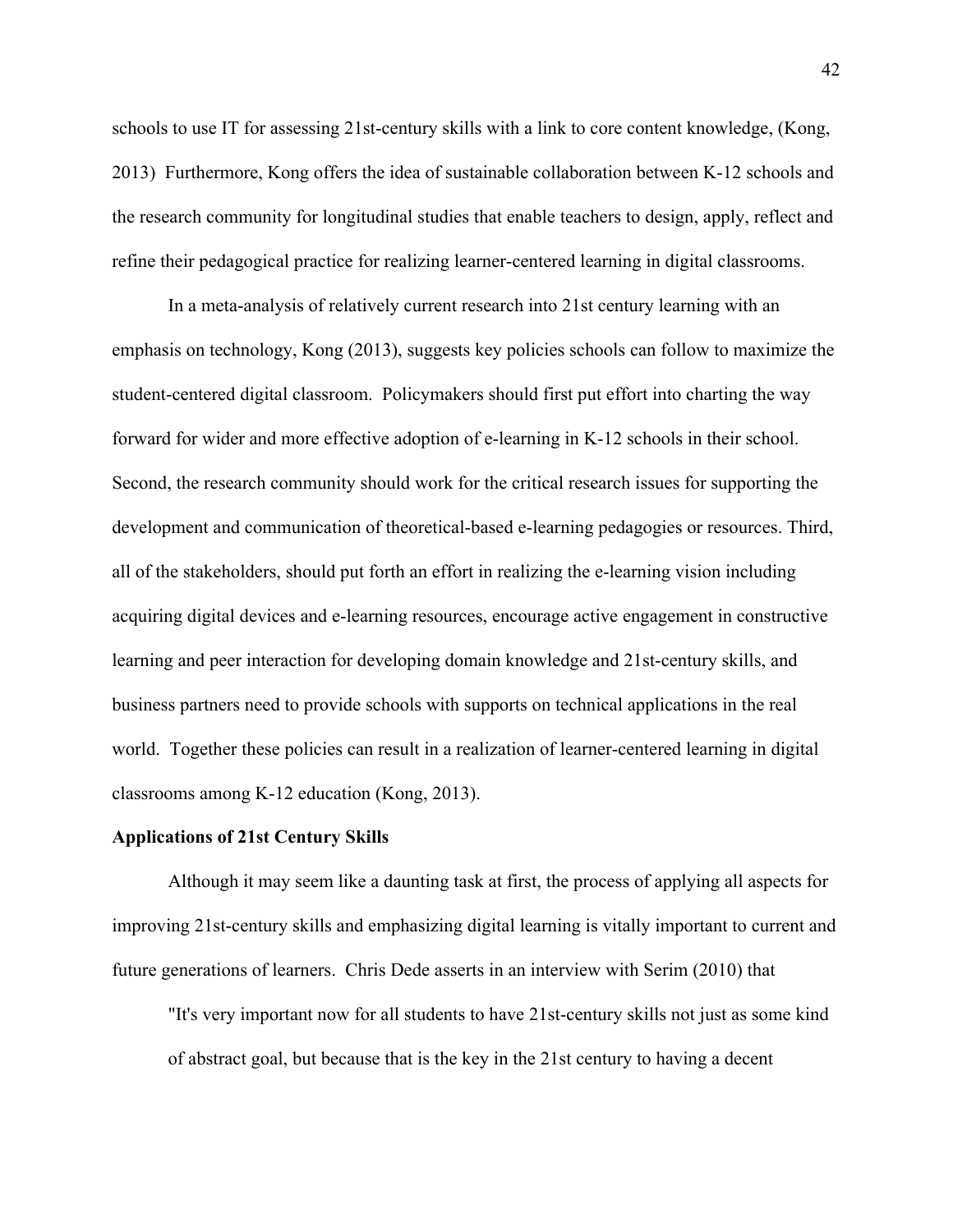lifestyle, a reasonable job, the chance to really engage as a global citizen….What used to be good enough to get an A and a good job is now borderline, and we need to recognize that and as advocates for kids, help them to achieve these new higher levels" (p. 21).

There are educators who argue that technology is not a silver bullet and wonderful projects can be completed without using technology. Serim (2010), counters this by asking all involved to consider the ability of technology to open up projects into improved student performance, thinking and problem solving, making the learning more visible in several ways. Embedding digital age learning tools and allowing project completion with these tools vastly expands the opportunities to build a body of evidence that documents student learning. Serim (2010) also states "by allowing students to use ICT to review and comment on one another's work you've helped them develop and apply skills of reflection" (p. 31).

The powerful combination of visual learning and technology provides four key benefits to students as summarized by Serim (2010) they

"learn to clarify thoughts by seeing how ideas are connected by grouping and organizing, organizing and analyzing information using diagrams and plots to display large amounts of information more readily identifying patterns and relationships, integrate new knowledge by representing information both visually and verbally combined, and thinking critically with verbal and visual information linked using technologies" (p. 33-34).

 Literacy takes on an expanded definition in the 21st century. Everyone must function as a reader, author-editor, researcher, publisher, and information professional then able to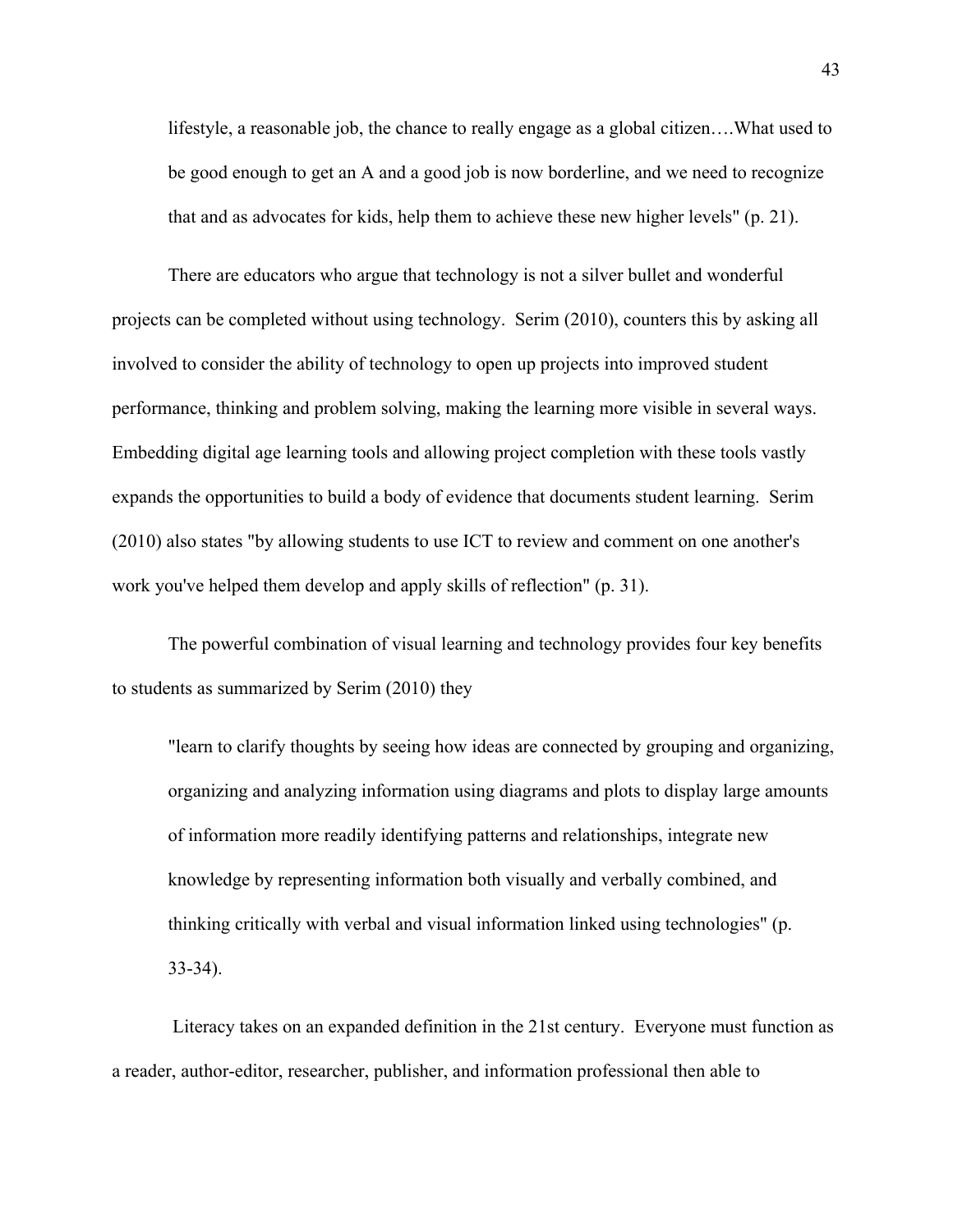communicate digitally (Serim, 2010). Communication may be the defining element of our digital age as technology brings new meaning to "anytime, anywhere", students must become fluent in the multiple forms and identify and utilize the best form for the given task.

Far too many students and teachers think that Google has all the answers, unfortunately only a select few professionals (library media specialists) are trained to effectively apply digital tools to gather evaluate and use the information, making it important to guide students in developing these critically important digital learning skills (Serim, 2010).

The amount of instructional time devoted to learning and developing 21st-century skills is in need of more attention. Serim (2010) notes the existing gap between the skills employers rank as "very important" and the skills they see in high school graduates they consider for employment is significant. Fortunately, these are precisely the skills Serim (2010) states "students develop and strengthen by completing Digital learning projects. These projects are specifically tailored to identify connections between academic subject areas and 21st-century skills" (p. 156). Meaningful connections between content areas and these skills are major components of the framework established by P21 (2016).

The literature provides an outline for how educators can start to develop a plan on how to identify the 21st century skills that are recognized by the P21 organization (2016). The steps to be taken next may include an analysis into the skills students have especially taking note of whether the students have been raised as digital natives or to what extent they are digitally literate. A large part of being digitally literate is being fluent in the types of ICT that are available and having the adaptability to a dynamically changing global landscape. The end goal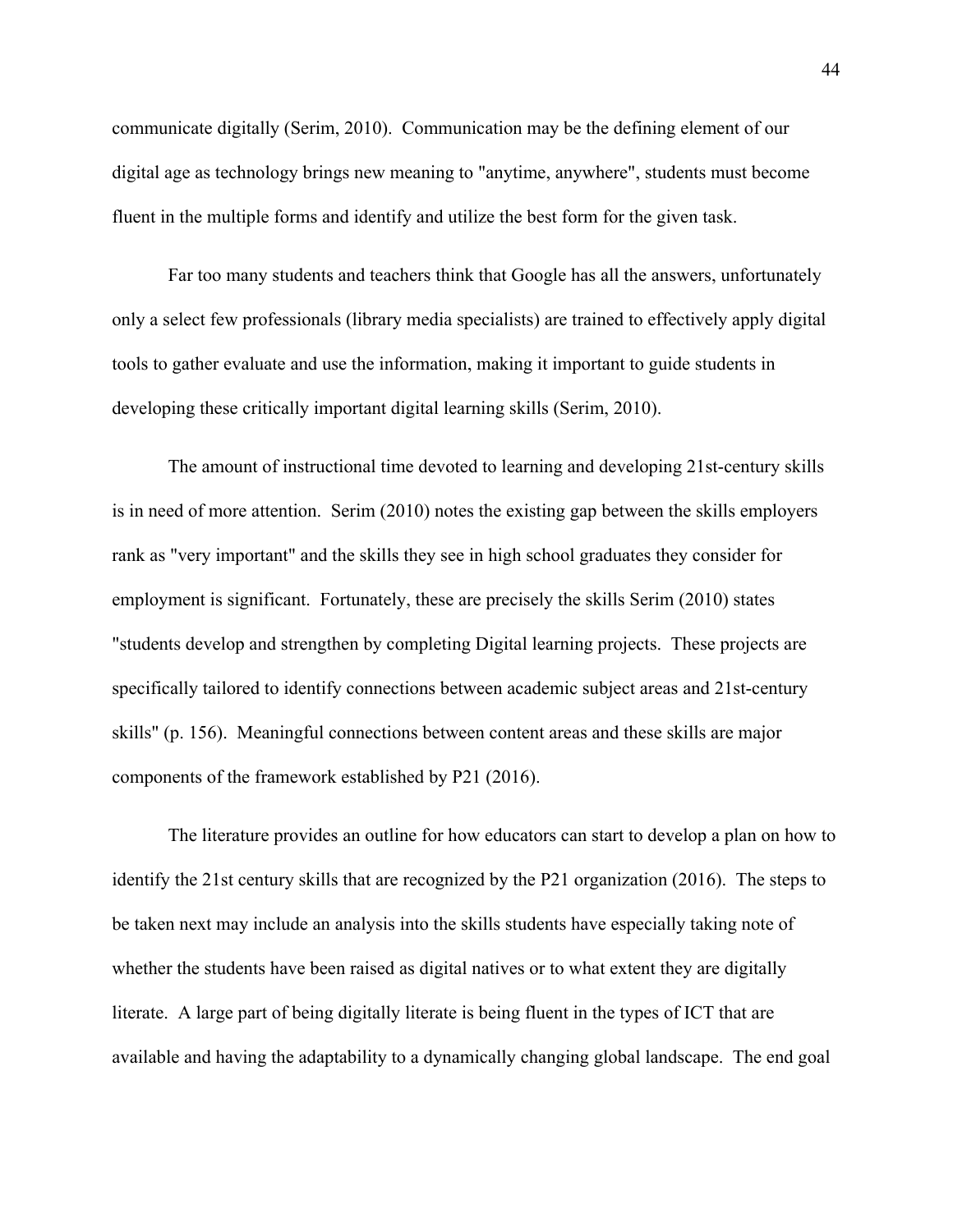is to have students who have critical thinking skills paired with 21st century skills aided by the use of technology.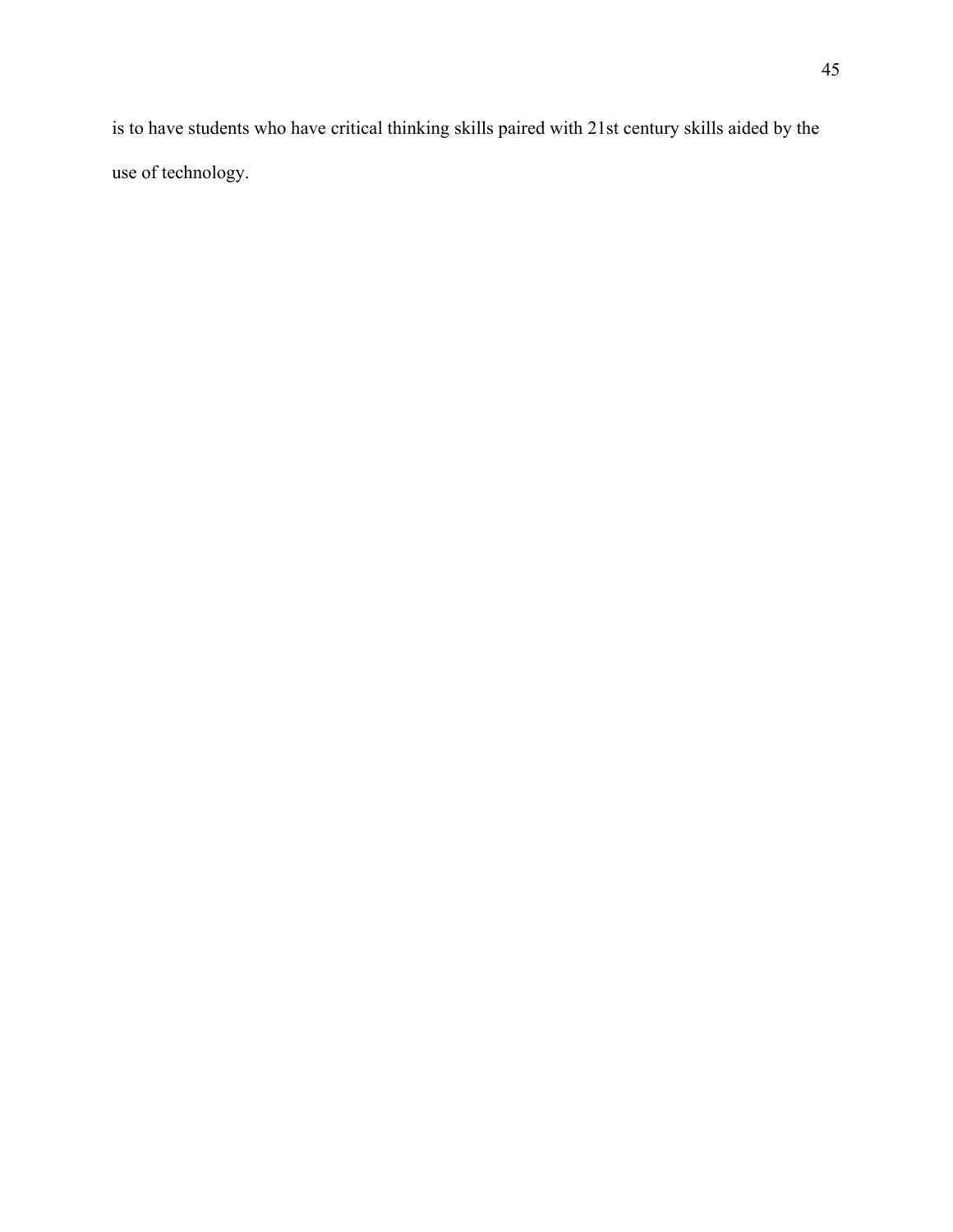#### **CHAPTER III: DISCUSSION AND CONCLUSION**

#### **Summary of Literature**

With the continual emergence of new technologies along with research into how technology can best be applied to pedagogical practices there are several key points to make note of from previous and current research. The Partnership for  $21<sup>st</sup>$  century learning has compiled a quality set of resources to introduce educators to ideas on how to realign quality instruction to an immersive technology classroom and society. Educational leadership teams along with teachers and other stakeholders can use the P21 (2016) framework to guide conversations surrounding integration of technology to enhance 21<sup>st</sup> century skills.

The literature review provided an introduction to 21st century skills and explained the basic premise behind what makes these skills similar and different in comparison to past educational skills focus. To add clarity van Larr et. al (2017), indicates that 21st century skills are more related to the current economic and social developments than with those of the past century prepared with relations to an industrial focused society. Stakeholders need to still find value in both the traditional skills and balance that with 21st century skills given credibility with the other literature reviewed.

If there is a question about the need to utilize the 21st century skills in lesson design Trilling (2010b) asks the questions regarding the current world. Do we ask workers to collaborate in diverse teams, with the most current technologies, solving real world problems in innovative and creative ways? Most would agree that all of the above is true for workers to gain employment and have success in many types of careers, yet without the focus on utilizing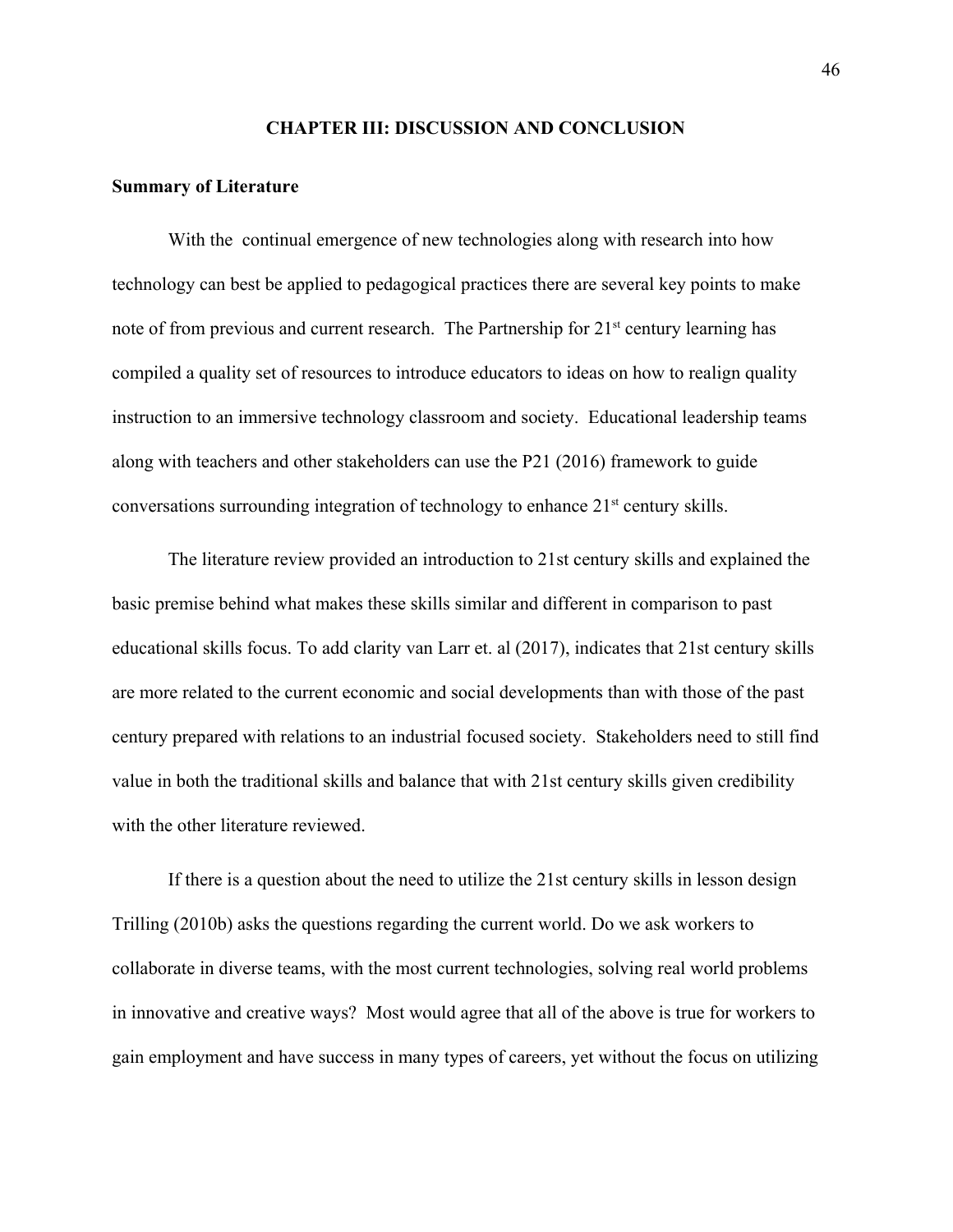21st century skills students are often working alone on lower level depth of knowledge curriculum and often told to put technology away. The literature review has given some suggestions on how to start applying the framework of 21st century skills from P21, (2016) to change the way students acquire career ready skills. Especially useful are resources compiled by Serim, (2012) on strengthening and assessing 21st century skills. Often teachers believe that students don't need to practice using technology in conjunction with these skills, and although digital natives have a baseline set of technology knowledge often it is not being utilized to improve collection, collaboration and communication of information in appropriate ways.

The goal of schools needs to be focused on producing students who become citizens that can utilize in work and life ICT's where information is easily moved, presented, manipulated and re-presented (Higgins, 2014). The larger population of people who can proficiently use digital technologies and associated 21st century skills provides more opportunities to accomplish the mission to critically think to solve new and more complex problems.

It should not be debated if 21st century skills need to be a focus of educational institutions at all levels but rather how these skills have long offered teachers using multiple strategies to explore new ways of thinking along with teaching students how to master these new "media of thought," otherwise they cannot benefit from the technology that is increasingly being developed and used (Pellegrino, 1995).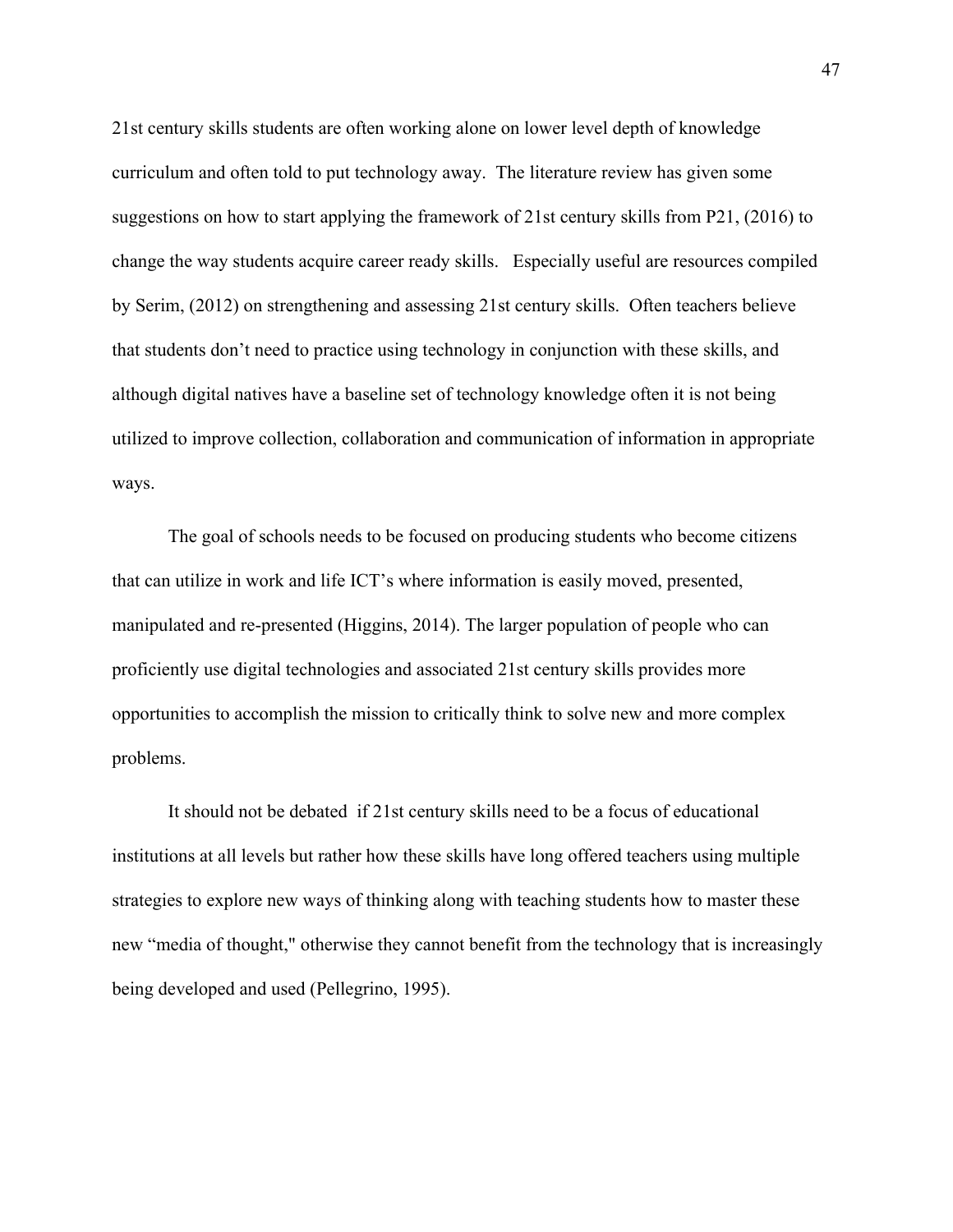### **Professional Application**

As the continual change in technology occurs, there can be no one defining resource to guide a educators path. A simple yet practical application according to Higgins (2014) is to reinforce the importance of more complex or productive thinking including both critical and creative thinking, while allowing the use and improvement in digital and technological skills, communication skills, and the acquisition and application of knowledge to problems and real-life contexts.

In summary, it becomes a focus on making technology the center of project based learning with collaborative groups being able to explore and wonder how they can address issues using their skills as digital natives while receiving guidance from educators on how to leverage the tools of the 21st century. The modern classroom will and should look different, and this paradigm shift to a student centered collaborative model has been explored by many prior research studies as becoming an effective means to educate students. There are still questions that remain as to how to adjust curriculum standards and grading practice s to match a dynamic technology project driven change, but there is precedent with standards based grading that may aid in this process.

## **Limitations of the Research**

The lack of consistency in technologies available and the demographics of those groups that have been studied may bring into question the validity of the research. There does need to be further analysis of the equitable research being done with all groups of students across the educational spectrum, where the current research has been primarily done in schools that are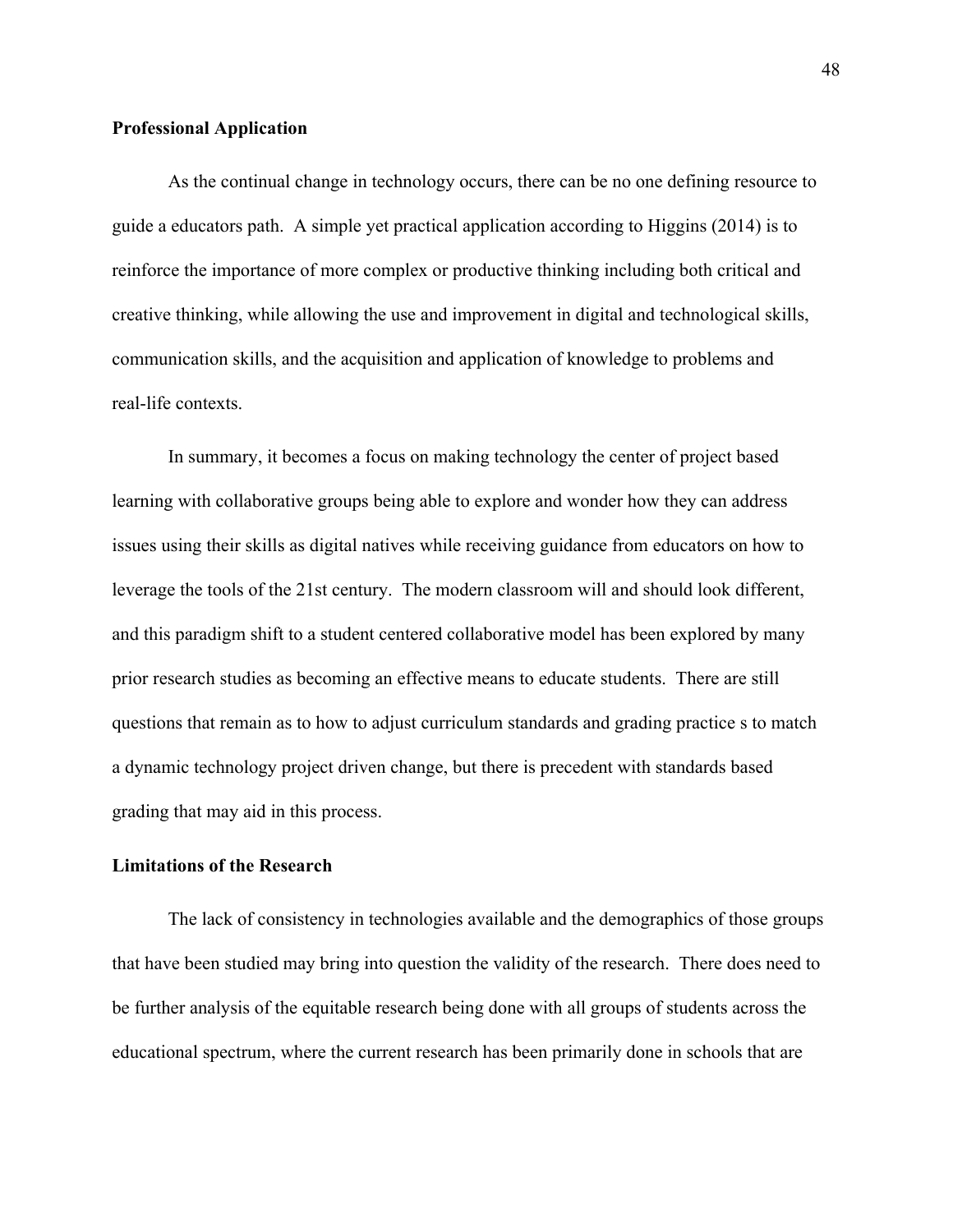consistently not labeled as achieving below the standards. Also due to the changing technologies, longitudinal studies are difficult to maintain with consistency in the types of devices used and adoption of newer technologies that may have a larger impact on the educational outcomes desired by such instructional use.

#### **Implications for Future Research**

There are a few areas that may require further research keeping at the forefront the main objective of providing a learning environment that prepares all students for success in a post secondary career or educational pathway. Many of these areas may involve the funding needed to provide students in areas that have little to no technology the infrastructure and devices to enable researchers to study the effects of allowing all students the access to such tools to improving their 21st century skills. This is in accordance to research already done would need a plan in place to train teachers and staff on best practices to integrate the technologies with students. Along with training staff an area that may be in need of further study is how to best train teachers to be more willing to utilize technologies in their classroom that will have a significant impact rather than a substitution of already planned curriculum. Future studies may also need to involve an accurate measure of the increase in student achievement while integrating ICT, after developing digital skills, while also measuring the TEDDICS reported from a variety of content areas.

On a larger, more challenging scale, Saade et al. (2012) provided suggestions that further research be done to address the design factors and framework that allow for maximum learning utilization of interactive learning environments, mapping critical thinking in those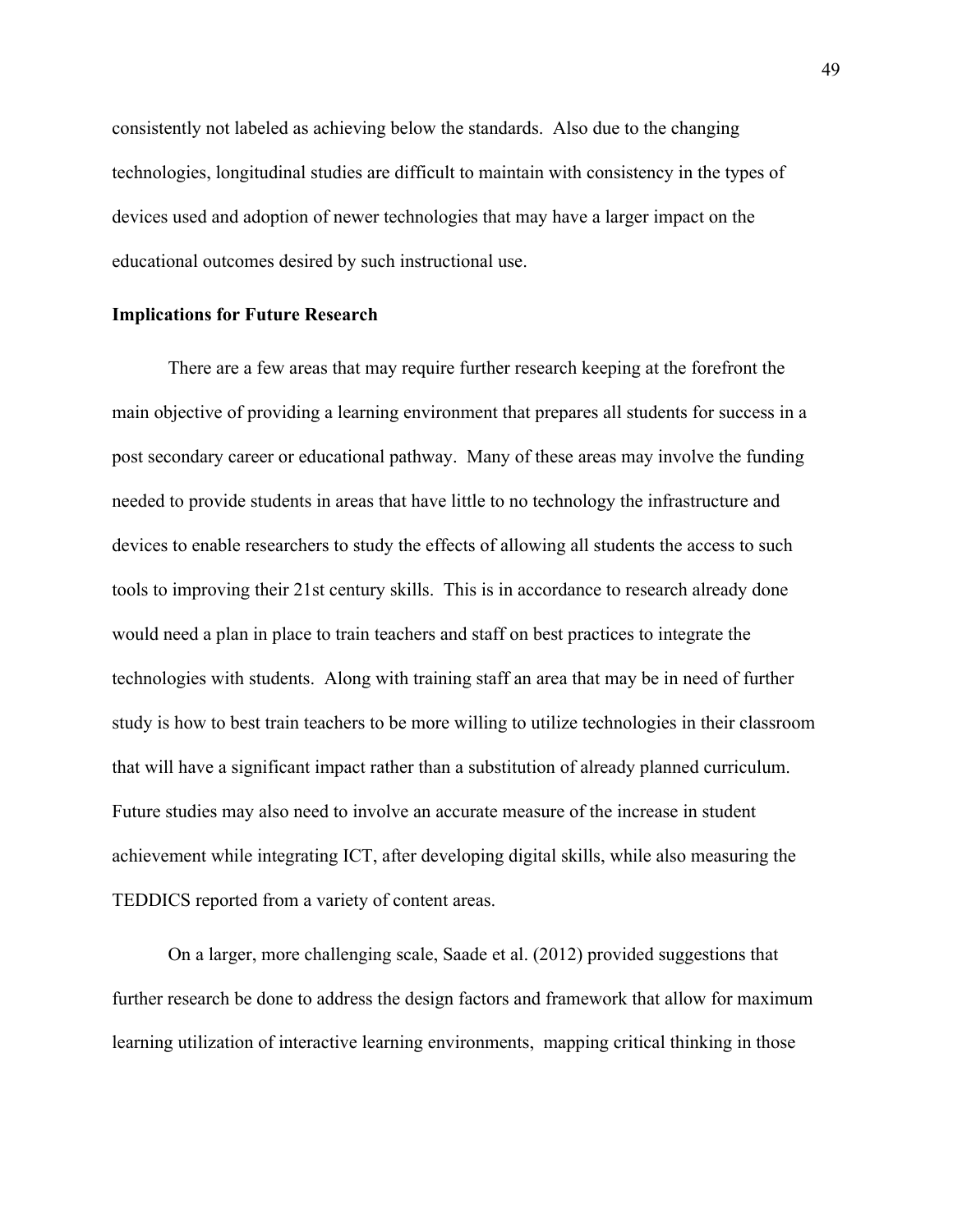environments, and study the influence of acquisition of higher order thinking skills in hybrid virtual learning environments.

### **Conclusion**

The emphasis on education is to prepare students for success in life outside of the classroom. As the world changes there is no predicting the jobs that will be available but what still holds true after many years are the skills for a successful citizen especially with respect to a growing global society. Those core skills of communication, collaboration, critical thinking and creativity have long been driving forces to advances in our society. These skills are fundamental components of 21st century skills, which empower learners to successfully acquire knowledge and advance learning in the 21st century. To achieve this Kong (2013) asserts that given the overwhelming presence of digital technologies in use that students should benefit from this type of digital learning, by developing inquiry and critical thinking skills to select and process useful and reliable information from varying sources then needed to communicate and collaborate with their peers to complete tasks and share outcomes.

This task does not abandon the importance of classroom curriculum but rather stresses the importance of adapting how students are learning and maximizing the potential of what they can do with their knowledge by leveraging the technology tools that grant them access to a global learning community. This is not just a 21st century skills focus, but will be a focal point for centuries to come as much as it has been in the past in order for us to personalize while also globalize the students that are our future.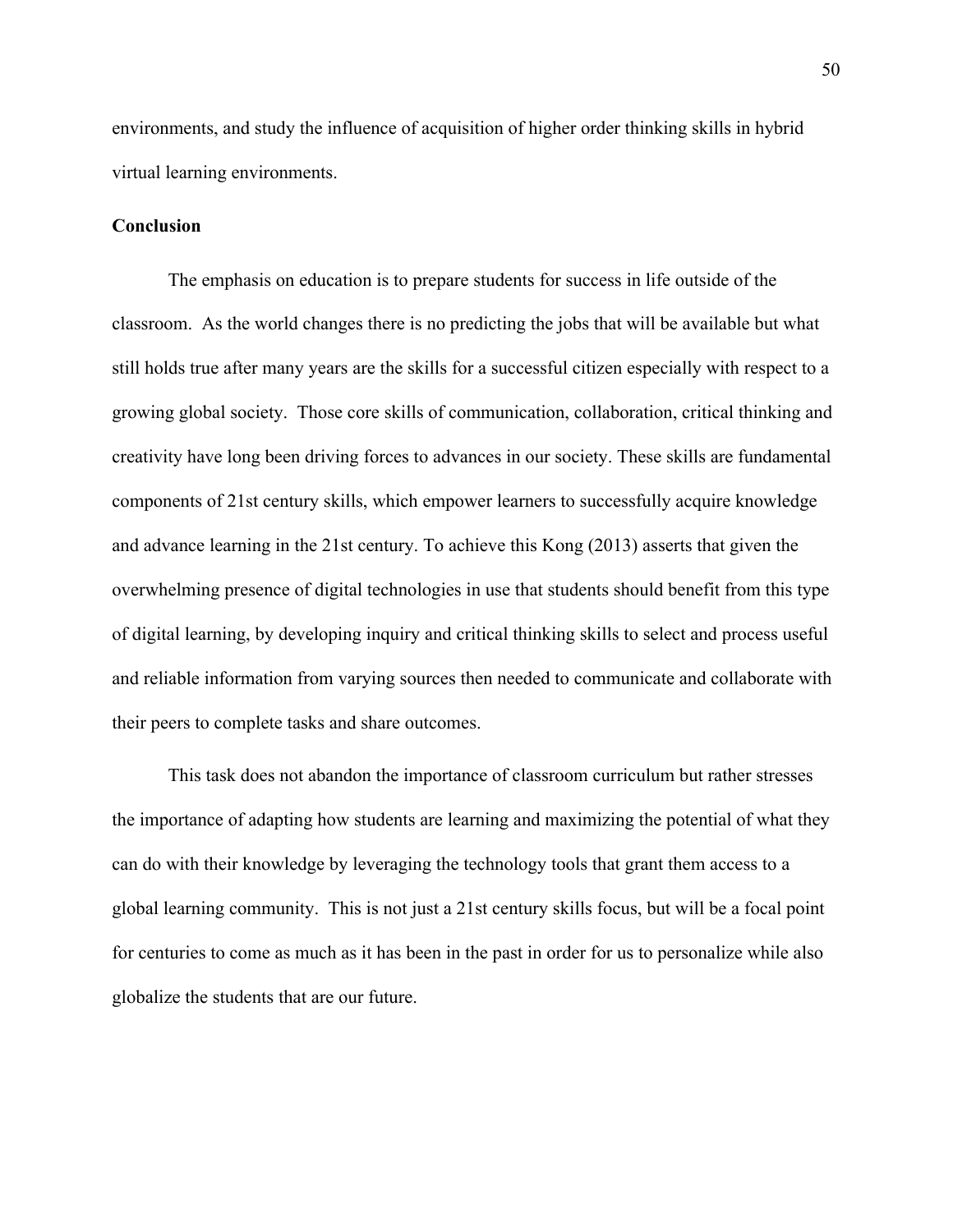#### **References**

- Abrami, P. C., Bernard, R. M., Borokhovski, E., Wade, A., Surkes, M. A., Tamim, R., et al. (2008). Instructional interventions affecting critical thinking skills and dispositions: A stage 1 meta-analysis. Review of Educational Research, 78(4), 1102–1134.
- Brusic, S., & Shearer, K. (2014). The ABCs of 21st-century skills. Children's Technology and Engineering, *18(4)*, 6-10.
- Chin, A. (2013). Utilizing Technology to Enhance Communication and Collaboration. Distance Learning, *10(3)*, 13-20.
- Claro, M., Preiss, D. D., San Martín, E., Jara, I., Hinostroza, J. E., Valenzuela, S., . . . Nussbaum, M. (2012). *Assessment of 21st century ICT skills in chile: Test design and results from high school level students*//dx.doi.org.ezproxy.bethel.edu/10.1016/j.compedu.2012.04.004 Retrieved from [http://www.sciencedirect.com.ezproxy.bethel.edu/science/article/pii/S036013151200088](http://www.sciencedirect.com.ezproxy.bethel.edu/science/article/pii/S0360131512000887) [7](http://www.sciencedirect.com.ezproxy.bethel.edu/science/article/pii/S0360131512000887)
- Cruz, G. (2015). Technology tools to help orchestra students develop critical thinking skills. School Band and Orchestra, *18(1)*, 26.
- Framework for 21st Century Learning. (2016). Retrieved from

[http://www.p21.org/storage/documents/docs/P21\\_framework\\_0816.pdf](http://www.p21.org/storage/documents/docs/P21_framework_0816.pdf)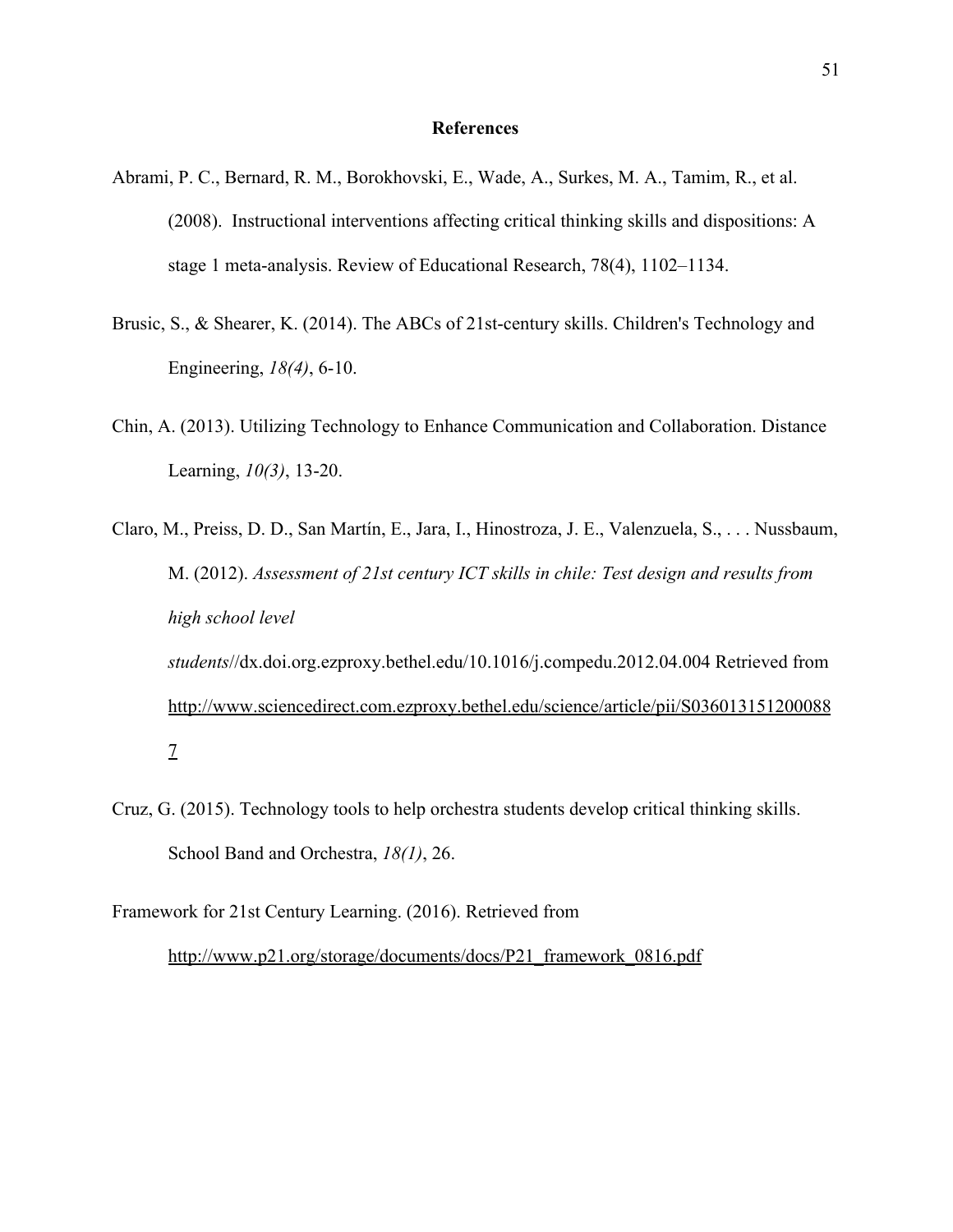Gerber, S., & Scott, L. (2011). Gamers and gaming context: Relationships to critical thinking. *British Journal of Educational Technology, 42(5)*, 842-849. 10.1111/j.1467-8535.2010.01106.x

Greene, J. A., Yu, S. B., & Copeland, D. Z. (2014). *Measuring critical components of digital literacy and their relationships with learning*//dx.doi.org.ezproxy.bethel.edu/10.1016/j.compedu.2014.03.008 Retrieved from [http://www.sciencedirect.com.ezproxy.bethel.edu/science/article/pii/S036013151400065](http://www.sciencedirect.com.ezproxy.bethel.edu/science/article/pii/S0360131514000657) [7](http://www.sciencedirect.com.ezproxy.bethel.edu/science/article/pii/S0360131514000657)

Higgins, S. (2014). Critical thinking for 21st -century education: A cyber-tooth curriculum? Prospects, *44(4)*, 559-574. 10.1007/s11125-014-9323-0

Hinrichsen, J., & Coombs, A. (2013). The five resources of critical digital literacy: A framework for curriculum integration. Research in Learning Technology, *21(1)*, 21334. 10.3402/rlt.v21.21334 Retrieved from http://dx.doi.org.ezproxy.bethel.edu/10.3402/rlt.v21.21334

Hummell, L. (2016). 21st-century skills: Critical thinking skills. Children's Technology and Engineering, *20(4)*, 5-6.

Is technology killing critical-thinking skills? although the majority doesn't fault technology for the demise of critical thinking, many respondents think schools fail to use it appropriately. (POLL RESULTS). (2010). ISTE Learning & Leading with Technology, *38(1)*, 8.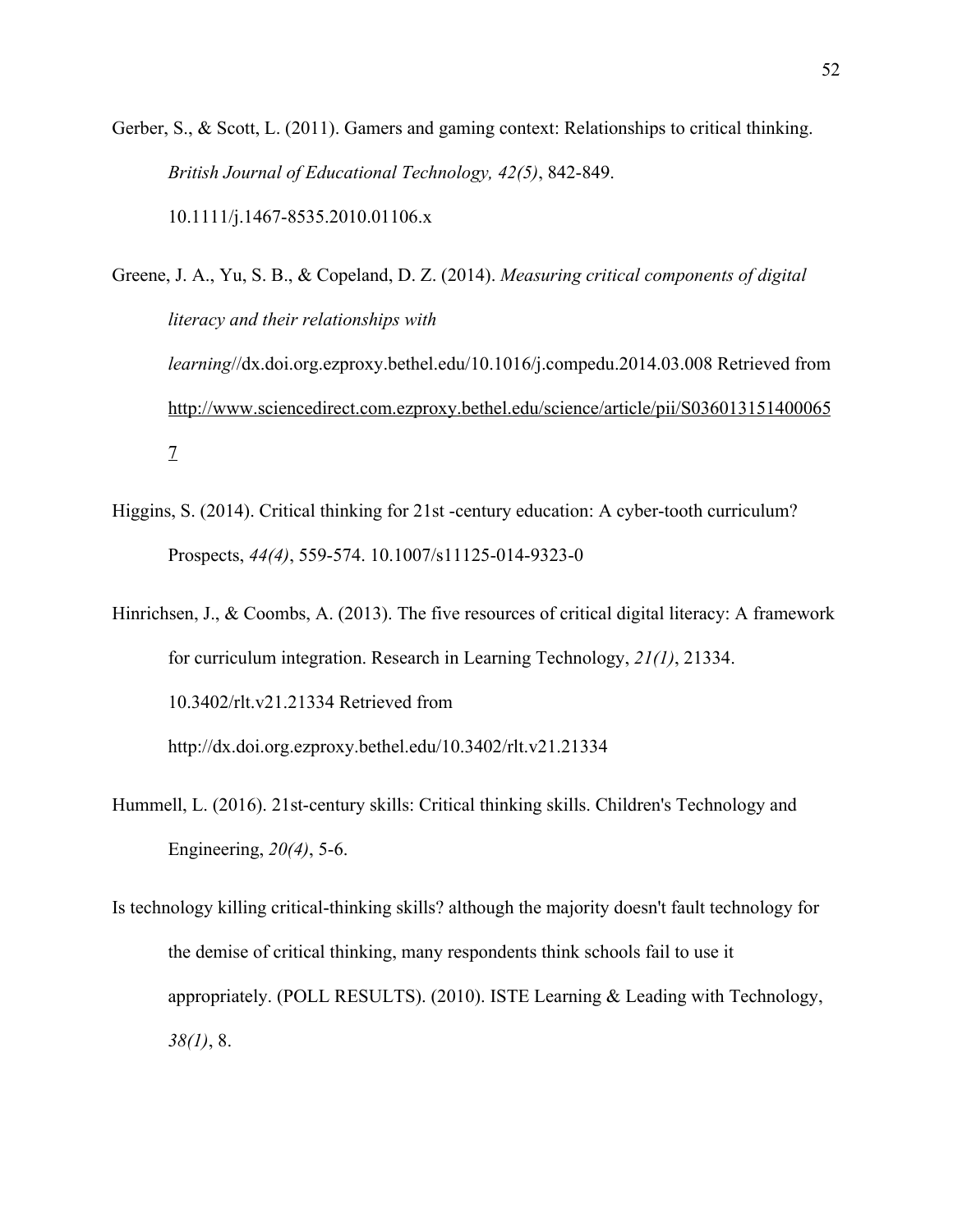- King, L., Williams, J., & Warren, S. (2011). Preparing and supporting teachers for 21st-century expectations through universal design for learning. Delta Kappa Gamma Bulletin, *77(2)*, 51-55.
- Kolikant, Y. B. (2010). Digital natives, better learners? Students beliefs about how the internet influenced their ability to learn.*Computers in Human Behavior, 26(6),* 1384-1391. 10.1016/j.chb.2010.04.012
- Kong, S. (2013). E-learning in school education in the coming 10 years for developing 21st-century skills: Critical research issues and policy implications. Educational Technology & Society: Journal of International Forum of Educational Technology & Society and IEEE Learning Technology Task Force., *17(1)*, 70-78.
- Lee, H., Parsons, D., Kwon, G., Kim, J., Petrova, K., Jeong, E., & Ryu, H. (2016). Cooperation begins: Encouraging critical thinking skills through cooperative reciprocity using a mobile learning game//dx.doi.org.ezproxy.bethel.edu/10.1016/j.compedu.2016.03.006 Retrieved from

http://www.sciencedirect.com.ezproxy.bethel.edu/science/article/pii/S036013151630063

- Margaryan, A., Littlejohn, A., & Vojt, G. (2011). Are digital natives a myth or reality? university students' use of digital technologies. (report). *Computers & Education, 56(2)*, 429.
- McMahon, G. (2009). Critical thinking and ICT integration in a western Australian secondary school. Educational Technology & Society, *12(4)*, 269-281.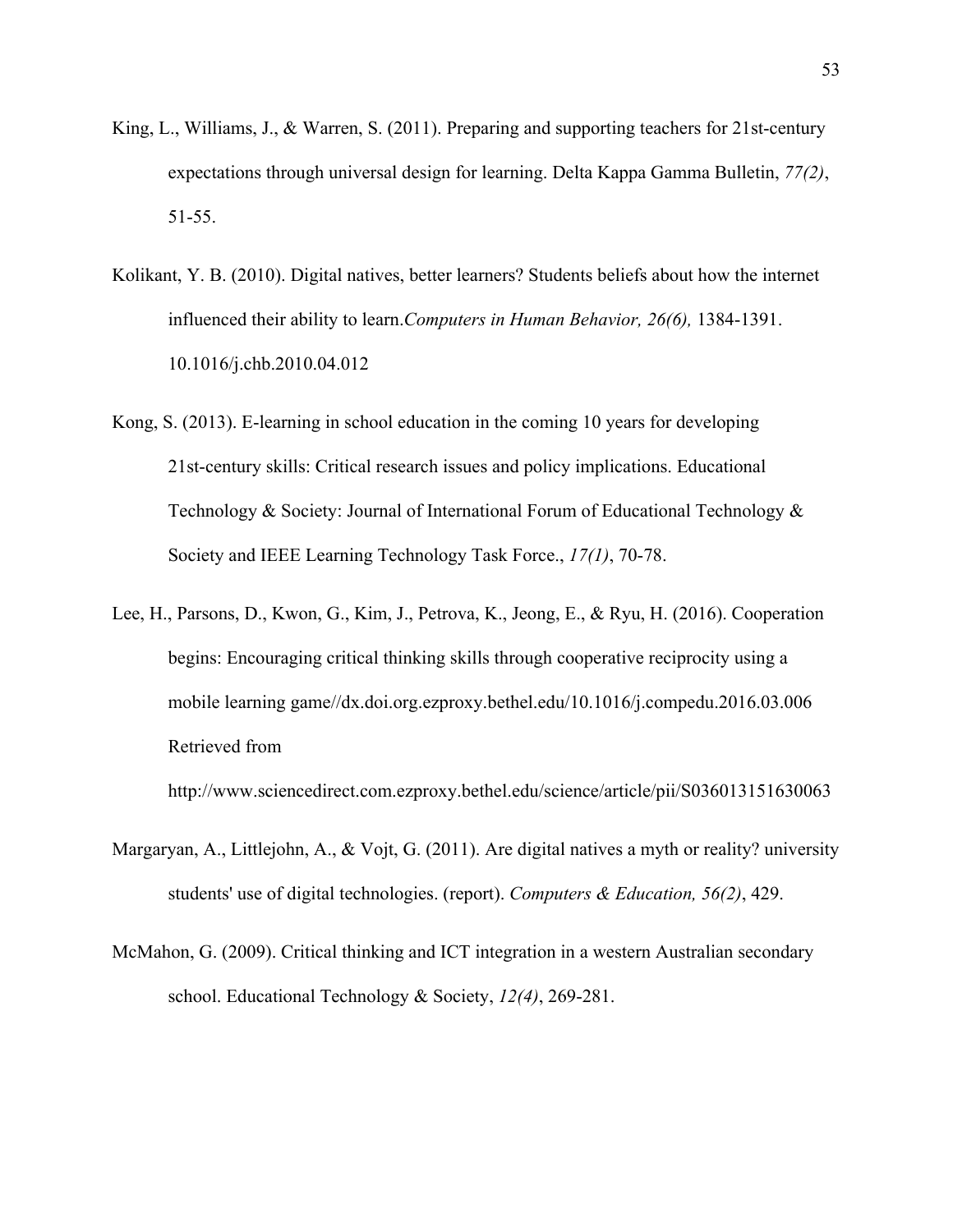- Mohammad, I. F. (2016). Developing the 21st-century social studies skills through technology integration. The Turkish Online Journal of Distance Education, *17(1)*, 16-30. 10.17718/tojde.47374
- Ng, W. (2012). *Can we teach digital natives digital literacy?*//dx.doi.org.ezproxy.bethel.edu/10.1016/j.compedu.2012.04.016
- Pellegrino, J. W. (1995). Technology in support of critical thinking. Teaching of Psychology, *22(1)*, 11-12.
- Pucer, P., Trobec, I., & Zvanut, B. (2014). An information communication technology-based approach for the acquisition of critical thinking skills. Nurse Education Today, 10.1016/j.nedt.2014.01.011
- Qian, M., & Clark, K. R. (2016). Game-based learning and 21st-century skills: A review of recent research. *Computers in Human Behavior, 63*, 50-58. 10.1016/j.chb.2016.05.023
- Saadé, Morin, & Thomas. (2012). Critical thinking in E-learning environments. Computers in Human Behavior, *28(5)*, 1608-1617.
- Serim, F. (2011). Digital learning strengthening and assessing 21st-century skills, grades 5-8. New York: New York: Wiley.
- Siddiq, F., Scherer, R., & Tondeur, J. (2016). *Teachers' emphasis on developing students' digital information and communication skills (TEDDICS): A new construct in 21st-century education* doi://dx.doi.org.ezproxy.bethel.edu/10.1016/j.compedu.2015.10.006